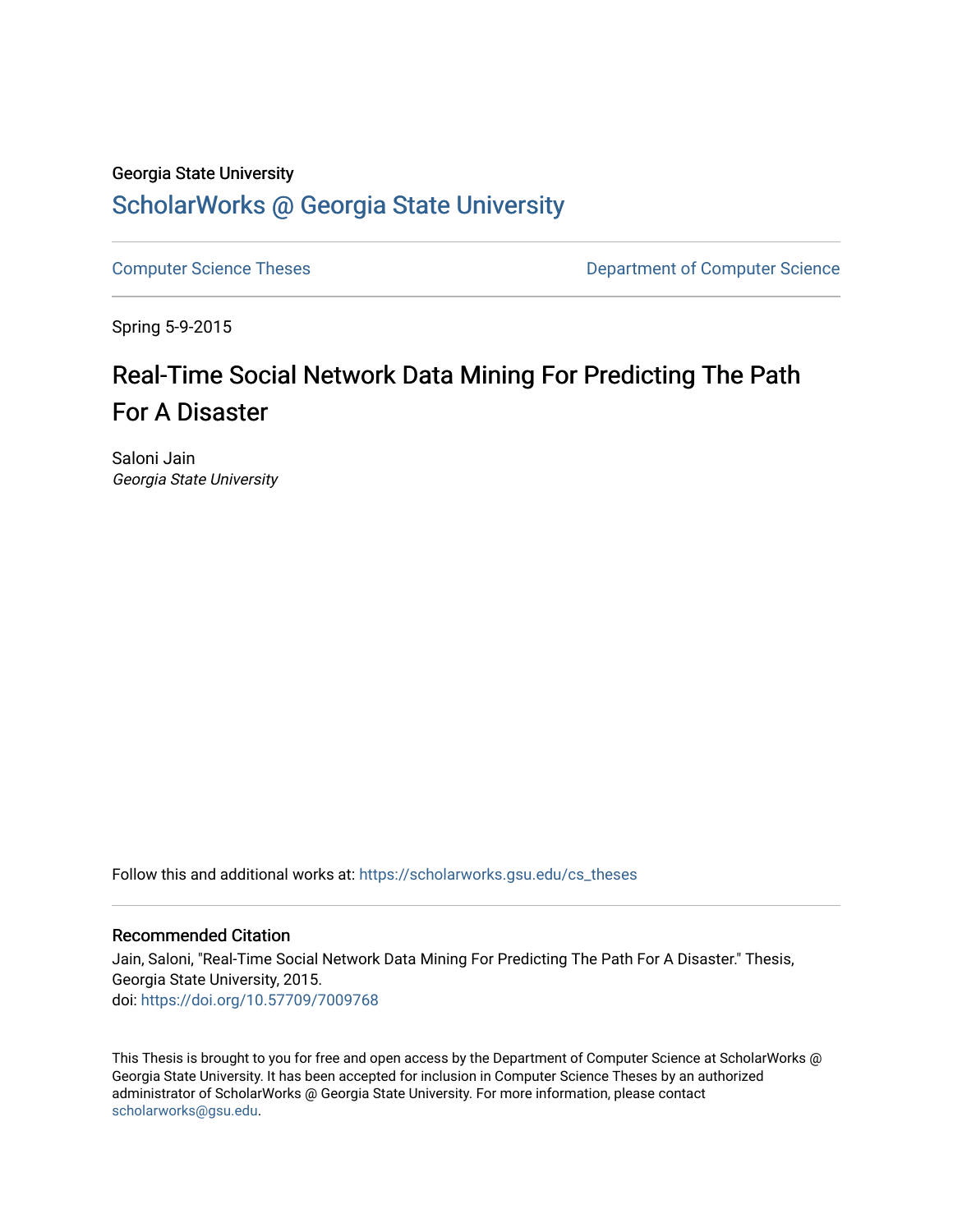# REAL-TIME SOCIAL NETWORK DATA MINING FOR PREDICTING THE PATH FOR A **DISASTER**

by

#### SALONI JAIN

Under the Direction of Yanqing Zhang, PhD

#### ABSTRACT

Traditional communication channels like news channels are not able to provide spontaneous information about disasters unlike social networks namely, Twitter. The present research work proposes a framework by mining real-time disaster data from Twitter to predict the path a disaster like a tornado will take. The users of Twitter act as the sensors which provide useful information about the disaster by posting first-hand experience, warnings or location of a disaster. The steps involved in the framework are – data collection, data preprocessing, geolocating the tweets, data filtering and extrapolation of the disaster curve for prediction of susceptible locations. The framework is validated by analyzing the past events. This framework has the potential to be developed into a full-fledged system to predict and warn people about disasters. The warnings can be sent to news channels or broadcasted for pro-active action.

INDEX WORDS: Data mining, Disaster computing, Real-time disaster prediction, Early warning system, Prediction path, Regression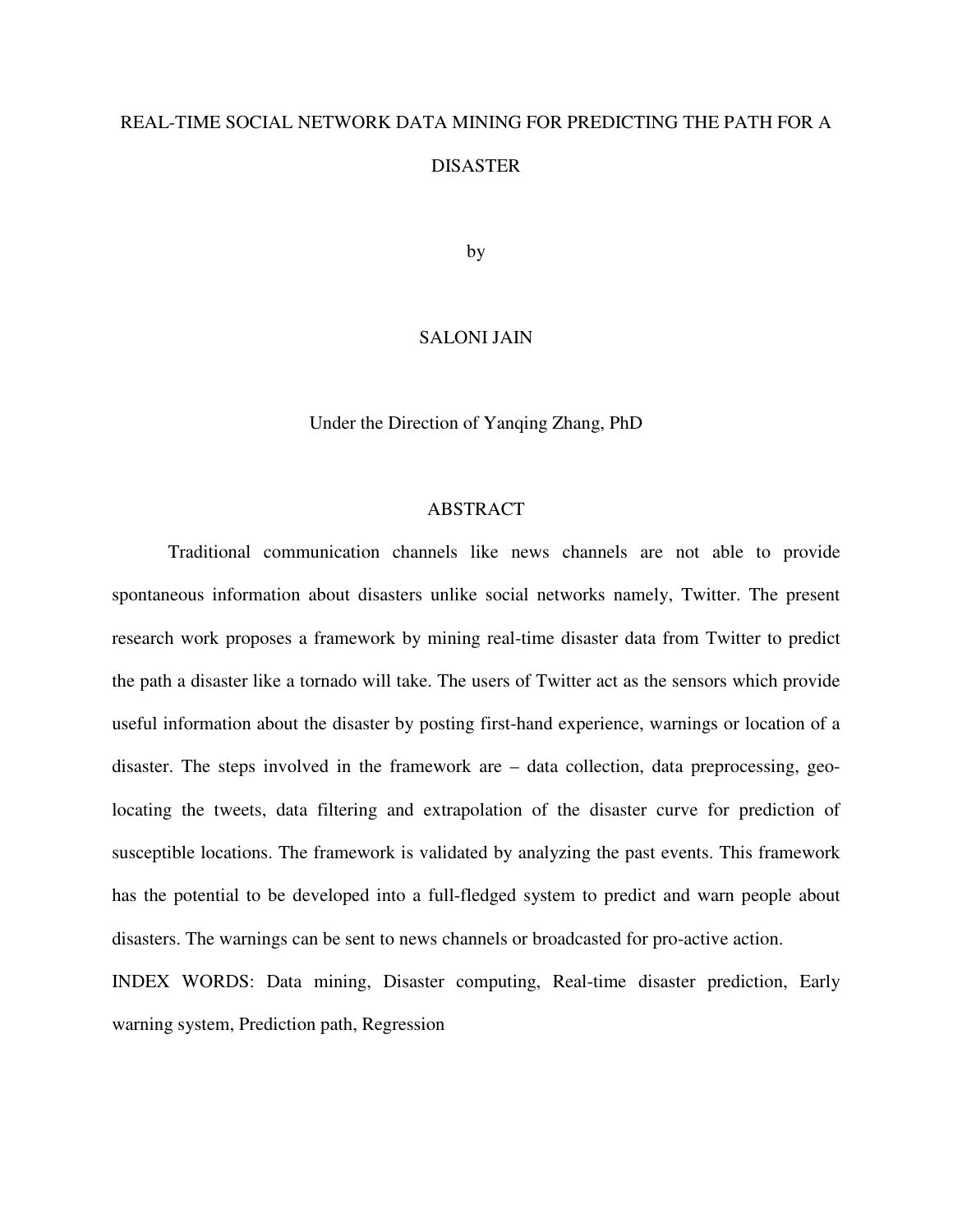## REAL-TIME SOCIAL NETWORK DATA MINING FOR PREDICTING THE PATH FOR A

DISASTER

by

## SALONI JAIN

A Thesis Submitted in Partial Fulfillment of the Requirements for the Degree of

Master of Science

in the College of Arts and Sciences

Georgia State University

2015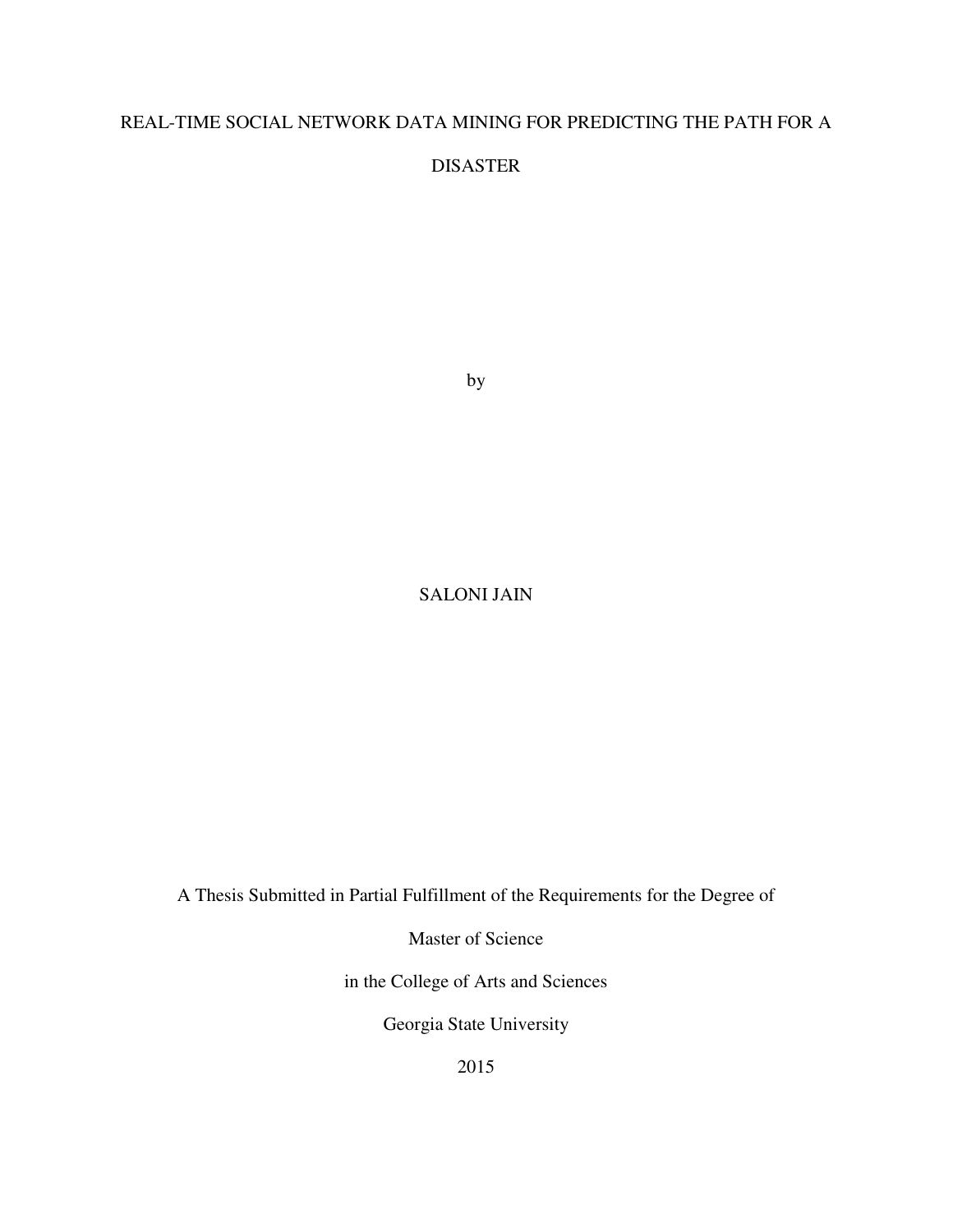Copyright by Saloni Jain 2015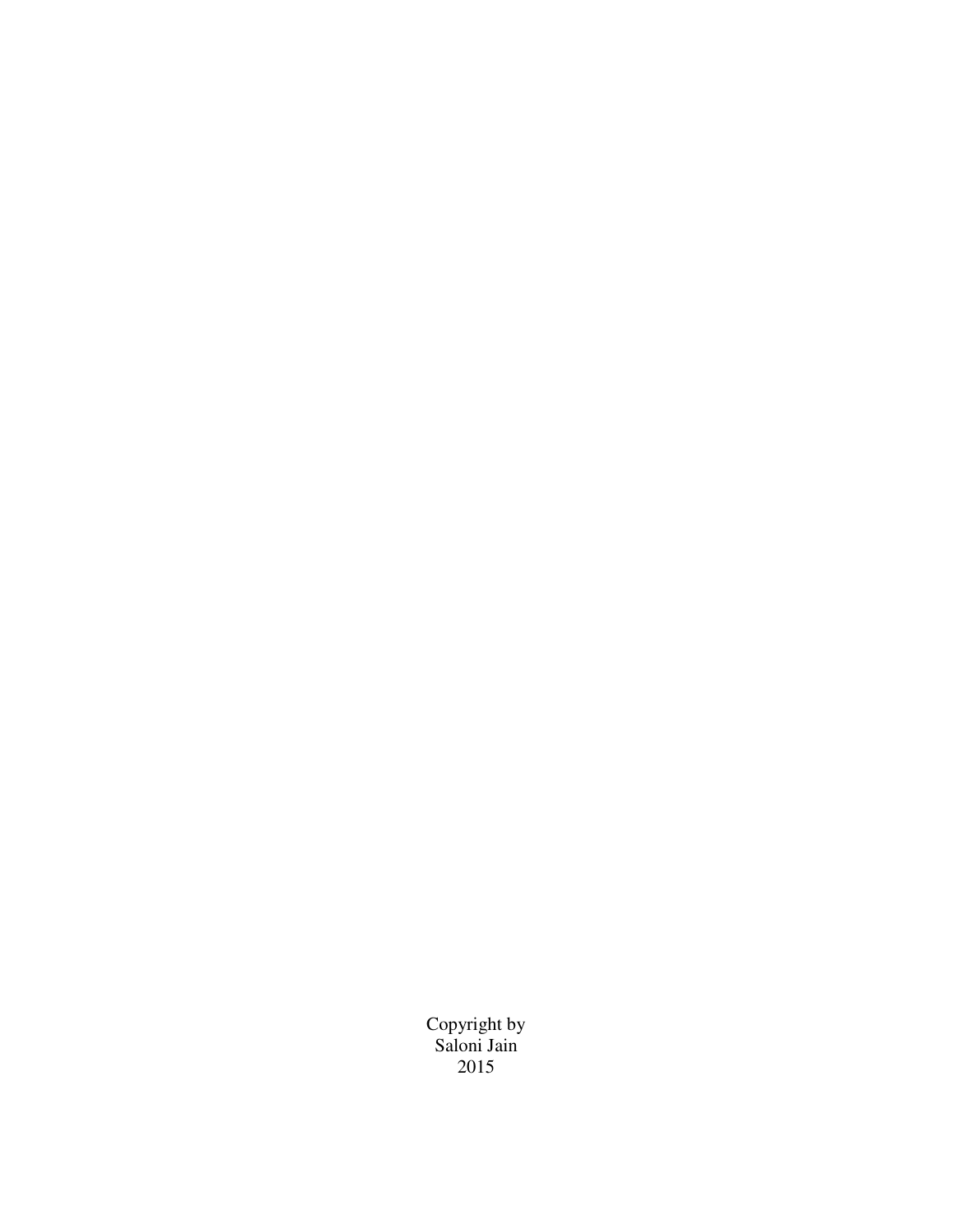## REAL-TIME SOCIAL NETWORK DATA MINING FOR PREDICTING THE PATH FOR A

## DISASTER

by

## SALONI JAIN

Committee Chair: Yanqing Zhang

Committee: Zhipeng Cai

Yingshu Li

Electronic Version Approved:

Office of Graduate Studies

College of Arts and Sciences

Georgia State University

May 2015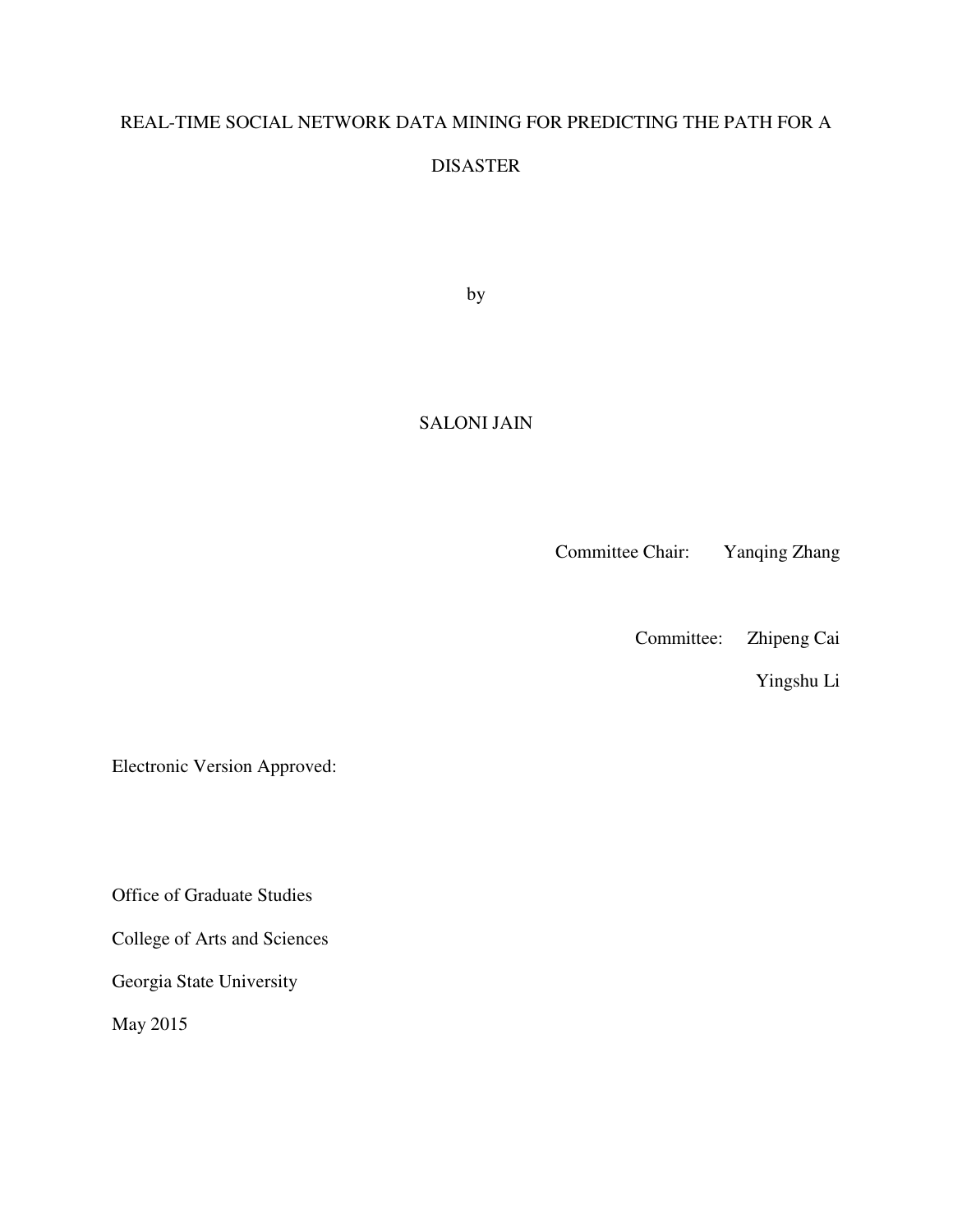## **DEDICATION**

| biggest | inspiration | of | all | time.                                                                                   |
|---------|-------------|----|-----|-----------------------------------------------------------------------------------------|
| Jain.   |             |    |     | I would also like to dedicate this work to my mother, Dr. Rajni Jain, who has been my   |
|         |             |    |     | I would like to dedicate this work to my late grandfathers, Jagjot Singh Jain and D. D. |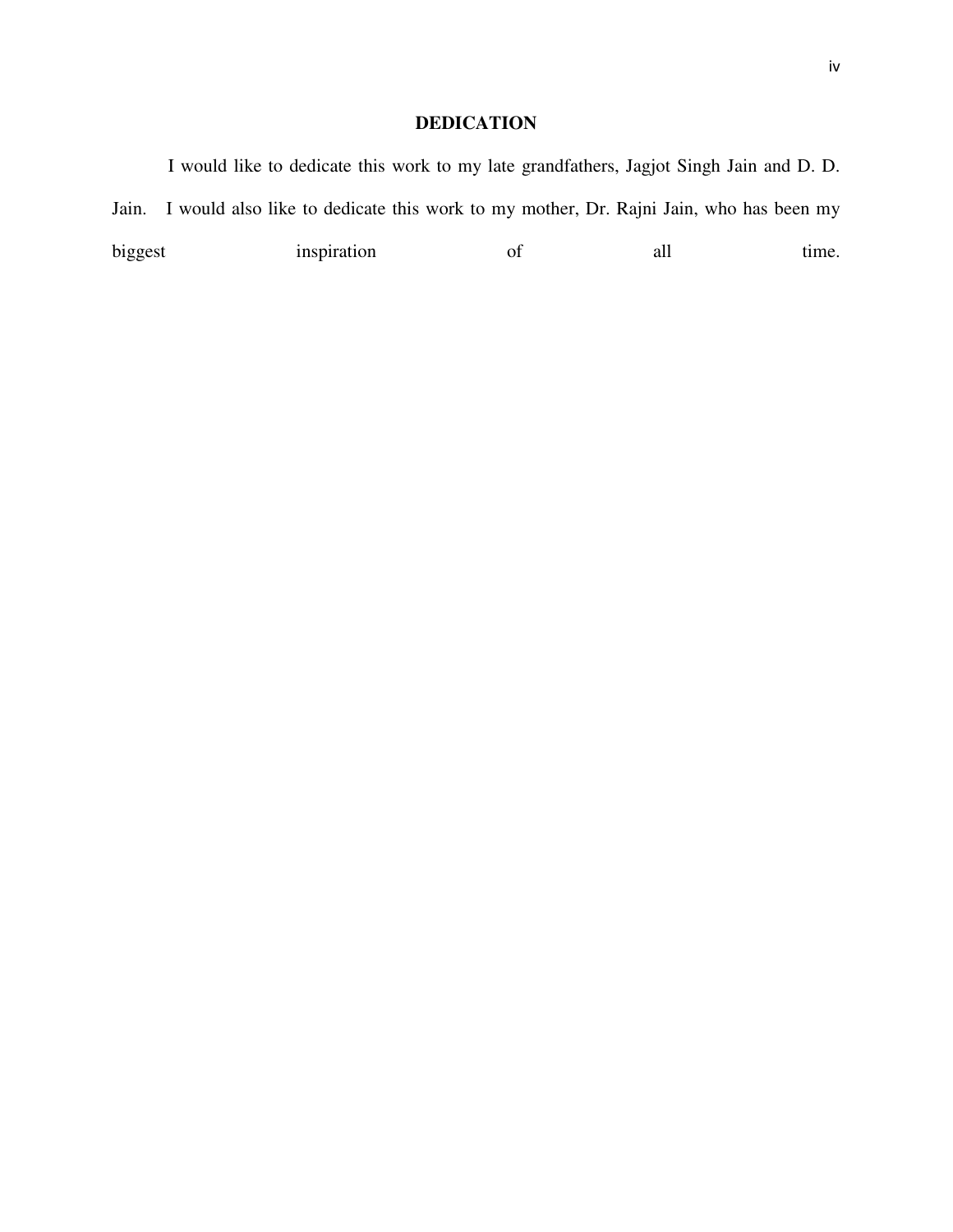#### **ACKNOWLEDGEMENTS**

I would like to express my gratitude to my advisor Dr. Yanqing Zhang for without him this thesis work would not have been possible. I would like to take this opportunity to thank Dr. Zhang for his guidance, patience and advice throughout my thesis. Without his motivation and moral support, comments and suggestions this study would not have been possible at all. This thesis is entirely due to his interest.

I would also like to thank Dr. Zhipeng Cai who got me interested in the research field of Machine Learning. I would also like to thank Dr. Yingshu Li and Dr. Cai for taking out valuable time from their busy schedules to review my thesis and provide insightful advices and suggestions.

I am extremely thankful to my undergraduate teachers, Dr. Richa Singh and Dr. Mayank Vatsa for introducing me to the field of Pattern Recognition and Machine Learning. I would also extend my gratitude to all my teachers who inspired me on every step of the way.

I wish to thank my mother, Dr. Rajni Jain who supported me at every single step of the way. I cannot express my sincere thanks to her through words. She has given me countless advice and reviewed my thesis work with me. She provided unfaltering support and encouraged me when I felt despair. I would like to thank my father, Mr. Bhushan Kumar Jain, for believing in me and allowing me to continue higher studies. I know it must've been hard for him to send his daughter to a foreign land.

I would also like to thank my sister Saumya, my cousins Anshika and Rishabh, my friends Mannika, Sneha, Apaar, Gaurav, my family and friends who have provided me with their blessings and support. This was clearly a joint effort of so many people. All mistakes that remain are, of course, my errors. Thanks!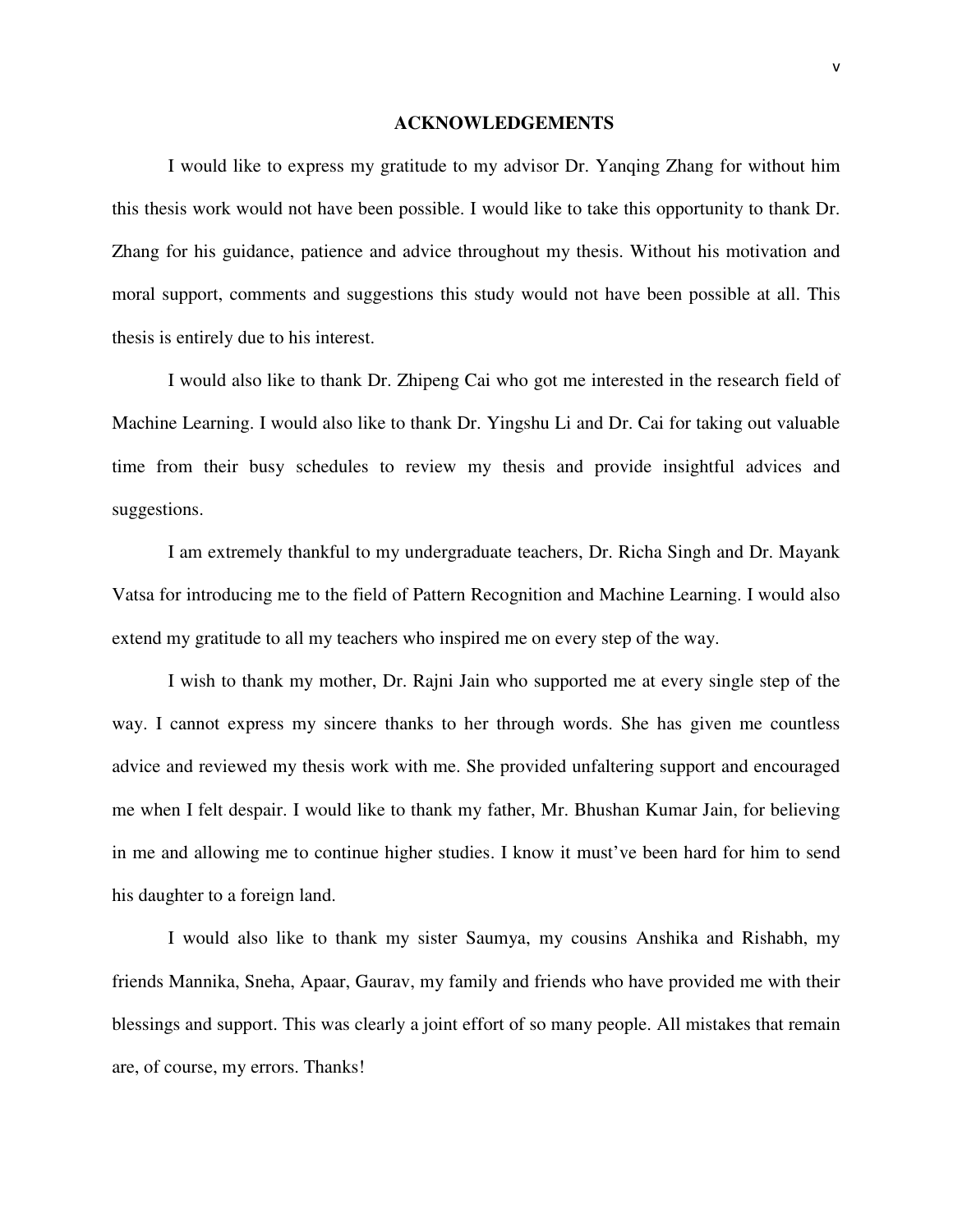(Saloni Jain)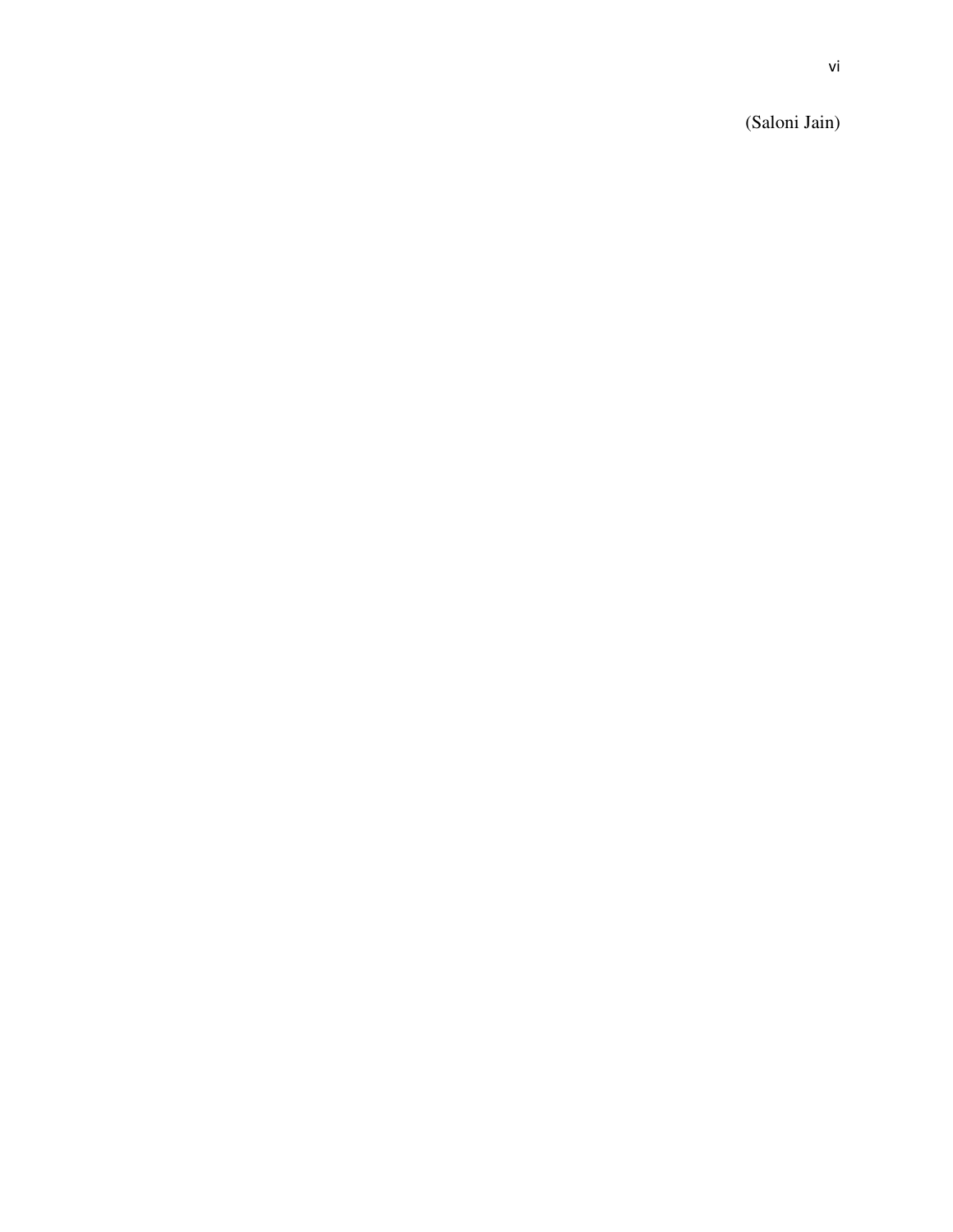## **TABLE OF CONTENTS**

| 1.1                                                                               |
|-----------------------------------------------------------------------------------|
| 1.2                                                                               |
|                                                                                   |
| Real-Time Data Mining for Predicting the Path for a Disaster in Twitter 10<br>1.3 |
| $\mathbf{2}$                                                                      |
| 2.1                                                                               |
| 2.2                                                                               |
|                                                                                   |
|                                                                                   |
| 2.3                                                                               |
| 2.4                                                                               |
| 2.4.1                                                                             |
|                                                                                   |
| 2.5                                                                               |
| 2.5.1                                                                             |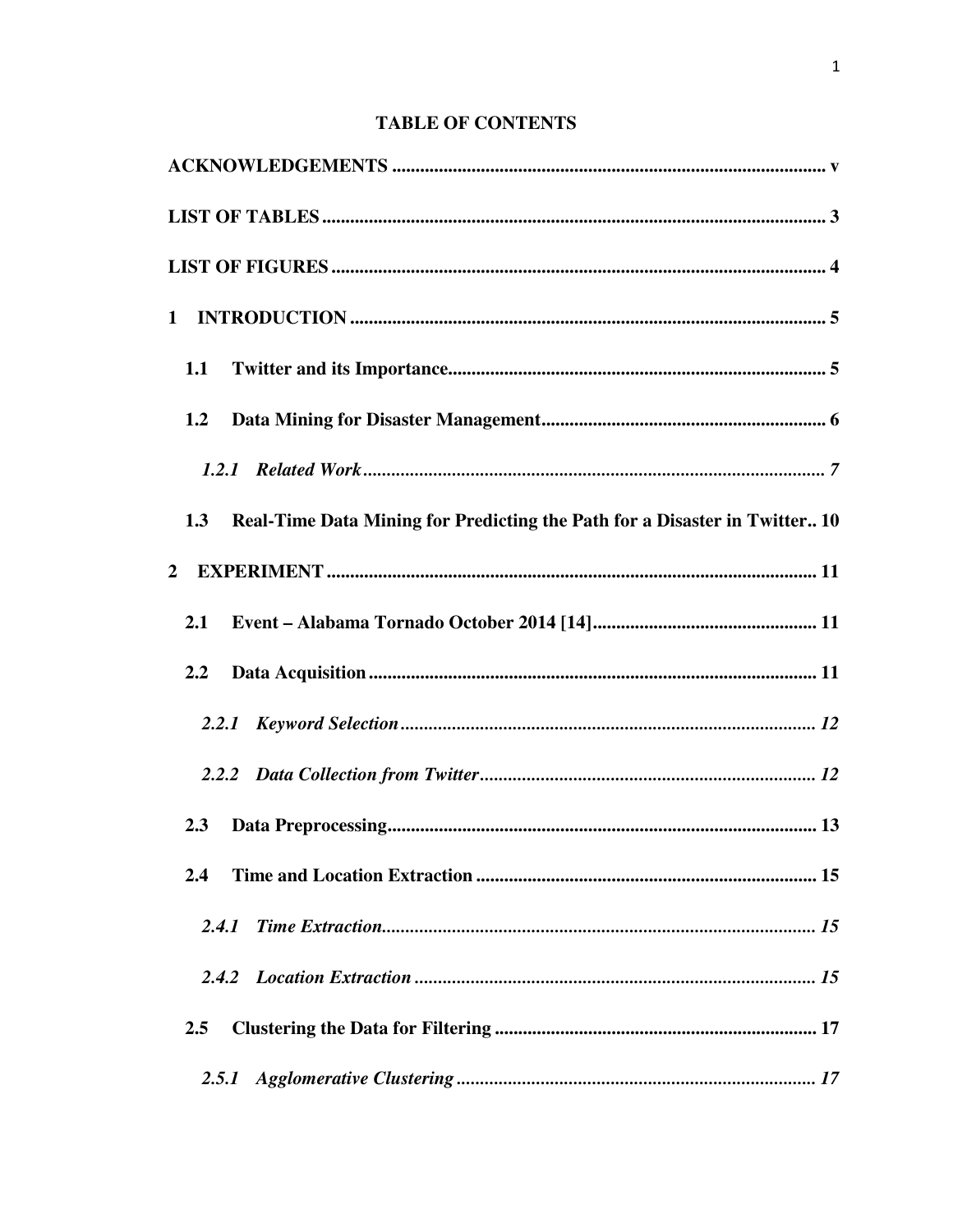| 2.6                     | Curve Fitting and Extrapolation for the Trajectory of the Disaster 18 |  |
|-------------------------|-----------------------------------------------------------------------|--|
| 2.7                     |                                                                       |  |
| $\mathbf{3}$            |                                                                       |  |
| 3.1                     |                                                                       |  |
| 3.2                     |                                                                       |  |
| 3.3                     |                                                                       |  |
| 3.4                     |                                                                       |  |
| 3.5                     | Curve Fitting and Extrapolation for the Trajectory of the Disaster 27 |  |
|                         |                                                                       |  |
|                         |                                                                       |  |
| 3.6                     |                                                                       |  |
| $\overline{\mathbf{4}}$ |                                                                       |  |
| 4.1                     |                                                                       |  |
| 4.2                     |                                                                       |  |
|                         |                                                                       |  |
|                         |                                                                       |  |
|                         |                                                                       |  |
|                         |                                                                       |  |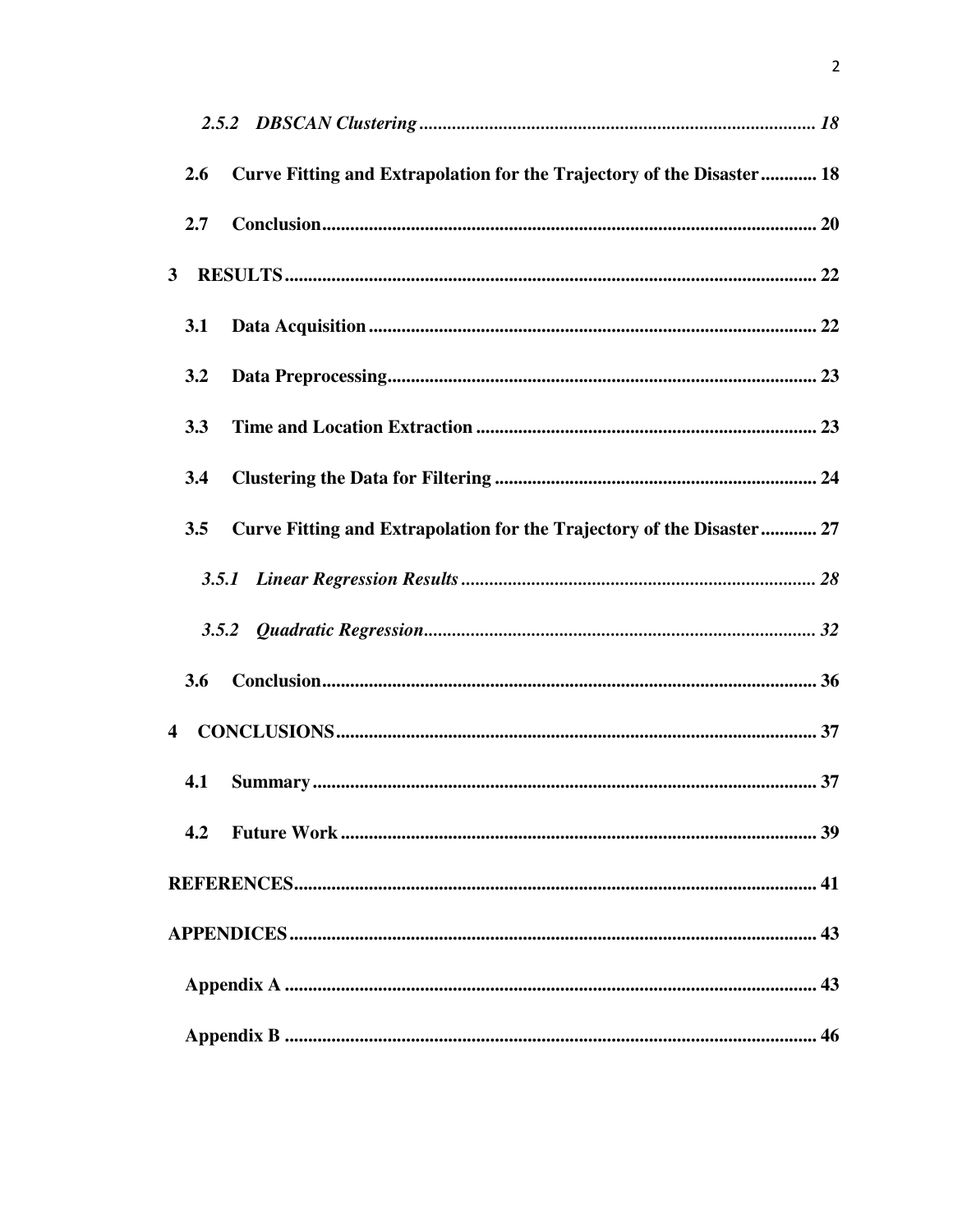## **LIST OF TABLES**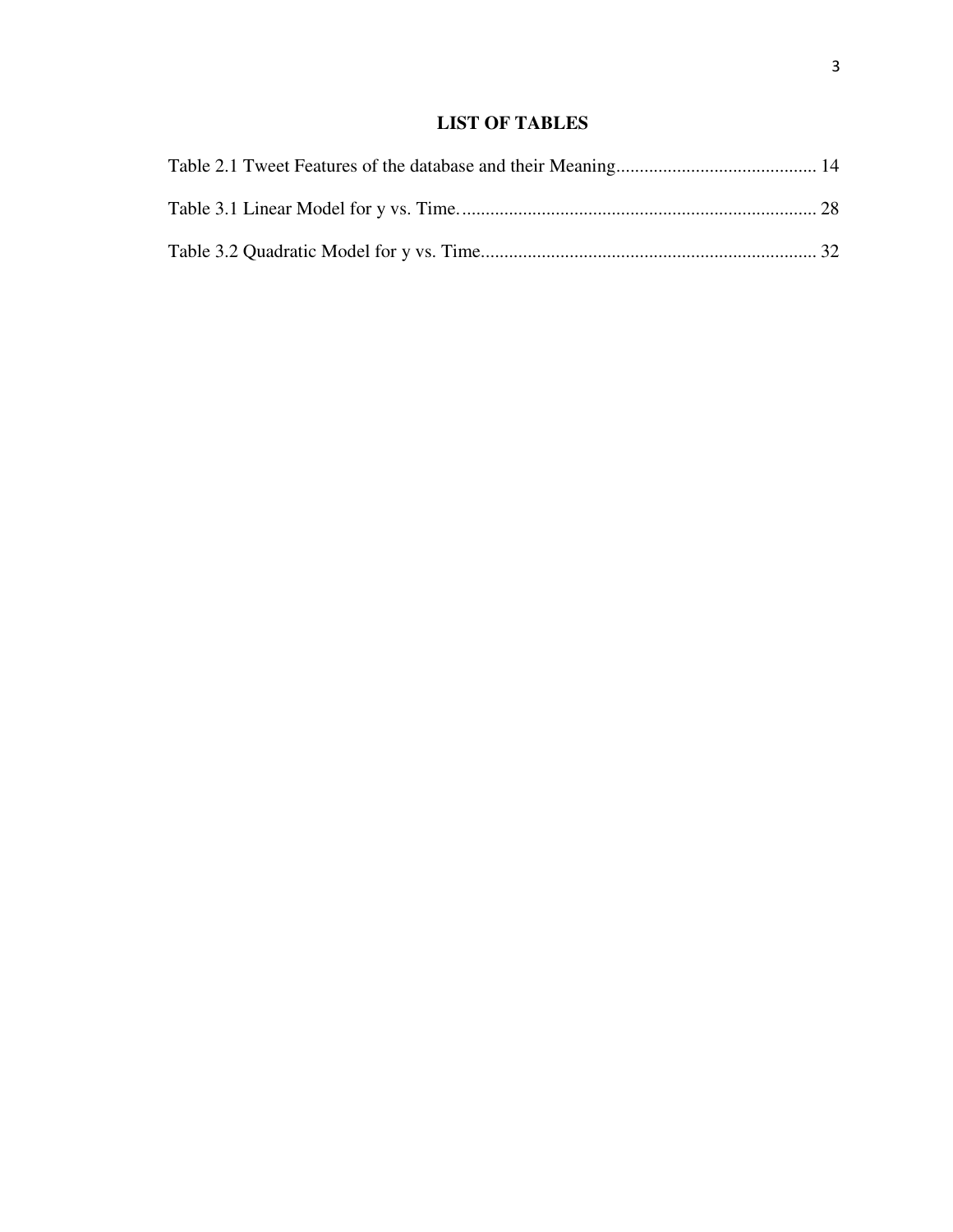## **LIST OF FIGURES**

| Figure 2.1 Latitude vs. Time as disaster progresses on October 13th 2014.  19        |
|--------------------------------------------------------------------------------------|
| Figure 2.2 Longitude vs. Time as disaster progresses on October 13th 2014.  20       |
|                                                                                      |
|                                                                                      |
|                                                                                      |
|                                                                                      |
|                                                                                      |
|                                                                                      |
|                                                                                      |
|                                                                                      |
|                                                                                      |
| Figure 3.10 Linear curve for training data extrapolated for Latitude vs. Time  30    |
| Figure 3.11 Linear curve for training data extrapolated for Longitude vs. Time  30   |
|                                                                                      |
|                                                                                      |
| Figure 3.14 Quadratic regression for Latitude vs. Time for training data  33         |
| Figure 3.15 Quadratic regression for Latitude vs. Time for training data  33         |
|                                                                                      |
|                                                                                      |
| Figure 3.18 Quadratic curve for training data extrapolated for Latitude vs. Time 35  |
| Figure 3.19 Quadratic curve for training data extrapolated for Longitude vs. Time 35 |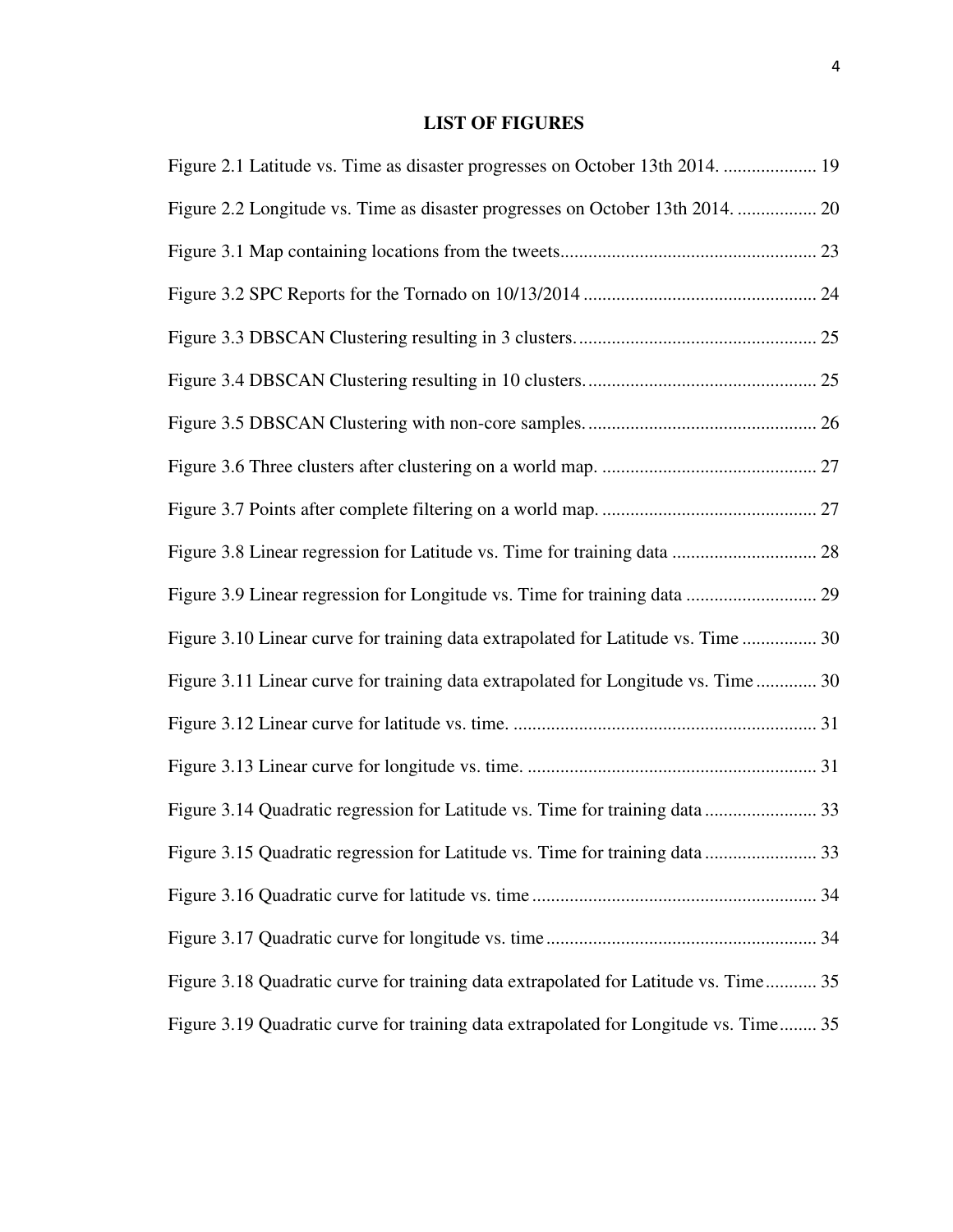#### **1 INTRODUCTION**

Social Media has become a very important tool to stay in touch with friends, to market products and services offered by companies and even to make announcements by government agencies and news channels. One of the social networking sites which has gained vast popularity is Twitter. This research work deals with the data obtained from Twitter which is mined for getting useful information for a real-world scenario, mainly, disaster path prediction. It is further discussed in the next section.

#### **1.1 Twitter and its Importance**

 Twitter is an online social network (OSN) used by millions of people all over the world. It enables people to stay connected with their friends, family and colleagues. With advancement in technology, it has become easier to access Twitter using mobile devices like iPhones and iPads. It enables its users to post messages which are 140 characters or less which are called *tweets*. Users can also *retweet* messages, which is posting the message posted by other users. This can be thought of as email forwarding. These tweets can be displayed to all users or only to the people following the user. A user can follow other users but it is not necessary for the user who is being followed to follow back. This makes the links in Twitter directed. Currently, Twitter has 288 million monthly active users with an average of 500 million tweets being sent per day [1].

 Twitter has become an important resource for the field of Data Mining because of its many features. It has a varied variety of users which can represent a sample of the entire population. The revolution of information and communication technology (ICT) has made it possible for billions of people to access social networking sites ensuring that they have a wide reach of people. They can post messages on the go which ensures that the real-time nature of the messages. Compared to emails, this "push" of information is almost instantaneous. Twitter also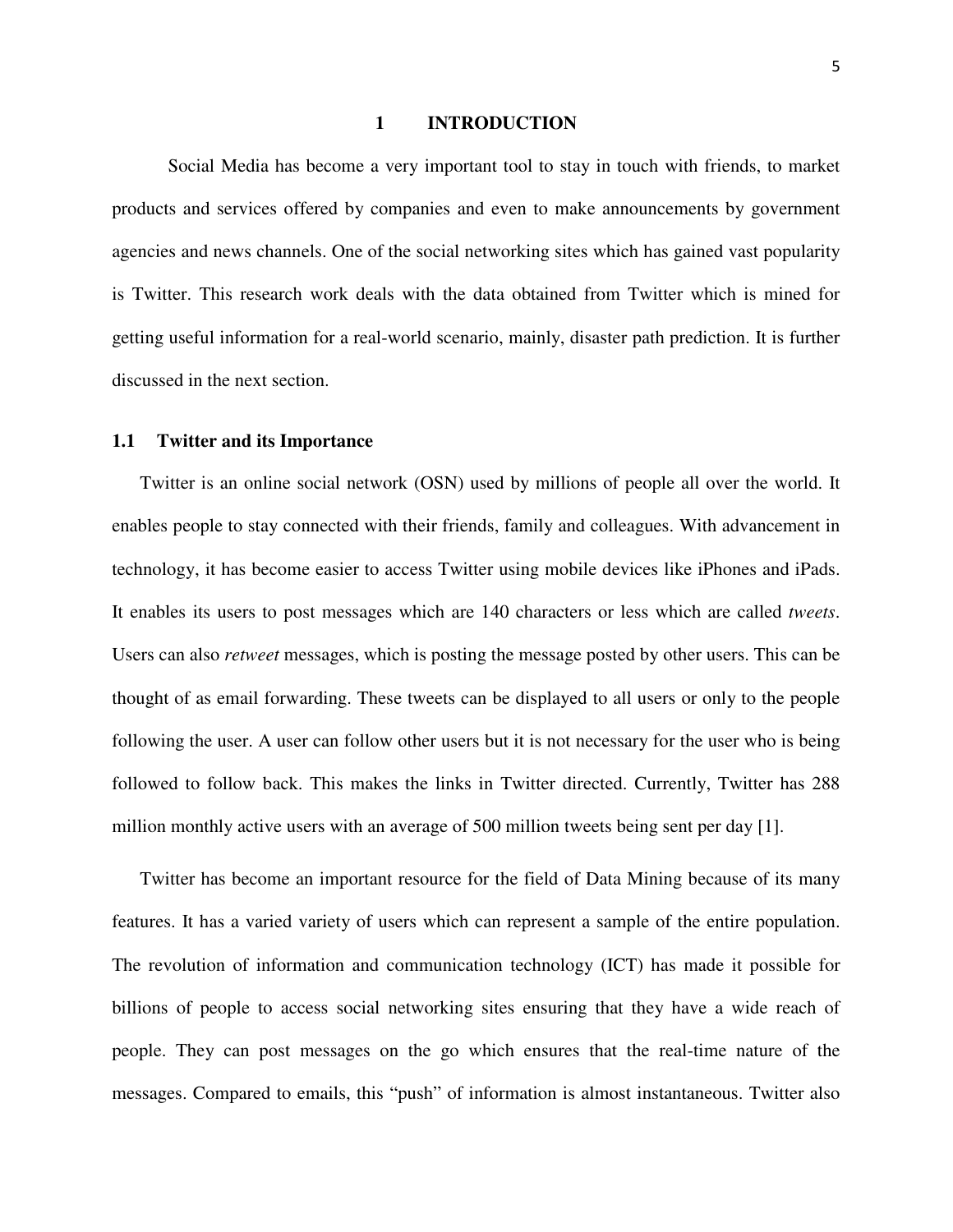has a feature of searching or filtering messages which are interesting to a user using *hashtags*. Many YouTubers create hashtags to communicate with their fans and answer their questions, e.g. #AskSuperwomanLive. Users also have the freedom to follow or join groups that they like. It also caters for security for its users, where they can decide to post tweets publicly or privately. If they decide their tweets to be public, then they can be viewed by anybody in the Twitter network. However, if they are private, then only the people in the user's network can view them. Mostly, people post about their trivial personal experiences but sometimes they post messages which can contain information which will be valuable on mining. This information can be about events like politics, traffic jams, riots, fires, earthquakes, storms, etc. Therefore, Twitter can also act as a non-traditional medium to obtain news as people can tweet information which is newsworthy. They can even create messages which can potentially be news which can be used in early warning detection systems. However, the most important feature for this study is the realtime nature of the information dissipation in the Twitter network. It further becomes useful when 80 per cent of the users are mobile users [1] which can provide us with exact geo-location and more up-to-date information. These users may post several times a day contrary to bloggers who post once every few days. In 2011, when a tsunami hit Japan, Twitter was used as the means of communication when traditional modes of communication went down [2].

#### **1.2 Data Mining for Disaster Management**

 Data Mining plays a crucial role in extracting useful information from Social Media. The reason is because it also contains personal trivial data which is not very enlightening or useful to a large group of people. It is used in many areas for analysis. Companies and organizations can perform sentiment analysis for their products and services [3, 4]. It can also help in detecting and predicting disasters [5] and events such as influenza [6]. This can be the basis of forming early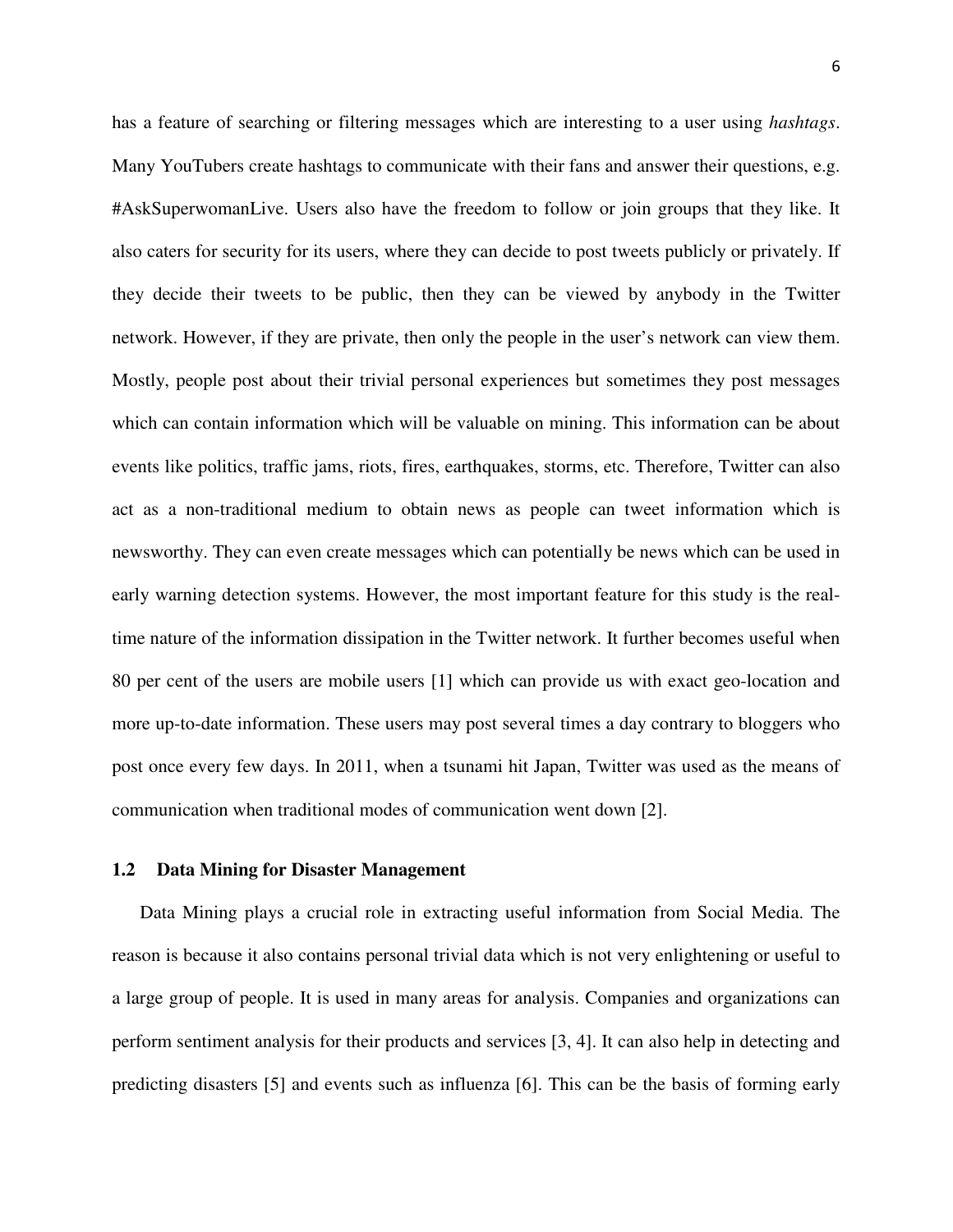warning systems, one of which was proposed by Avvenuti et. al [7]. The subsequent section talks about previous works in disaster management using Twitter.

#### *1.2.1 Related Work*

Sakaki et al. have mined Twitter data for real-time earthquake detection [5]. They created an application for earthquake reporting system in Japan. This system consists of two parts – event detection and the probabilistic spatiotemporal model of the event. The detection is performed by making a classifier using a Support Vector Machine. The features used are – keywords in a tweet, the number of words in the tweet and the context of target-event words. For creating a probabilistic spatiotemporal model, the authors assumed that the users are social sensors and their tweets are sensory information. This information is noisy because the users will not always tweet about the event. Some sensors can be very active and others might not be. Just like using physical sensors, these social sensors can be used for Kalman filtering and particle filtering. These are used for estimating the location in ubiquitous computing. They were able to detect 96 per cent of earthquakes reported by Japan Meteorological Agency.

Avvenuti et al proposed a novel architecture for an early warning system and validated it with an implementation in [7]. They made use of social sensing where a group of people or a community provides similar information that might be obtained from a single sensor. The authors dealt with the issue of earthquake detection in Italy. The main steps involved in their study are – Data Acquisition, Data filtering, Event Detection, Damage Assessment and Early Warning. The keywords selected were Italian words for "earthquake" and "tremor". They used Streaming API of Twitter for up-to-date tweets. The filtering phase reduces noise by discarding retweets, replies, tweets containing blacklisted words and tweets by official channels. A more sophisticated filtering was done by classifying tweets as useful and not useful. The features used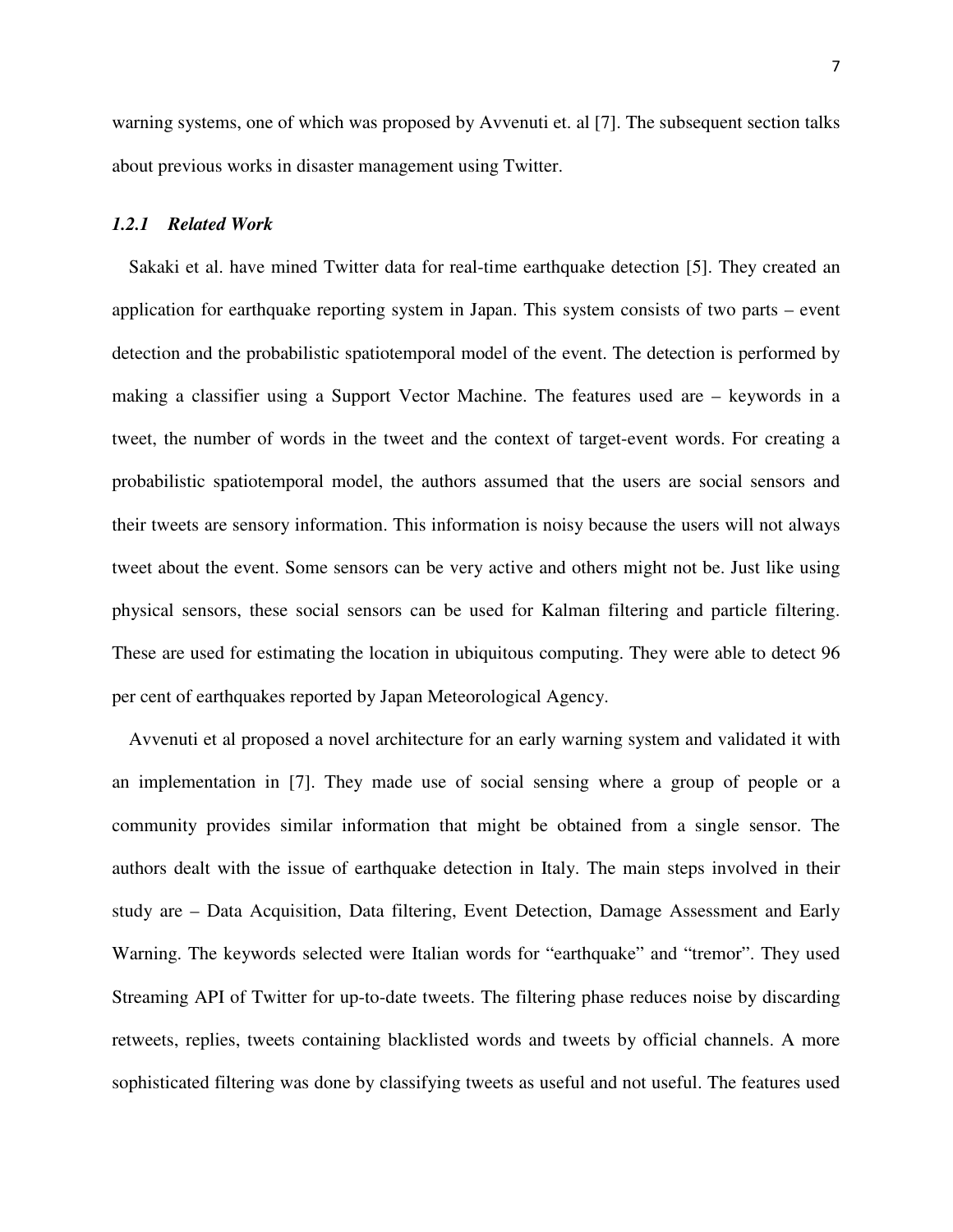are: URL, mentions, words, character, punctuation and slang/offensive words. Events are detected by temporal and spatial analysis. For temporal analysis, they created a novel burstdetection method which observes a peak of the number of messages in a time window. They extracted location from the content of the tweet for spatial analysis using TagMe [8]. Damage Assessment was done by using a bigger set of general keywords, images and videos. The results obtained from the experiment were checked with official data to show that earthquakes with a magnitude equal or greater than 3.5 on Richter scale can be timely detected with 10 per cent False Positives.

There is a need for an automated disaster management system which can recommend suitable action patterns in case of a disaster. These can deal with informing about the shelter in case of a disaster emergency or maybe how to travel from one place to another. One of the methods was suggested by Nguyen et al. [9]. They built an earthquake semantic network using human activity on Twitter based on Web Ontology Language. A Twitter activity was defined by five attributes, namely – action, object, location, time and actor. The network is connected by the relationships – *Next* and *BecauseOf.* They also created automatic data for the network. This network was further used to recommend suitable actions in the face of a disaster. They found out that their learning model Conditional Random Field (CRF) outperformed the baseline method (which used syntactic parser with the linguistic pattern for training data) and the previous extraction method [10]. One of the problems with the works of Banerjee et al. [10] was that the list of actions and objects had to be prepared before extraction.

Another focus for disaster management is to make sure that information is spread as widely as possible. Social media is the fastest way of information diffusion where general population as well as government agencies can respond to requests for assistance, information and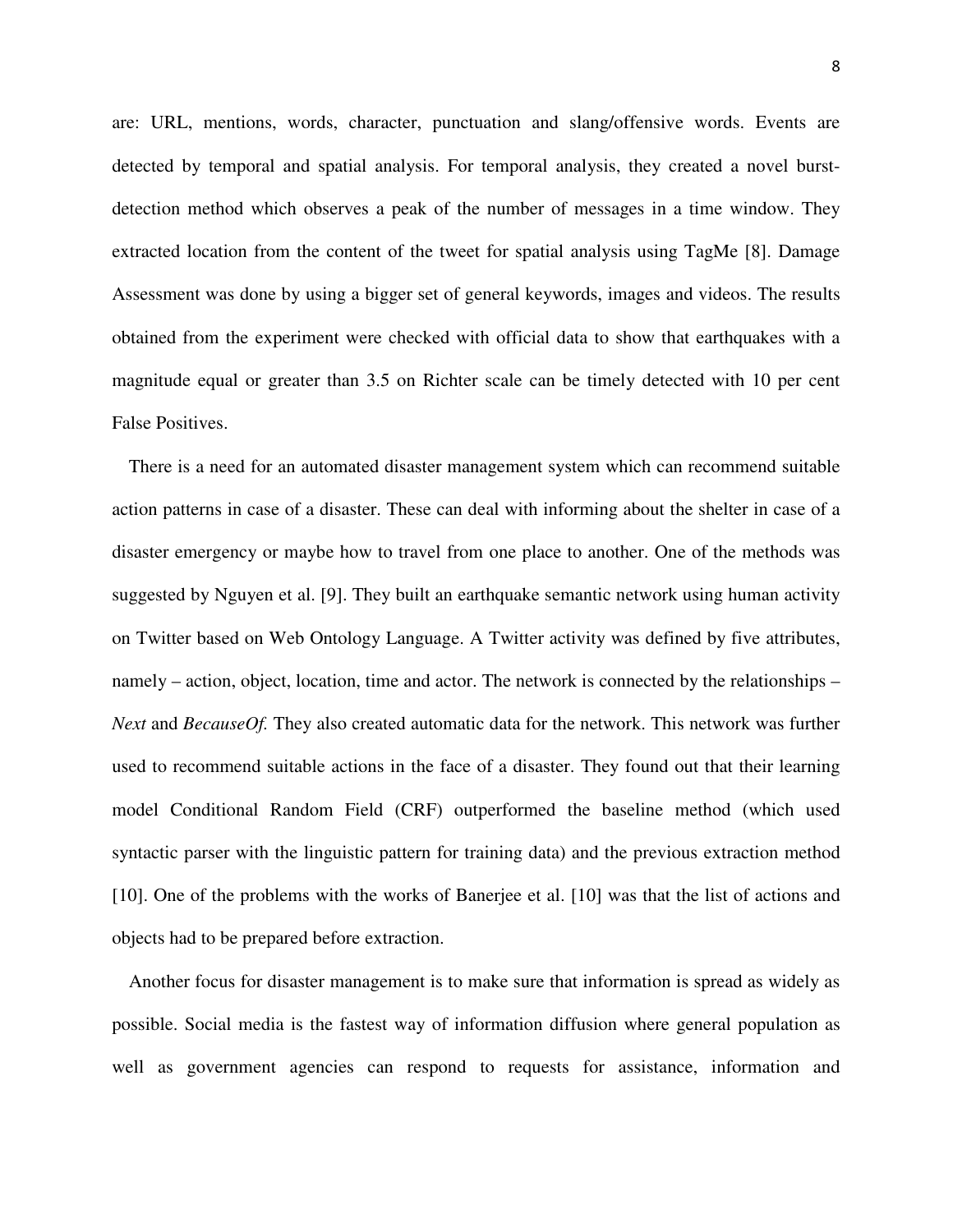announcements. Retweeting on Twitter is the most efficient way to spread an original message beyond the author's network. Zhu et al. built a predictive model for finding the retweeting decision of a user [11]. They have found out the factors affecting the retweet decision. The features can be classified into three categories – contextual influence, network influence and time influence from which a set of features are found. A Monte-Carlo simulation was also performed for finding how the information propagates in Twitter network. Even though the information on social media is important for spreading awareness, credibility of the information might be a problem. Kongthon et al. analyzed the content of Twitter messages and the characteristics of Twitter users which can be used for better disaster management [12]. They used keyword analysis and rule based approach for classifying tweets into five categories – Situational announcements and alerts, support announcements, requests for assistance, requests for information and other. They also classified users on the basis of number of followers and retweets. It is of utmost importance to make sure that the information being used for disaster preparedness and response is current and true. Hence, all the factors must be considered.

 Disaster Management is also useful for topical analysis. In the aftermath of the 2011 Japan tsunami, there was a commotion due to damage to conventional communication networks and power outages. Family members wanted to confirm safety of each other. There was a need to exchange demands and opinions. In [13], Murakami et al. discussed text mining techniques on tweets. They are used to find areas where there are a shortage of supplies and other peoples' needs. Two approaches are used; one that uses simple keyword matches, and another that uses syntactic pattern dictionaries. In the keyword match approach, the system found areas needing supplies, but there was noise in some of the tweets found in which the tweet contained a keyword but was unrelated to the disaster. In the syntactic approach, a syntactic pattern dictionary was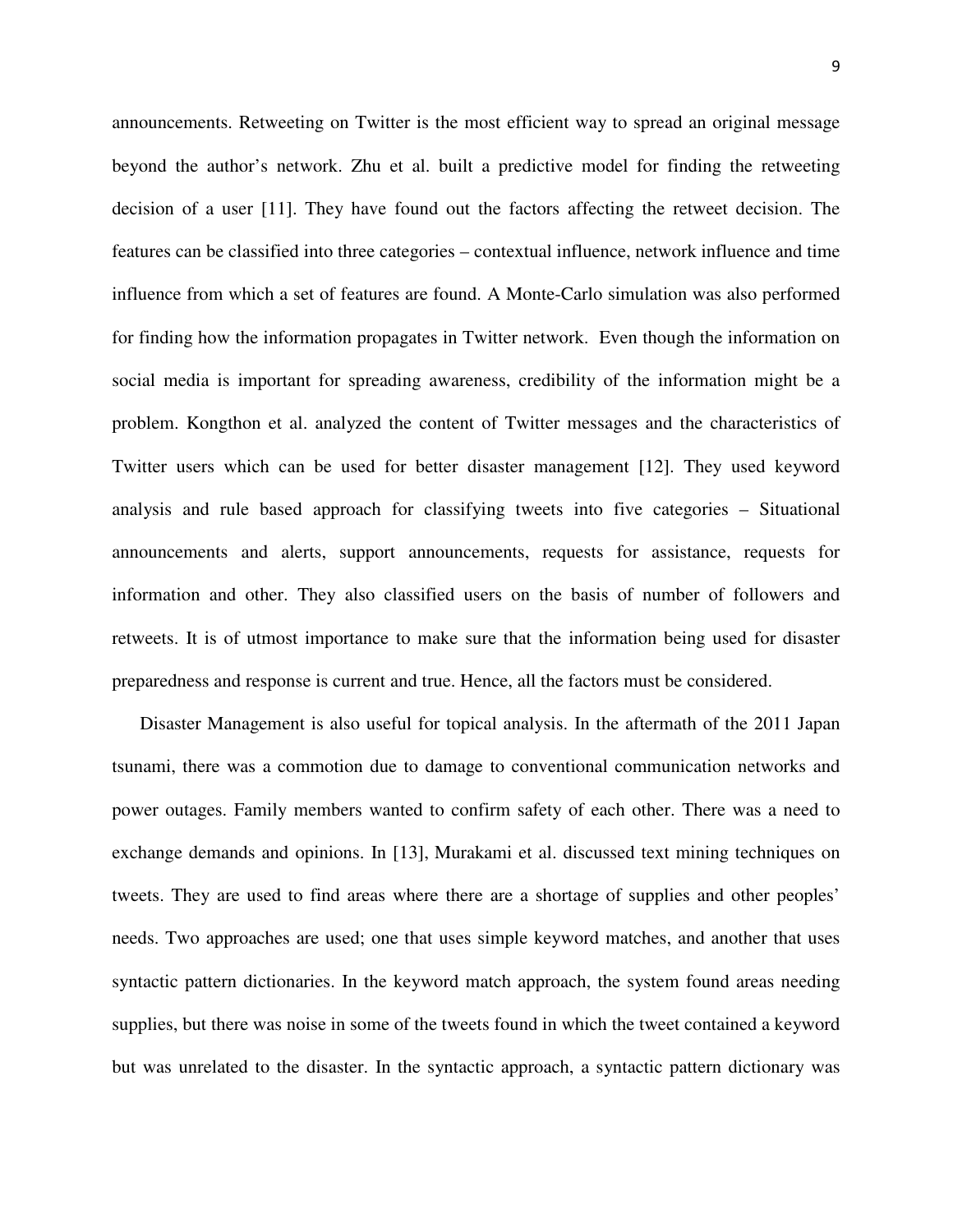used to identify things that were in short supply. For example, "cannot buy <noun>," and "<noun> is sold out" are patterns that were used. Using this approach, the most frequent nouns that had shortages were water, battery, rice, gasoline, and toilet paper.

#### **1.3 Real-Time Data Mining for Predicting the Path for a Disaster in Twitter**

The present work has aimed to take another step forward in the direction of disaster management on Twitter. Disaster detection is not enough. After the disaster has been detected, we should be able to predict the real-time trajectory of the disaster (like the path a tornado or a fire) can take. This can enable officials to spread warnings to susceptible people and take preventive measures. This framework can be further extended to detect time-sensitive requirements such as food, shelter, medicines, etcetera for the victims based on some keywords used in the tweets. The main steps in this work are as follows  $- (1)$  Extracting tweets and user information from Twitter using suitable keywords, (2) data preprocessing of the tweets, (3) extracting locations, geo-coordinates and time from a tweet, (4) clustering of locations to further filter the data points, (5) finding a polynomial curve to draw an approximate trajectory, (6) extrapolating the trajectory to get a path and finally (7) validating the extrapolated path by analyzing it against real data points.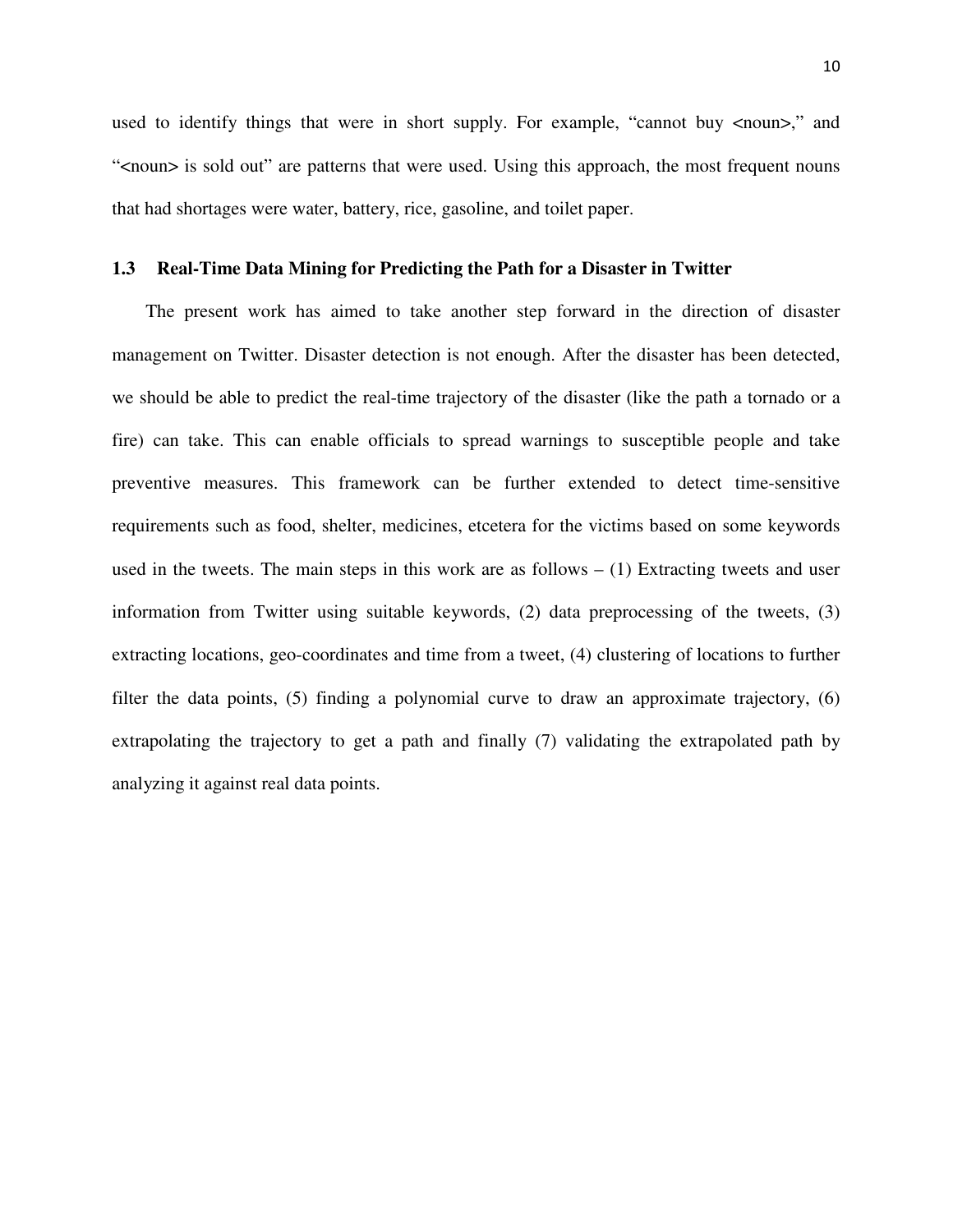#### **2 EXPERIMENT**

This chapter presents the details of the experiment to trace the trajectory of a disaster and use it for issuing the forewarning to the susceptible people. The main steps followed are – Data acquisition, Data preprocessing, Extracting information from tweets, Clustering data points for filtering, Curve fitting to get the trajectory for the disaster, Extrapolation of the graph, Validation of the extrapolated graph. The details of the experiment are explained further below.

#### **2.1 Event – Alabama Tornado October 2014 [14]**

Alabama was hit by a series of small tornadoes on  $13<sup>th</sup>$  October 2014. The counties that were directly hit by the tornadoes are Colbert, Lamar and Marion. Some of the states where tornado or strong winds were reported are Alabama, Louisiana, Florida, Georgia, Tennessee, Arkansas, Missouri and Illinois. More information is provided in the appendix about the tornadoes which occurred on  $13<sup>th</sup>$  October 2014 in Alabama. Tornado reports are available on NOAA's National Weather Service Storm Prediction Center [15].

#### **2.2 Data Acquisition**

The role of collecting data is extremely important for any experiment as all further operations are performed on the data obtained in this step. The data should be able to represent all the information that is required for the cause, which in proposed experiment, is the prediction of the path of the tornado that hit Alabama in October 2014. Therefore, it becomes crucial to not lose any key data to prevent loss of information. Any errors that creep in at this step, will propagate throughout the system in all sequential steps. There are two phases in this step – identifying an apt set of keywords and collecting data from Twitter using an appropriate interface.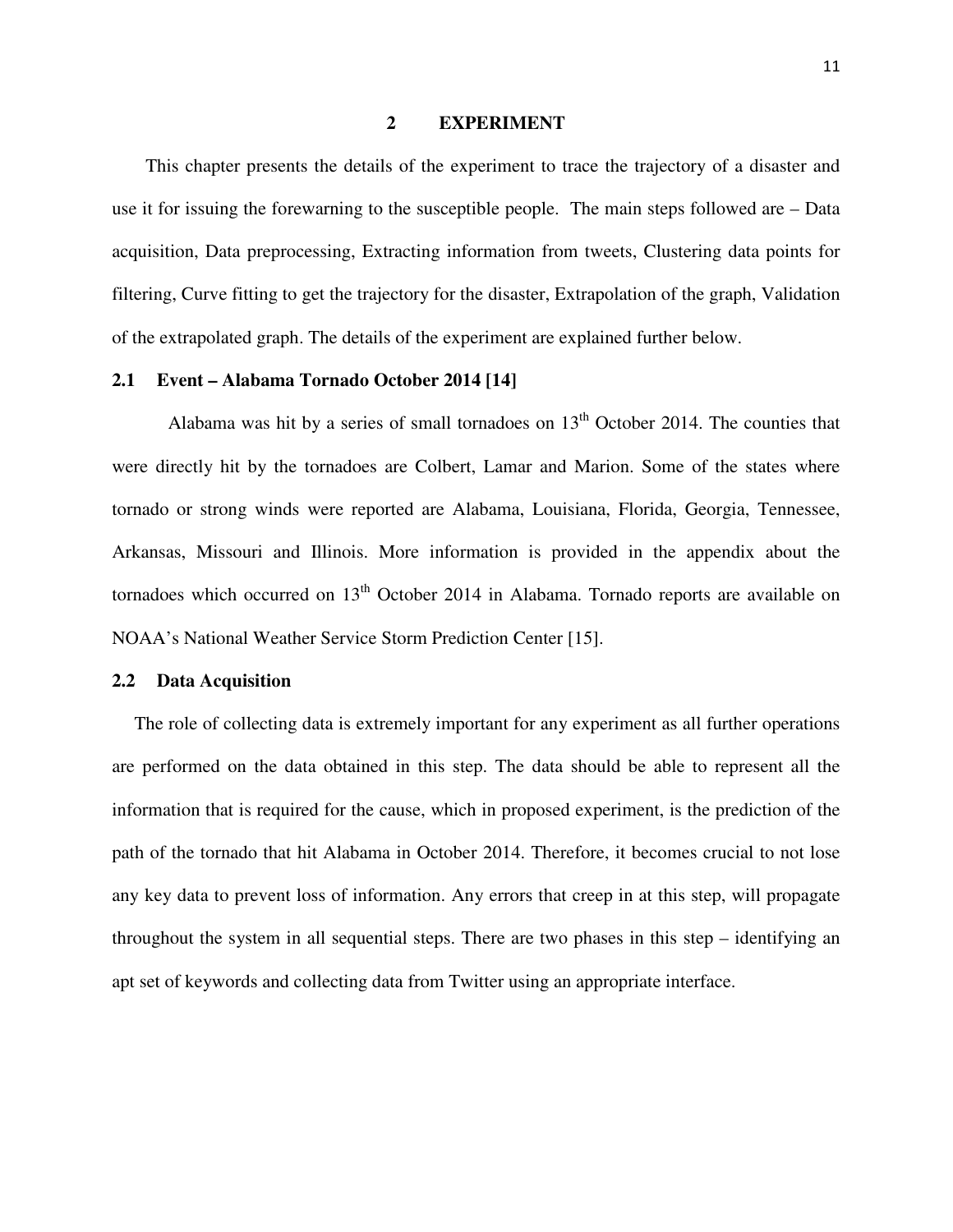#### *2.2.1 Keyword Selection*

Twitter produces around 6000 tweets per second [16], thus increasing the probability of noise in the dataset. To have the relevant data for the experiment, the keywords should be selected carefully. They should neither be very specific nor too general. If the keywords are very specific to a certain event, it might limit the tweets which are extracted. For example - #*AlabamaOctoberTornado* is very specific for our event. Not everybody will tweet using these keywords and hence informational tweets might not be captured by our system. On the other hand, using very general keywords like, *#StrongWinds* will lead to too much noise in the collected dataset as this keyword does not necessarily mean a tornado or a storm. Users can just be talking about a weather change in the day. Therefore, it becomes extremely crucial to choose the correct set of keywords. The next phase is 'Data Collection which is discussed in the next sub-section.

#### *2.2.2 Data Collection from Twitter*

Twitter has provided developers with two APIs – Twitter Search API and Twitter Streaming API. As the name signifies, the Search API allows users to query against the indices of recent or popular tweets [17]. However the search API does not get all the tweets and only the relevant ones. This might result in a loss of some tweets from the results. Generally the tweets from the past week are extracted. It has a rate limit of 180 requests/query per 15 minutes. For more information, the documentation provided by Twitter can be referred [17]. In contrast to the Search API, the Streaming API can provide the user with all tweets for maintaining the completeness of the dataset [18]. It needs a persistent connection open for streaming. The main benefit of this API is getting the real-time stream of tweets. However, this API cannot obtain the tweets that were published before opening the connection. For my experiment, I chose the Search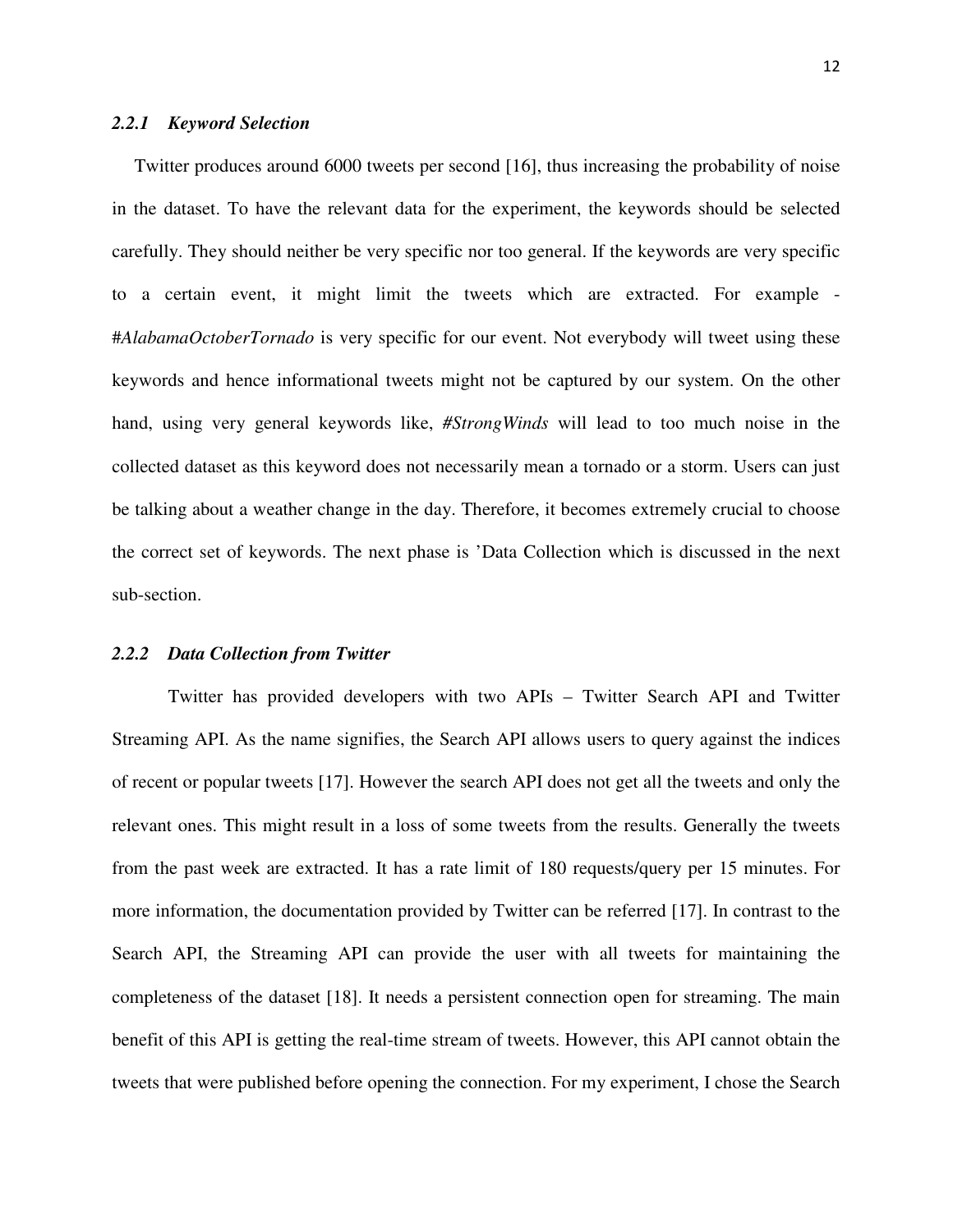API because I wanted past tweets as the disaster had already occurred. However, the limitations of the Search API was not a problem for the system because a sufficiently large dataset was obtained.

The system made use of Twitter Search API through the interface developed by Martin Hanksey called Twitter Archiving Google Spreadsheet TAGS v5.1 [19]. It requires authentication which has been mandated by Twitter for all its APIs. However, since it uses the Search API, there are some limitations. It can over-represent the more influential users which might lead to some bias in the data. Also, the API can access only a subset of all the tweets but we obtained a large number for performing the experiments. Streaming API would have given a more complete dataset which would have given a more accurate result because the tweets obtained would be in real-time. However, I wanted to build a framework, for which, the Search API suited just fine. Also, as mentioned before, the event had already occurred rendering the Streaming API of not much use for the system. It will be better for implementation for real-world applications.

#### **2.3 Data Preprocessing**

Data collection is done by querying keywords mentioned in the previous section which gave a large selection of tweets. A set of more than 4000 tweets was used to run the experiment. This set can obviously have tweets which won't be useful for this study. It is important to eliminate those to save computation power and prevent noise in the data. The dataset should only contain English tweets as the event in consideration, i.e. the Alabama Tornado in October 2014, occurs in United States. Even if people from around the world tweeted about it, we will want to eliminate those if they are in another language because they will not provide us with much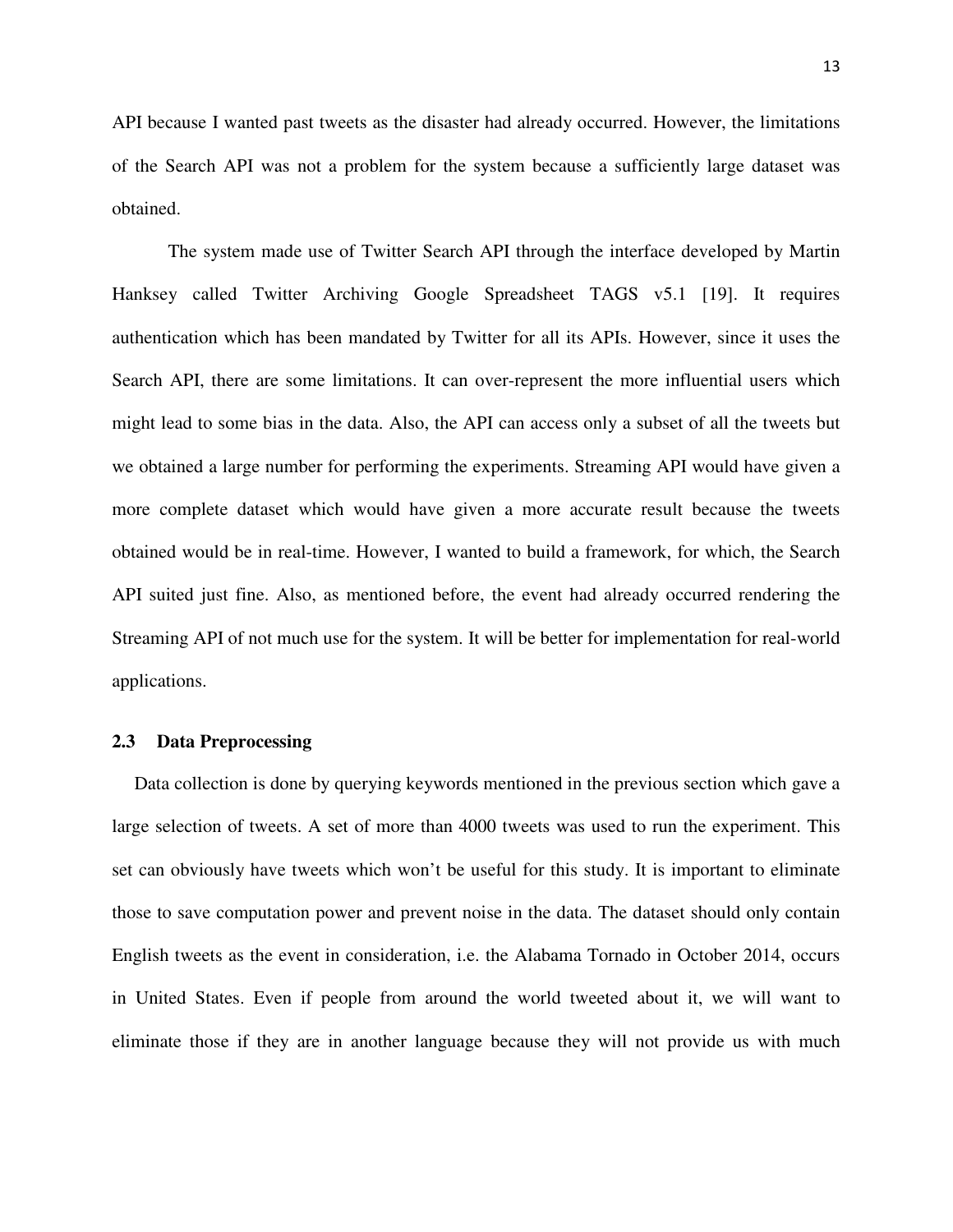information. However, my system is just an initial framework, which can be extended to multiple languages.

The first step was to remove all non-English tweets. This was done by checking the language feature of a tweet. If it was not ' *en*' it was discarded. Along with getting the language of the tweet, we also obtained the geo-coordinates for those tweets since the system already made a call to the Twitter API. Location extraction is discussed in the next section. The next step was to remove spam tweets. A real-world application can have the full spam detection feature in place. A list of 165 spam words was compiled using numerous blacklists. The complete set of the spam A list of 165 spam words was compiled using numerous blacklists. The complete set of the sp<br>words is presented in Appendix A. The tweets which contained spam words were removed. final dataset was stored as a *json* object. The fields stored are mentioned in Table 2.1. on-English tweets. This was done by checking the language<br>
it was discarded. Along with getting the language of the<br>
dinates for those tweets since the system already made a call<br>
tion is discussed in the next section. The

| <b>Field Name</b> | <b>Meaning</b>                                            |
|-------------------|-----------------------------------------------------------|
| tweet_id          | A unique number for the tweet                             |
| iso_language_code | The language of the tweet. English is represented by 'en' |
| user_id           | A unique number for the user who posted the tweet         |
| text              | The content of the tweet                                  |
| created at        | UTC time when the tweet was created                       |
| time              | Local time when the tweet was created                     |
| geo-coordinates   | Latitude and Longitude from where the tweet was published |
| entities          | Contains details about hashtags, URLs and symbols         |

Table 2.1 Tweet Features of the database and their Meaning

The tweets might be retweets and messages to certain users but I decided to keep these tweets as they give weight to the tweets. For example – consider a tweet, '*I hope people of*  Alabama are able to withstand the storm'. Now if this tweet is retweeted, we can get more Alabama are able to withstand the storm'. Now if this tweet is retweeted, we can get more<br>weight for the same tweet. This implies that Alabama is definitely a location where the storm has hit. The method to extract location and time is given in the next section.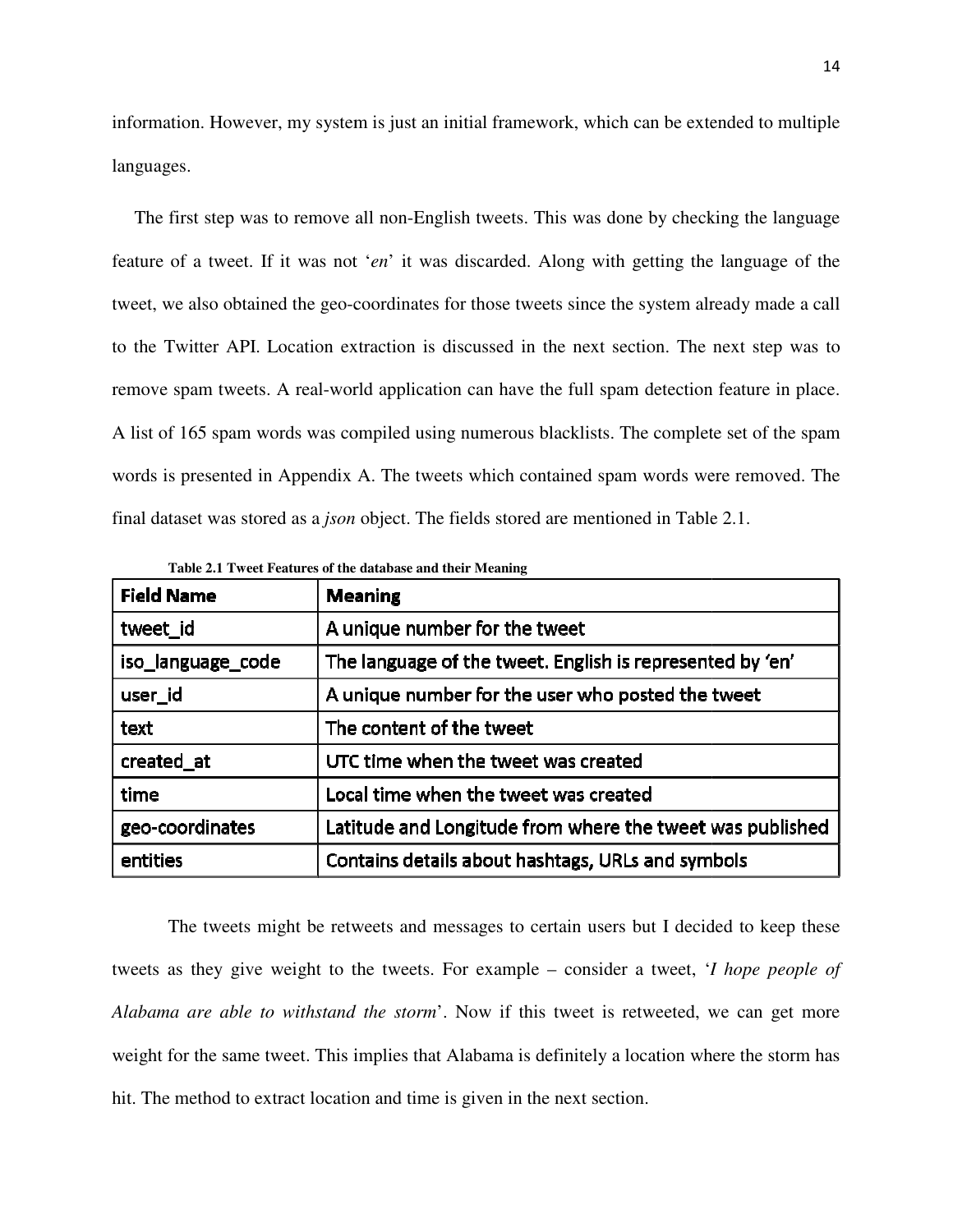#### **2.4 Time and Location Extraction**

For predicting the path of a disaster, it is safe to assume that the disaster has at least already started. Even so, for creating a complete application for disaster management, there are many state-of-the-art solutions which can detect an event [7, 5]. Once occurrence of the event is made certain, the possible path of the disaster needs to be traced from the dataset. This can be done using the extraction of name and location from the tweets. These two are the most important fields for the experiment of predicting the path. The location field can determine the *where*  aspect and time field can determine the *when* aspect of a disaster. Thus, it is important to do temporal and spatial analysis which mainly deal with getting the time and the most accurate locations from a tweet.

#### *2.4.1 Time Extraction*

It is fairly straight-forward to get the time the tweet was created. As seen in Table 2.1, the system has two types of times – created-at and the local time of the tweet. For the experiment, I decided to use the local time at which the tweet was created for understanding the association between the actual event and the predictions by the system. The UTC time can just as well be used. In fact, it will be much more useful if the event being considered is a global event. In this work, local time is selected for further experiment because the event under consideration was a local event.

#### *2.4.2 Location Extraction*

Twitter provides its users with the option to geo-code their tweets which can offer the exact locations, especially in mobile devices. But, less than 1% of the data that was collected had geolocations associated with them. This leaves a very small number of tweets to work with. Sakaki et al. proposed a workaround to this solution. He proposed that the location of the Twitter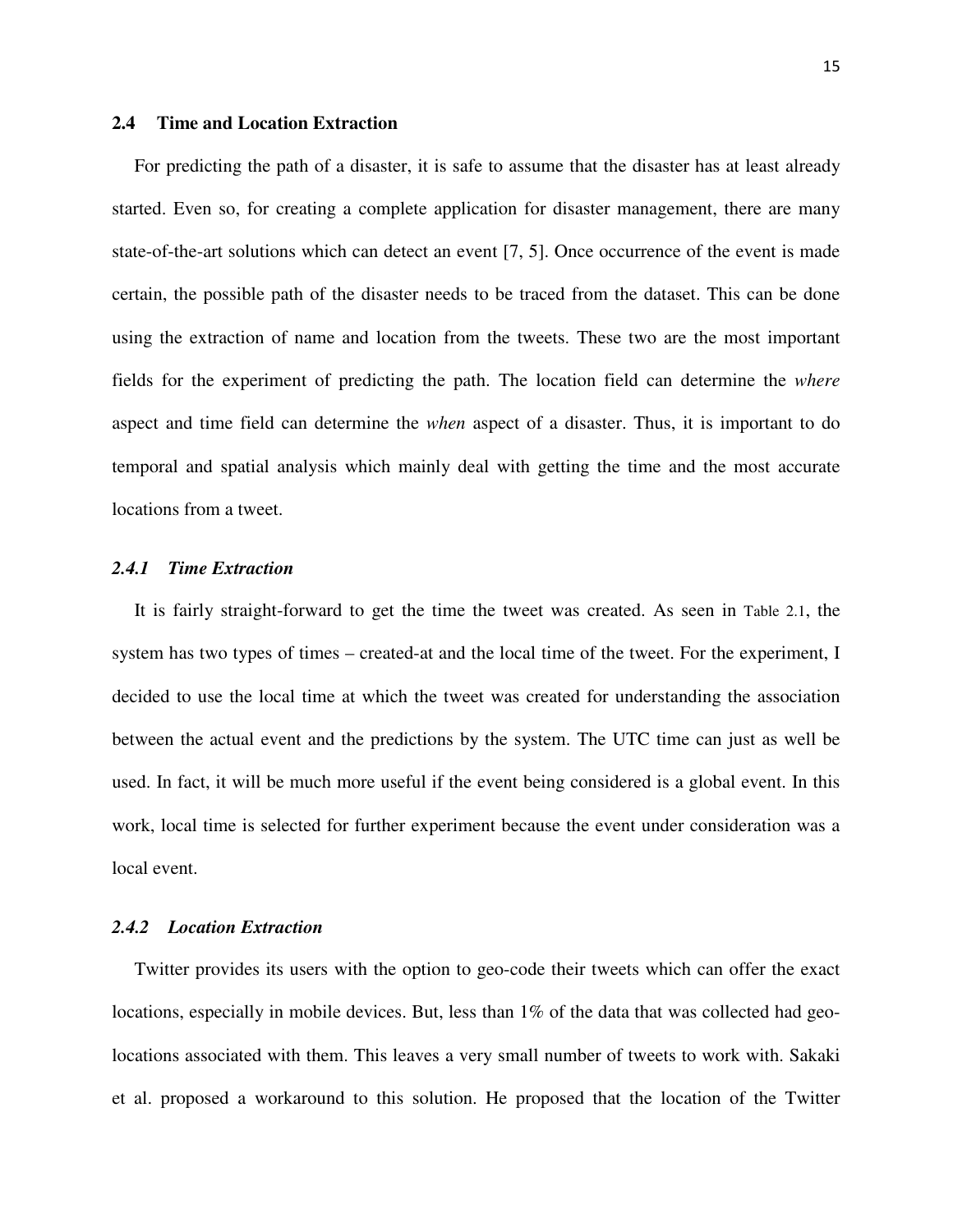account can be used to get an approximate location [5]. However, this is just an approximate location. It is possible that the user may not even be in the same state he was when he first created his Twitter account. The best way to get the most information from a tweet about its location is through the content of the tweet [7] like in example, "*Widespread severe weather outbreak…right now Tornado Warnings in Illinois, Tennessee, Kentucky, Louisiana, Alabama & Mississippi*". If the example can be properly used, we can obtain locations Illinois, Tennessee, Kentucky, Louisiana, Alabama and Mississippi. In the present work, the TagMe API developed at University of Pisa, Italy to get the "spots" which can potentially be location names [8]. The TagMe API can annotate very fast to give accurate results. It also has a parameter which can take care whether the text to be annotated is a tweet or not as tweets have special features like URLs and hashtags. It returns a *json* object with all the spots from the tweets. It has a very descriptive documentation which can be referenced for more details.

For the proposed experiment, location is very important. Hence, location was extracted from the three sources for a single tweet  $- (1)$  geo-coordinates, (2) the content of the tweet and finally (3) the location of the Twitter account. If a tweet has geo-coordinates associated with it, they were also extracted while checking if the tweet is in English during the preprocessing step. This was done to save computation power as there is a rate limit on the number of calls to Twitter API. If a tweet has geo-coordinates associated to it, they will be the most accurate location for the tweet. The next best method for extracting location is through the content of the tweet.

The text of the tweet is passed to a Python library called *geograpy.* It can extract countries, regions and cities from a URL or text*.* Along with the text, the *spots* which were extracted using the TagMe API are also passed to identify if they represent a location. For example, the tweet can be "*GA under Tornado warning*". The TagMe API will result *GA* as a spot with the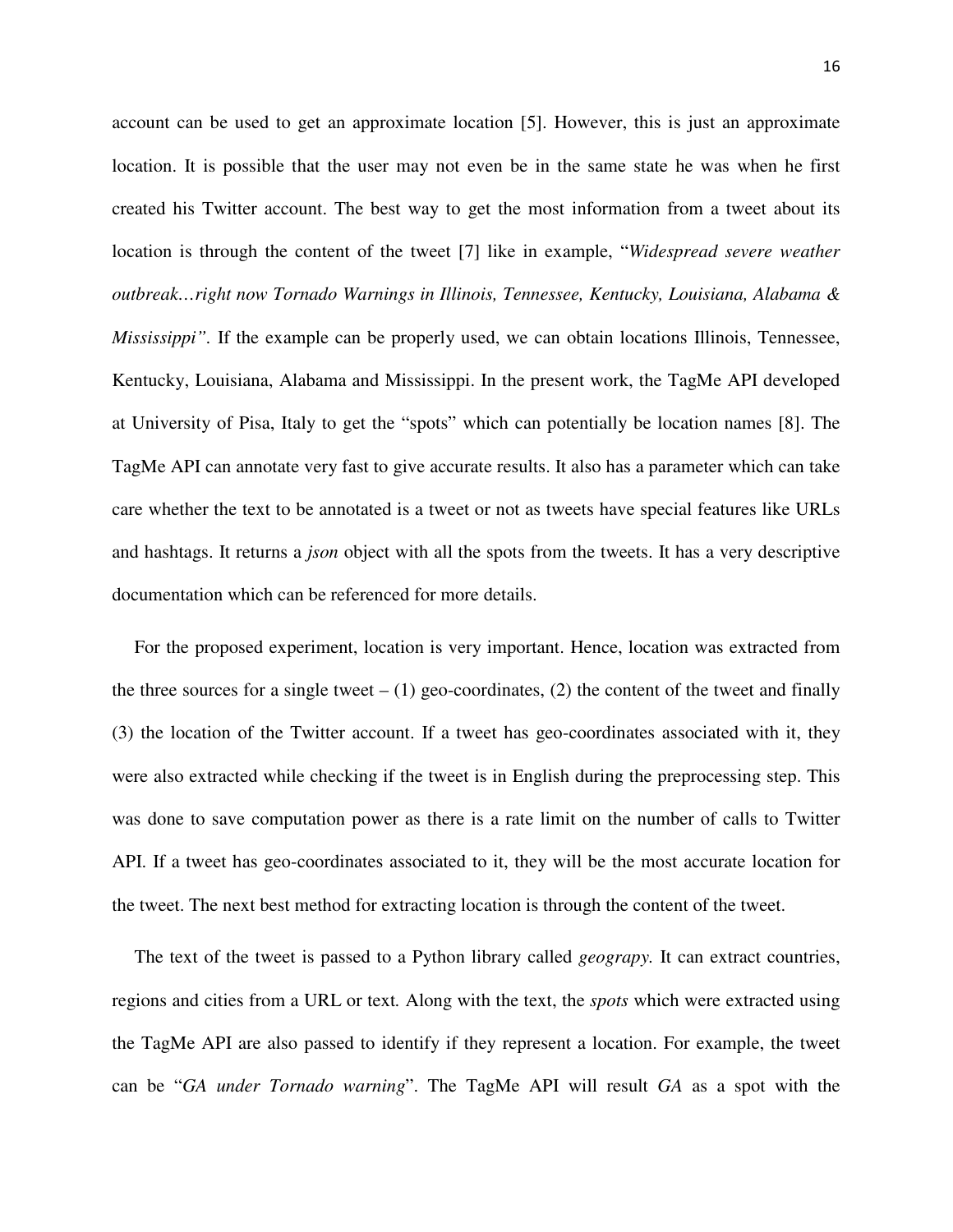annotation as *Georgia.* This spot is then passed to *geography* which will identify it as a location. The list of locations is then passed to another Python library called *geopy.* It can locate the coordinates of places and therefore if the spots from the list are identified as locations, it can geocode them to return a pair of coordinates, i.e. the latitude and the longitude of the location. Similarly, *geopy* library can extract the coordinates for the location associated to the Twitter account. For all the geo-coordinates, a location was also saved by reverse geocoding for keeping a track of the places. The next step is to filter out noise and keep only the samples which will be useful for getting the curve for trajectory prediction.

#### **2.5 Clustering the Data for Filtering**

It is important to find the useful points that will lead us to the solution. Clustering can help us achieve that. It will group nearby locations in the same clusters. The clusters which lie far away from other clusters can be eliminated reducing the noise and leading to a better polynomial curve. Clustering of areas has many other potential uses like identification of areas which need help and what help, identification of areas which need to be evacuated depending upon the intensity of the disaster, etcetera. In this study, the clustering algorithms mainly serve the purpose of removing noisy data points which might hinder further mining of the data. Two clustering algorithms were tested – Agglomerative Clustering and Density-Based Spatial Clustering of Applications with Noise (DBSCAN).

#### *2.5.1 Agglomerative Clustering*

Agglomerative clustering uses a bottom up hierarchical clustering where each point is initially its own cluster. Clusters are merged successively until the desired number of clusters are achieved. The merging can be done based on three linkages – ward, complete and average. The experiment observes the results with all three and as expected, ward linkage gives the most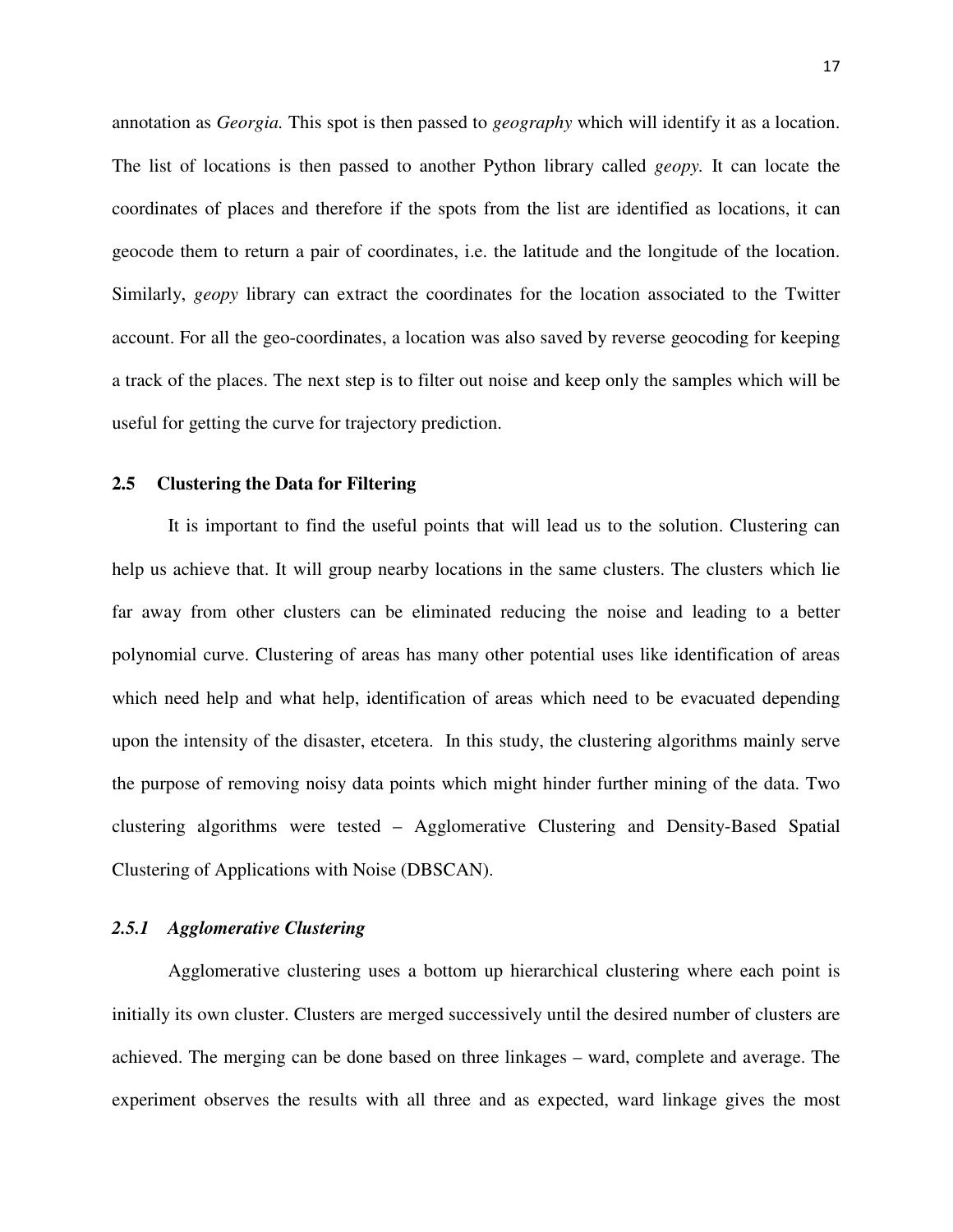distinctive clusters. Another parameter is connectivity which merges clusters only if they are adjacent to each other. Number of clusters, *n* is user defined. For experimental purposes, values of n was varied between 3 and 30. It was observed that 3 will be the most optimum number of clusters. However, agglomerative clustering has no concept of core samples and non-core samples which is why DBSCAN clustering is beneficial. Identification of core samples can help us eliminate unwanted points and therefore DBSCAN was considered for the rest of the experiment.

#### *2.5.2 DBSCAN Clustering*

In DBSCAN clustering, the clusters are based on the density of data points. They are areas of high density which are separated by areas of low density. It will have a set of core samples and a set of non-core samples. Core samples are those points which have at least a given number of minimum samples, *min\_samples* within a specified distance, *eps*. Non-core samples are close to the core samples but they do not meet the condition for core-samples. For ensuring high density, the values for *eps* should be low and *min\_samples* should be high. This algorithms is beneficial for the experiment as it can eliminate outliers and also perform sampling in the process. Clusters which have lesser number of data points as compared to others should be removed. Also, data points which are not part of any clusters are removed as noise.

#### **2.6 Curve Fitting and Extrapolation for the Trajectory of the Disaster**

Latitude and longitude of the locations which were struck by disaster or will possibly be hit by disaster can be visualized as functions of time as the disaster progresses. They are represented as scatter plots in Figure 2.1 and Figure 2.2.

 In the proposed work, experiment was performed with two methods. Results from all the experiments suggest a similar curve, confirming the validity of the curve. The aim was to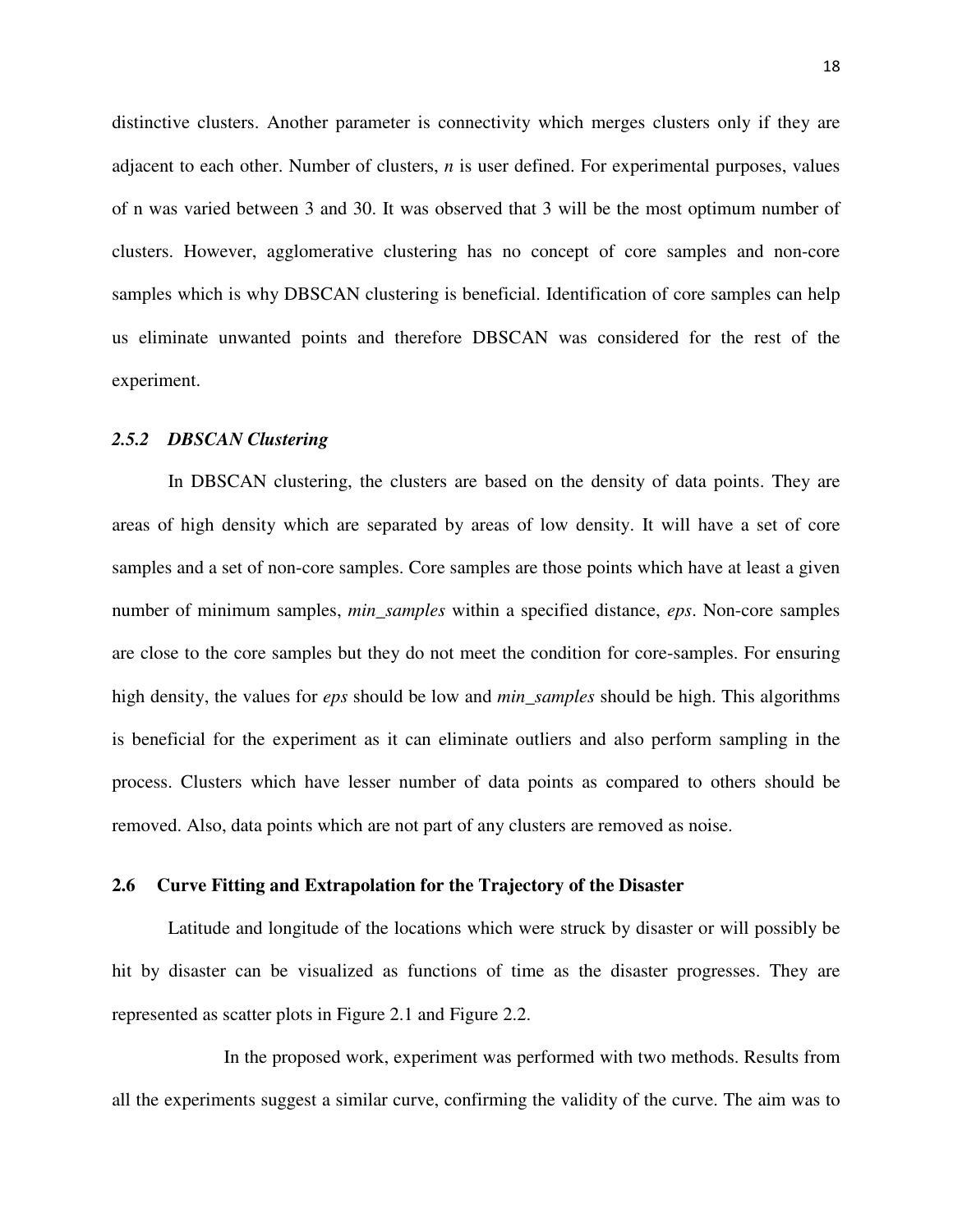find a polynomial curve which will satisfy the existing points and also give a good prediction for the future points based on obtained values. The first approach was to use least squares polynomial fit. This was accomplished by using the *polyfit* function of the python library, *numpy*  and *cftool* in MATLAB. In the experiment, it was assumed that latitude and longitude are functions of time as the disaster progresses. For the simplicity of the equation, latitude and longitude were taken as independent of each other. Therefore, two polynomial functions of time are needed, one for latitude and one for longitude. It was experimented with linear regression and non-linear regression with degrees two, three and four. Higher degrees were also tried but they did not change the curve significantly. The points were also assigned weights depending upon its frequency. But that did not bring much changes and therefore, the results were found without weights.



**Figure 2.1 Latitude vs. Time as disaster progresses on October 13th 2014.**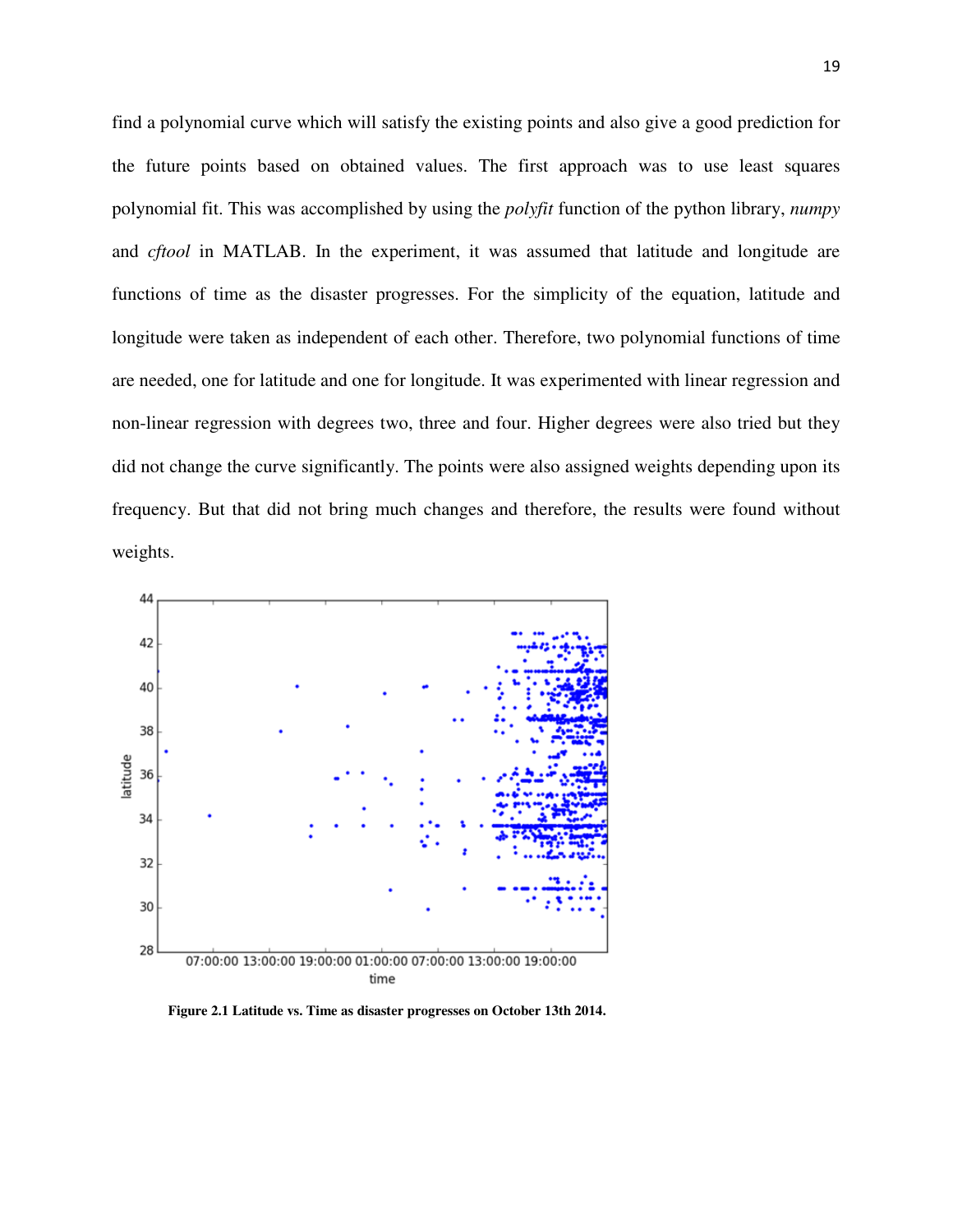The curve was first found for the data for dates  $12<sup>th</sup>$  and  $13<sup>th</sup>$  October 2014 separately for latitude and longitude. For finding the future locations that might be susceptible, the curve was extrapolated for future time values. A confidence level of 95% was kept and prediction bounds were also found. Validation was done by plotting the actual points of the future date, in my case 14<sup>th</sup> October 2014 and plotting a curve using that data. The plots are discussed in the results section. Using the extrapolated curve, future value pairs are obtained which are then reversegeocoded to obtain the actual location addresses which will tell us the places which should be warned.



**Figure 2.2 Longitude vs. Time as disaster progresses on October 13th 2014.** 

#### **2.7 Conclusion**

A framework for predicting the trajectory of a disaster has been discussed in this chapter. It consists of acquiring data, preprocessing it, extracting time and geo-location from the tweets, clustering using DBSCAN for filtering and finally curve formation and its extrapolation for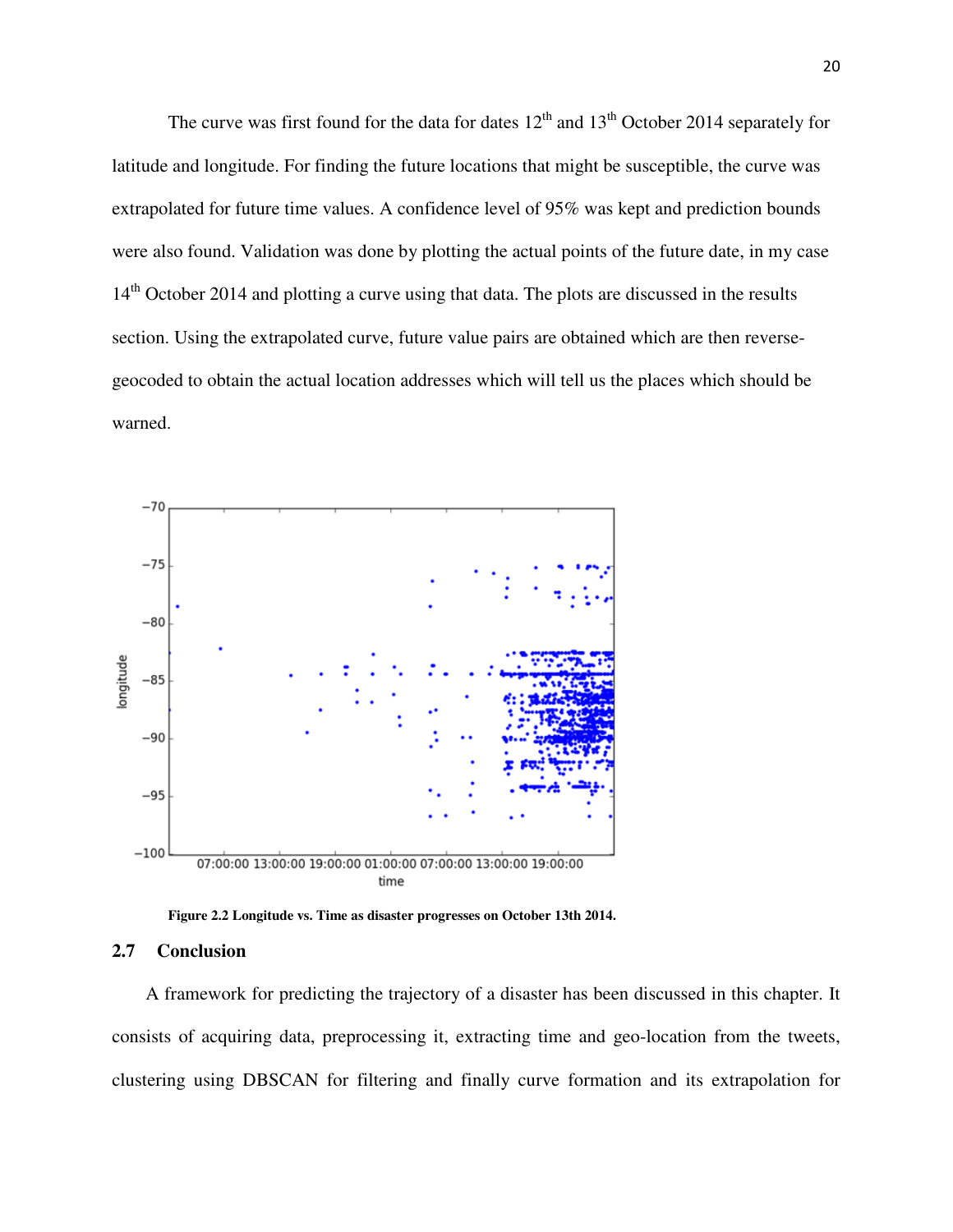finding the susceptible locations with 95% confidence. The results are further discussed in the next chapter.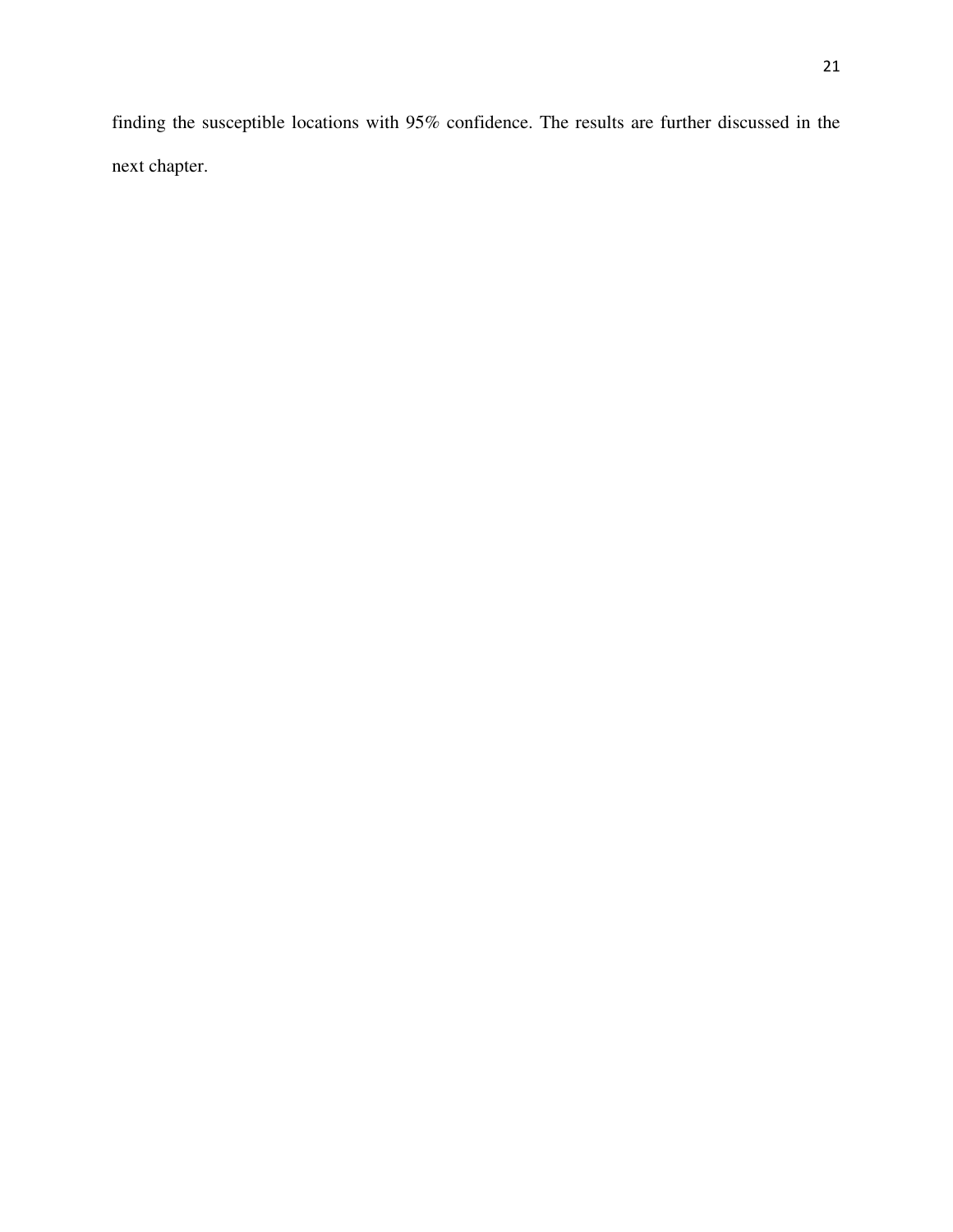#### **3 RESULTS**

The location was extracted in three ways to give an accurate picture of the real-world scenario – from the geo-coordinate of the tweet, from locations mentioned in the content of the tweet, from location/geo-coordinate of the user. Times were also extracted to form a locationtime tuple. These locations have to be clustered together to remove noise or outliers. A curve is formed using the obtained points to give an approximate path of the disaster. Further, we can extrapolate the path to get the susceptible locations. This can give the officials an idea for taking preventive measures and get equipped for the disaster. The sub-sections discuss the results obtained at each step of the experiment.

#### **3.1 Data Acquisition**

As mentioned in Section 2.2, keyword selection is very important to capture all the relevant data. For this study, I selected three keywords – '*Tornado*', '*AlabamaTornado*' and '*storm'.* The type of event can generally serve as good keywords since they'll capture more data and prevent the loss of relevant data. For my study, the training data was taken for the dates  $12<sup>th</sup>$ and  $13<sup>th</sup>$  October 2014. A total of 4147 tweets were extracted for these days. The fields that were extracted are – *id\_str, from\_user, text, created\_at, time, geo-coordinates, iso\_language\_code, to\_user\_id\_str, from\_user\_id, source, profile\_image\_url, status\_url* and *entities\_str*. Similarly, future data which acted as the validation data was taken for the date 14<sup>th</sup> October 2014. A total of 2920 tweets were collected with the same fields. Tweets from  $15<sup>th</sup>$  to  $17<sup>th</sup>$  October 2014 were also collected but data till  $14<sup>th</sup>$  October was observed as sufficiently enough for the experiment to prove the validity of the framework.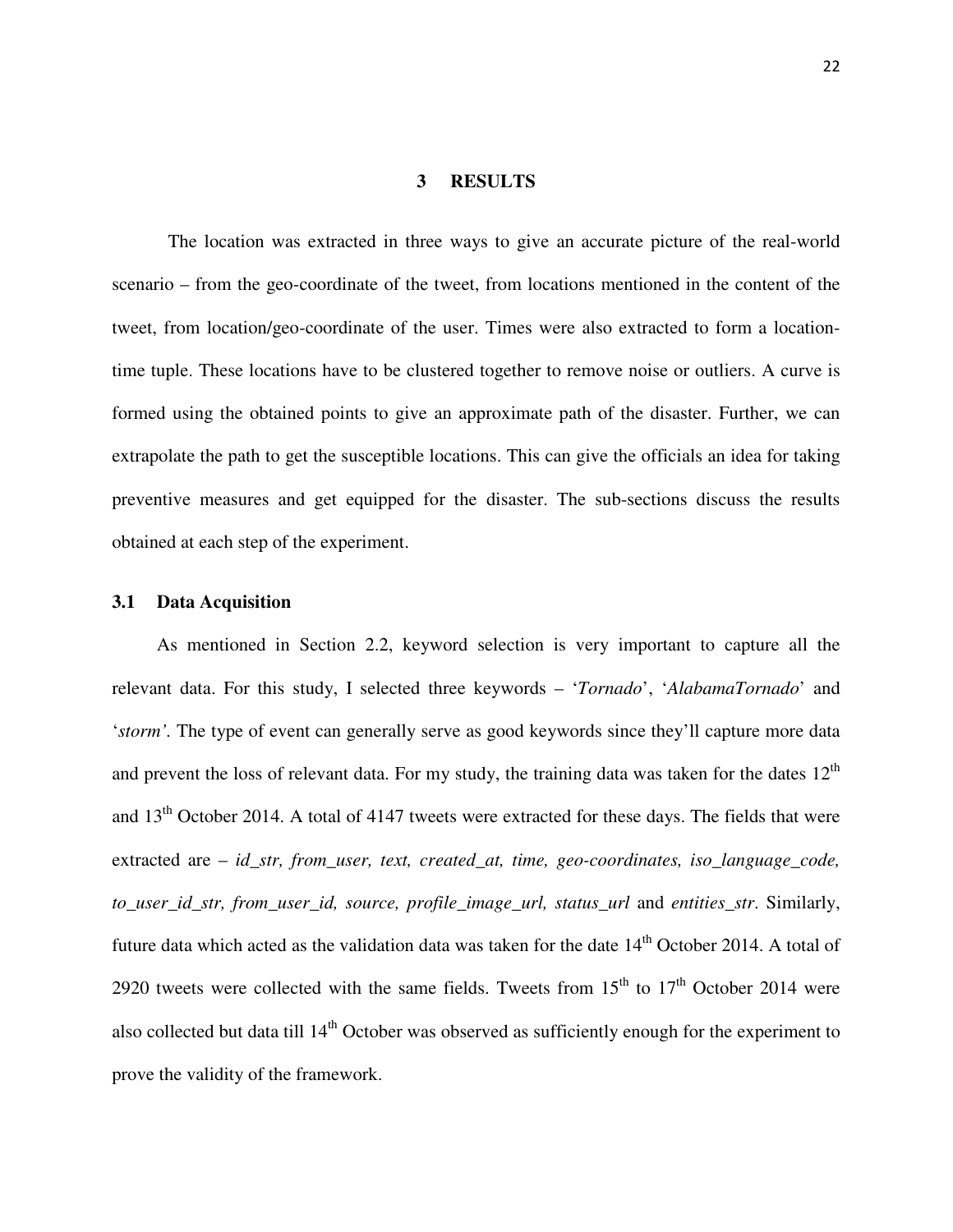#### **3.2 Data Preprocessing**

The data was processed for getting only the English tweets and removing the spam tweets. The training data resulted in 3909 tweets which was a big enough number to work with. On the other hand, the validation data, that is, the data for  $14<sup>th</sup>$  October 2014 resulted in 2390 tweets. The next step is to extract time and location from both the datasets.

#### **3.3 Time and Location Extraction**

Using the locations and time obtained, a tuple is created containing the name of the location for readability, geo-coordinates for the exact point on earth, and local time. The extracted points are displayed on a world map in Figure 3.1. Figure 3.2 displays the map of the reports that were released by SPC for October 13, 2014 [15]. We can see that the actual affected points are also present on the world map which was generated using locations from the tweets. However, there are some more points which do not reflect the actual data. There is a need to remove these points which is achieved by filtering.



**Figure 3.1 A world map containing all the locations that were extracted from the tweets containing the keywords**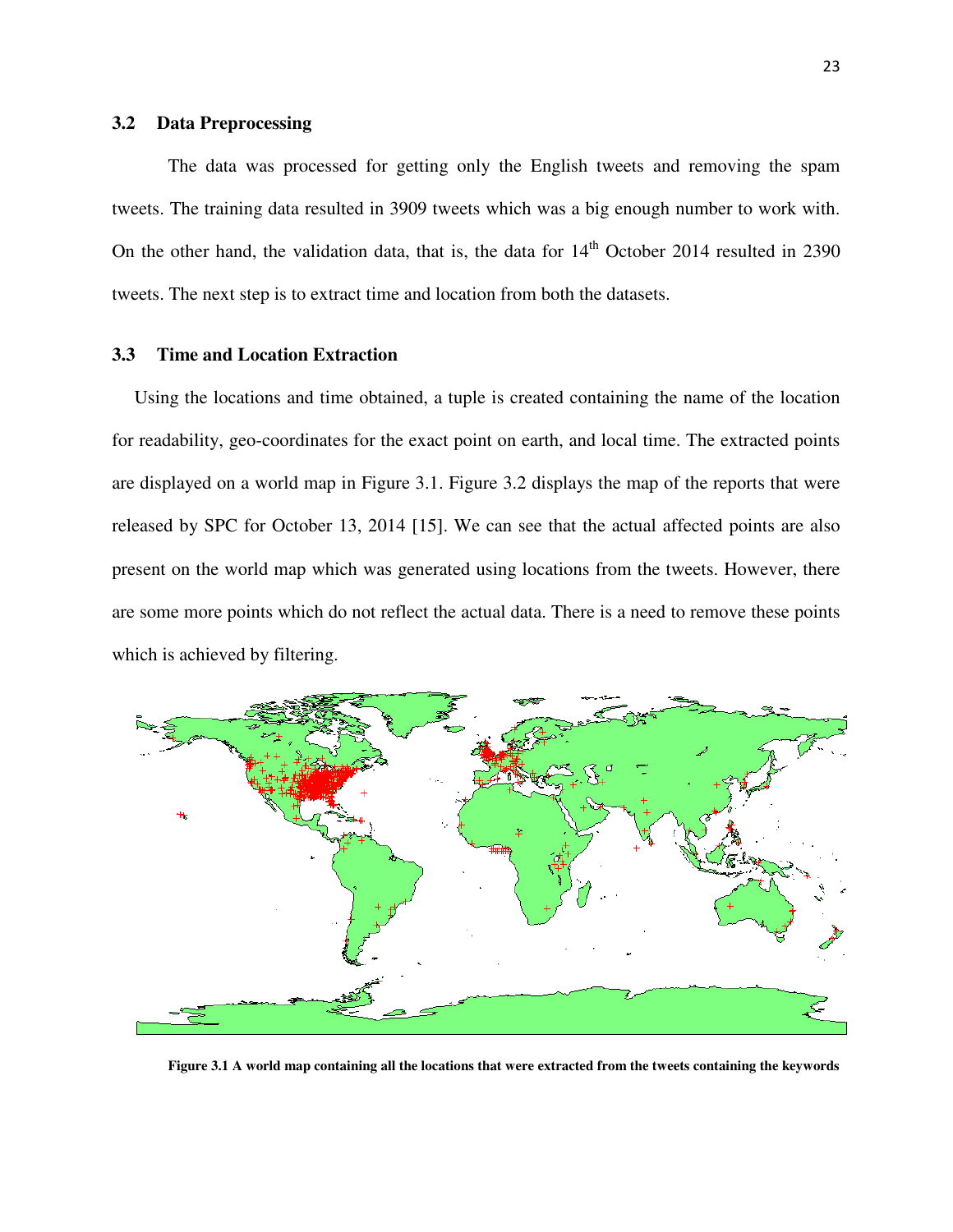

**Figure 3.2 SPC Reports for the Tornado on 10/13/2014** 

#### **3.4 Clustering the Data for Filtering**

The locations that we obtained in the previous step are varied all over the globe. We know that the tornado can only have a limited reach. It is clear on comparing Figure 3.1 Figure 3.1 A world map containing all the locations that were extracted from the tweets containing the keywordsand Figure 3.2 that there are a lot of locations which are not required for building the curve for disaster prediction. On experimentation, it was found that the best number of clusters to obtain is 3 where the cluster with minimum number of samples can be removed. This was obtained by keeping the *min\_samples* value as 160 and *eps* = 2.8. Two experimental clusters are shown in Figure 3.3 and Figure 3.4.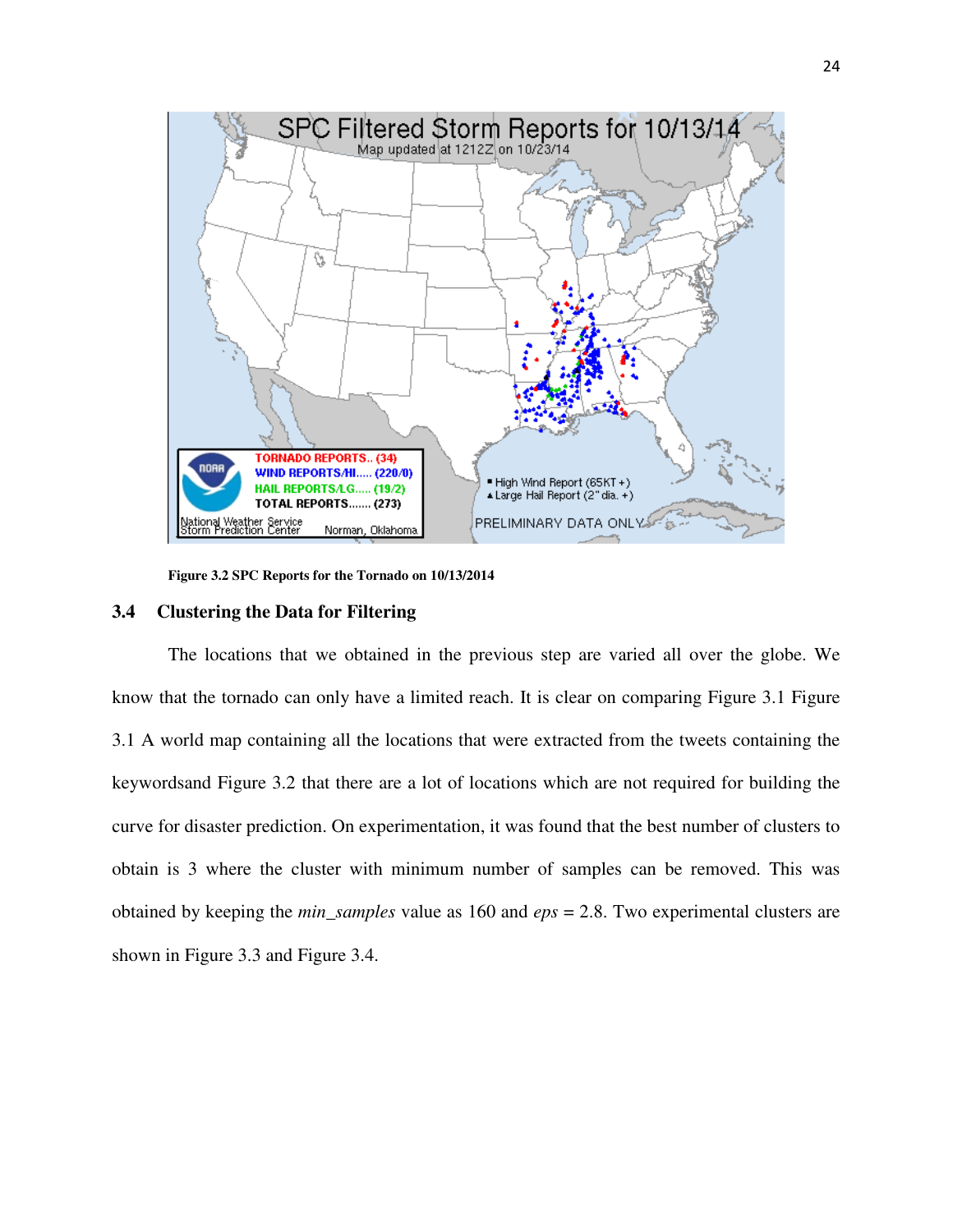Estimated number of clusters: 3



**Figure 3.3 DBSCAN Clustering with** *min\_samples* **= 160 and** *eps* **= 2.8 resulting in 3 clusters containing only core-samples.** 



**Figure 3.4 DBSCAN Clustering with** *min\_samples* **= 70 and** *eps* **= 0.3 resulting in 10 clusters containing only core-samples.** 

It is clear in the 3 clusters of Figure 3.3 that the orange clusters are the outliers. Therefore, filtering was performed by removing the orange cluster points. However, it does not represent a complete data set of all the locations. In Figure 3.3 and Figure 3.4, only core samples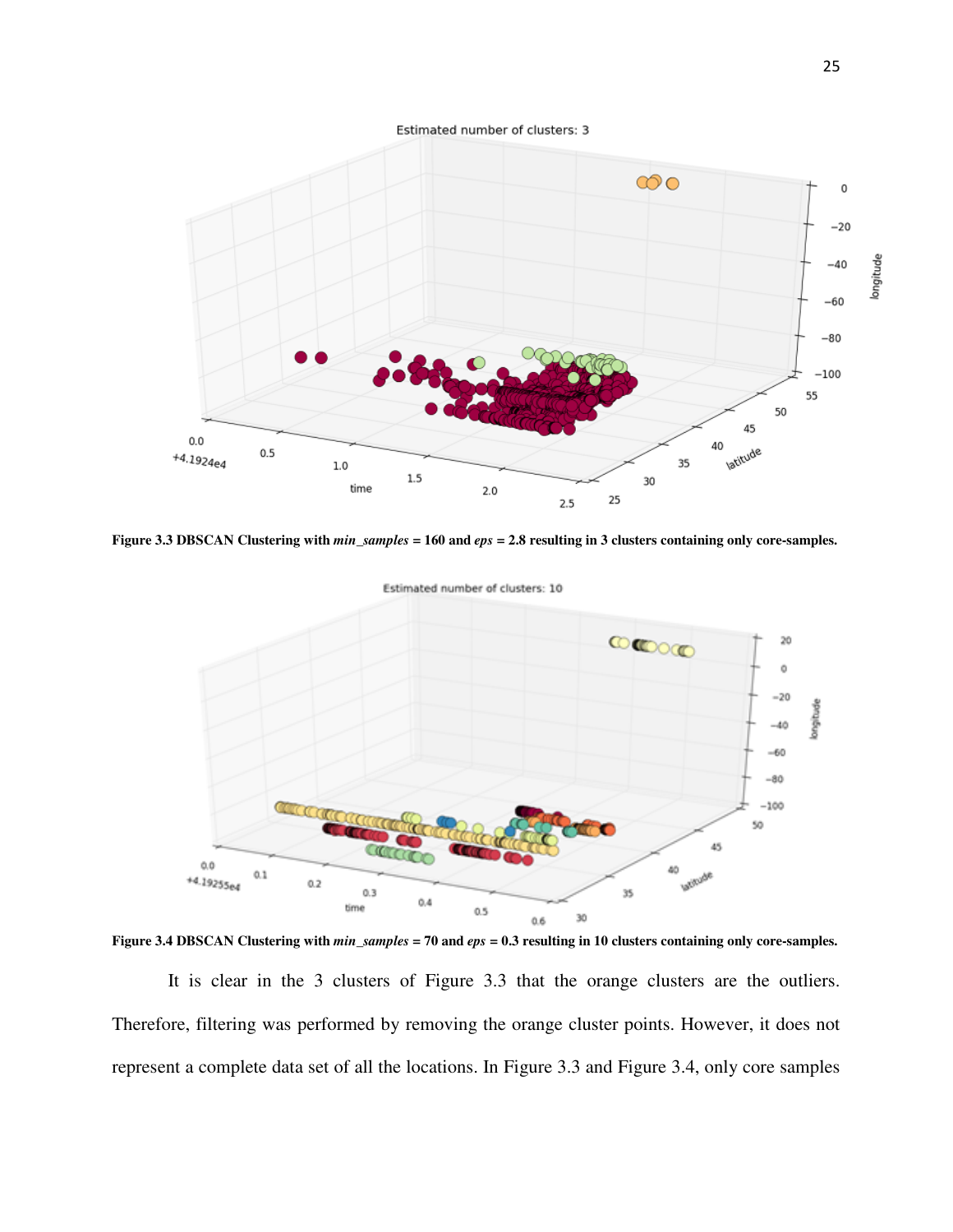are shown. Figure 3.5 shows all the data points with non-core samples being in black. They might be a part of a cluster but they lie on its outskirts. Therefore, we can eliminate them as they are represented by more important core samples. Using this method, the data points were reduced from 4018 to 2144 data points.



**Figure 3.5 DBSCAN Clustering with** *min\_samples* **= 160 and** *eps* **= 2.8 resulting in 3 clusters with non-core samples in black.** 

The three clusters are plotted on a world map to see where these points lie in Figure 3.6. It is clear that the desired cluster which was on the south-east coast of America is still there and a lot of unwanted points have been eliminated when we compare it to the original data set of points from Figure 3.1. Upon further filtering, we removed the cluster with minimum points to reduce the noise. This is represented in Figure 3.7. These points are used further for curve fitting.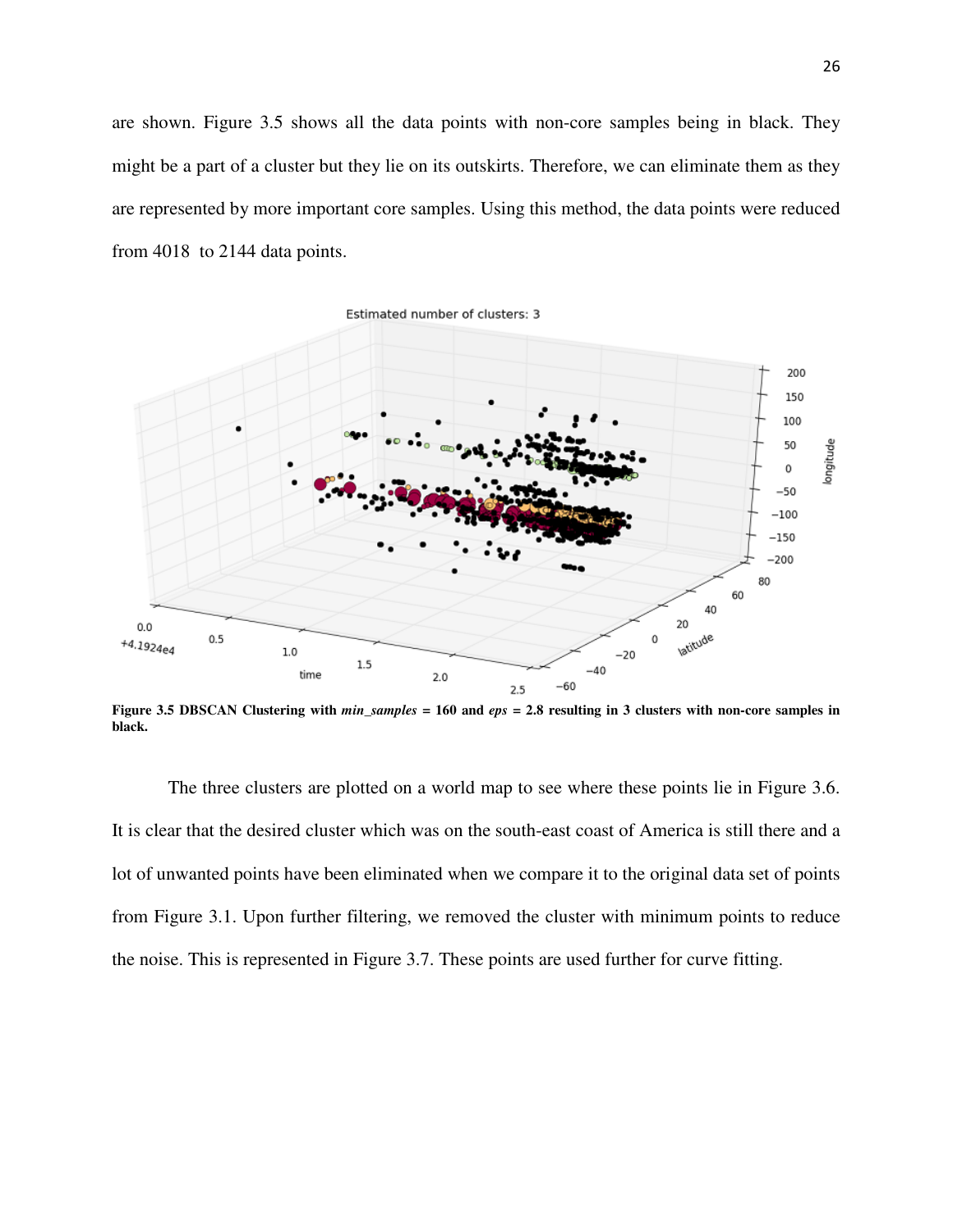

**Figure 3.6 Three clusters obtained after DBCSN clustering represented on a world map.** 



**Figure 3.7 Points after complete filtering on a world map.** 

### **3.5 Curve Fitting and Extrapolation for the Trajectory of the Disaster**

As reported in section 2.6, results using linear and non-linear regression for extrapolation of the trajectory are discussed below. Since, latitude and longitude were assumed to be independent of each other, there are separate curves for them.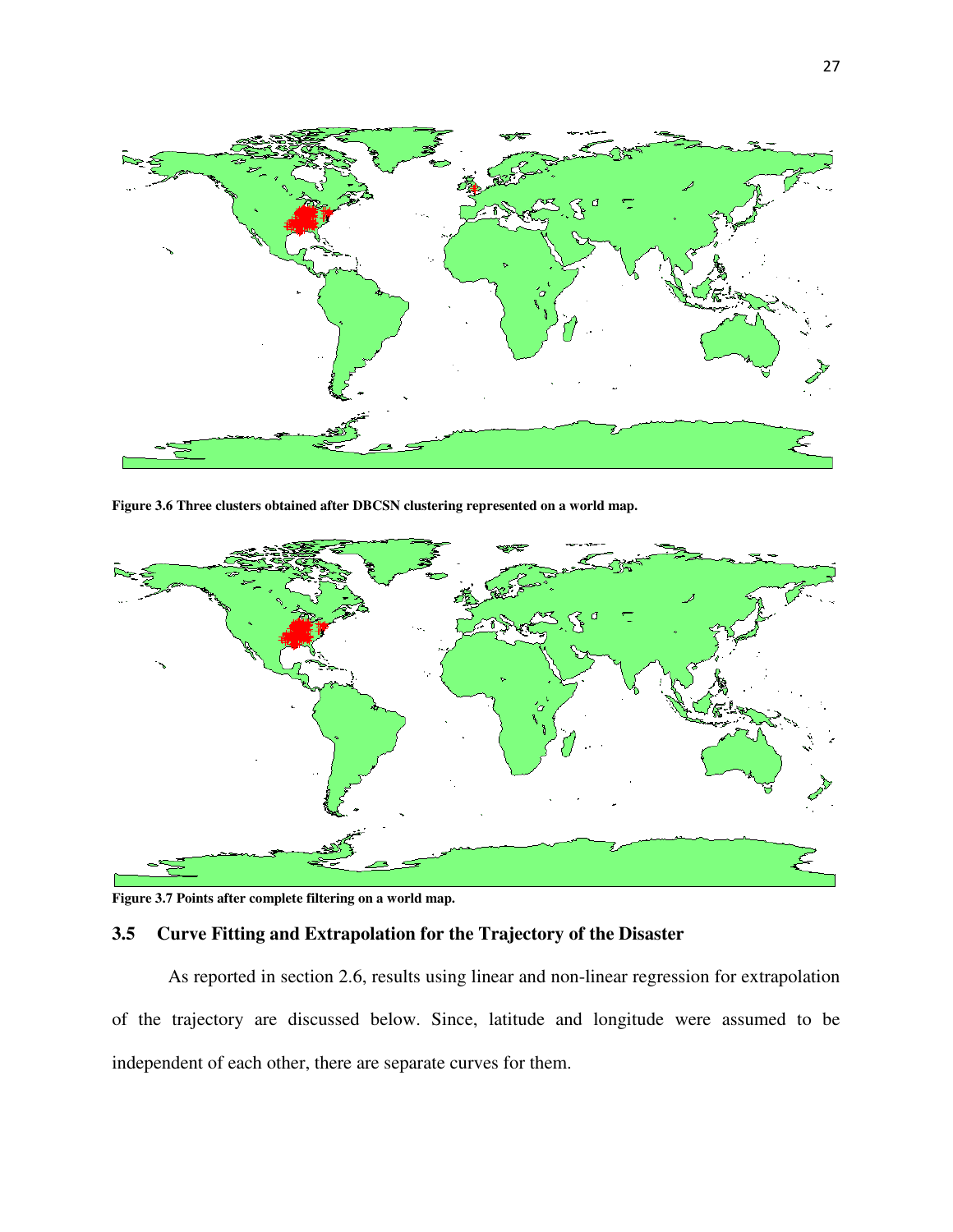#### *3.5.1 Linear Regression Results*

Linear regression will give us a linear equation which will be the best fit for given data. Figure 3.8 shows the plot for Latitude vs. Time with prediction bounds with 95 % confidence bounds. We can see that almost all the points are getting included in the prediction bounds. Similarly, in Figure 3.9, we can see that the prediction bounds of the curve encompass major points for longitude and time. The details about the curve is presented in Table 3.1 where p1 and p2 are the coefficients for the linear polynomial equation.

| Table 3.1 Linear Model for y vs. Time. |  |
|----------------------------------------|--|
|----------------------------------------|--|

|                    |        |        |        | coefficients with 95% confidence bounds |          |                                                | <b>Goodness of fit</b>    |         |                                        |       |
|--------------------|--------|--------|--------|-----------------------------------------|----------|------------------------------------------------|---------------------------|---------|----------------------------------------|-------|
|                    | D1     |        |        | D2                                      |          |                                                |                           |         |                                        |       |
|                    | llower | exact  | upper  | llower                                  | lexact   | lupper                                         | <b>SSE</b>                |         | <b>R-square Adjusted R-square RMSE</b> |       |
| lLatitude          | 2.646  | 3.323  | 3.999  |                                         |          | $-1.68E+05$ $-1.39E+05$ $-1.11E+05$ $1.86E+04$ |                           | 0.04176 | 0.04131                                | 2.953 |
| Longitude 0.009029 |        | 0.1594 | 0.3099 | $-88.2$                                 | $-88.05$ |                                                | $-87.9$ 2.66E+04 0.002028 |         | 0.001558                               | 3.538 |



**Figure 3.8 Linear regression for Latitude vs. Time for training data**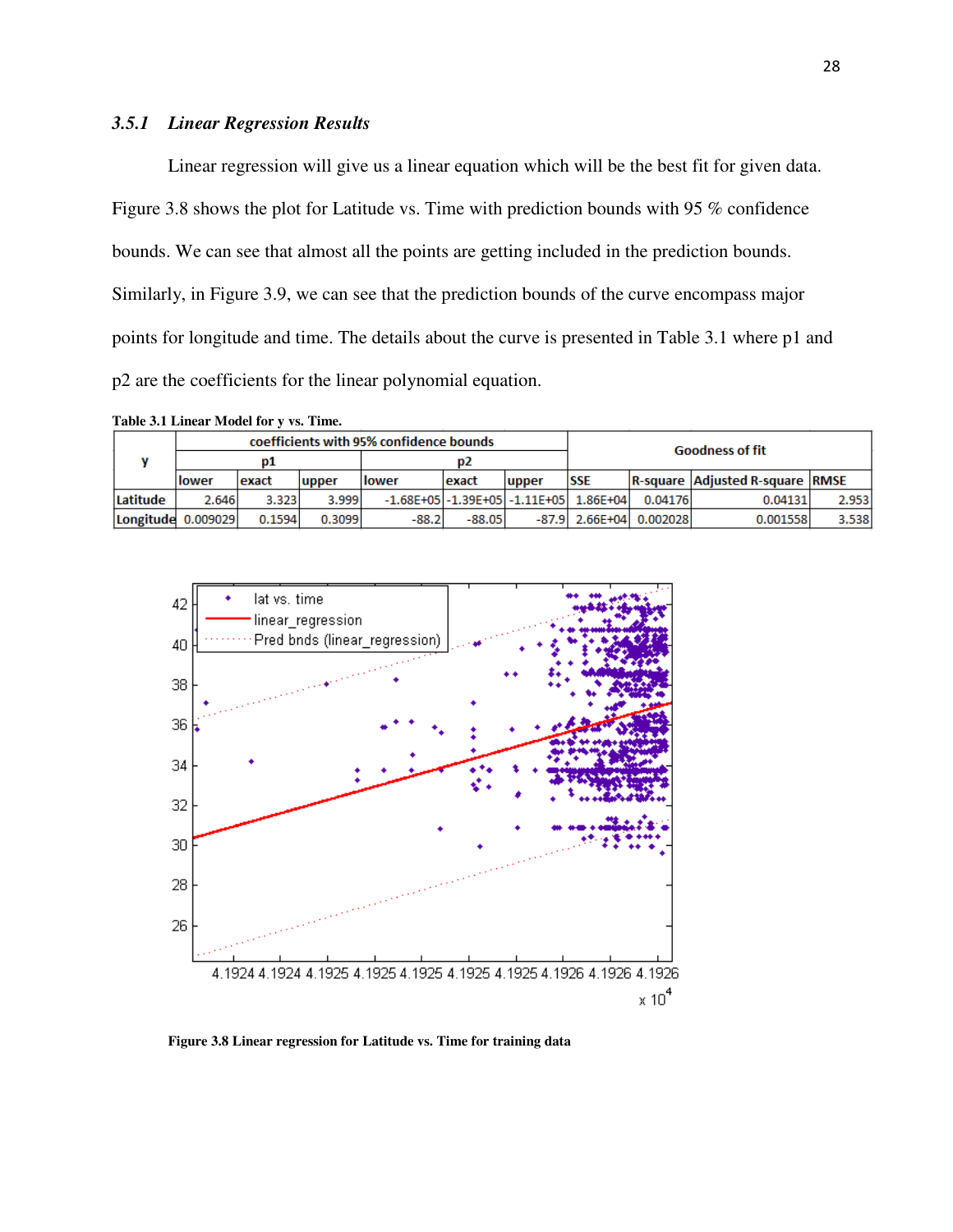On extrapolation, we observe that the curves can represent most of the points of the validation data, i.e. the data of  $14<sup>th</sup>$  October 2014. This can be seen in Figure 3.10 and Figure 3.11. The blue dots represent the original data and the green dots represent the validation data. Further, I've included the curves with 95% prediction bounds without the data points in Figure 3.12 and Figure 3.13 for a clearer picture of the functions.

Therefore, using the equation parameters of Table 3.1, given a value for time, we can find the values of corresponding latitude and longitude with a confidence of 95%. These values are then reverse-geocoded to result out the locations. Some of the locations which were obtained were places in Texas, Arkansas, Missouri, Indiana, Kentucky and Michigan. These locations are the future values which need to be warned for the disaster. However, as a more future value of time is taken, the locations start coming out to be in Canada.



**Figure 3.9 Linear regression for Longitude vs. Time for training data**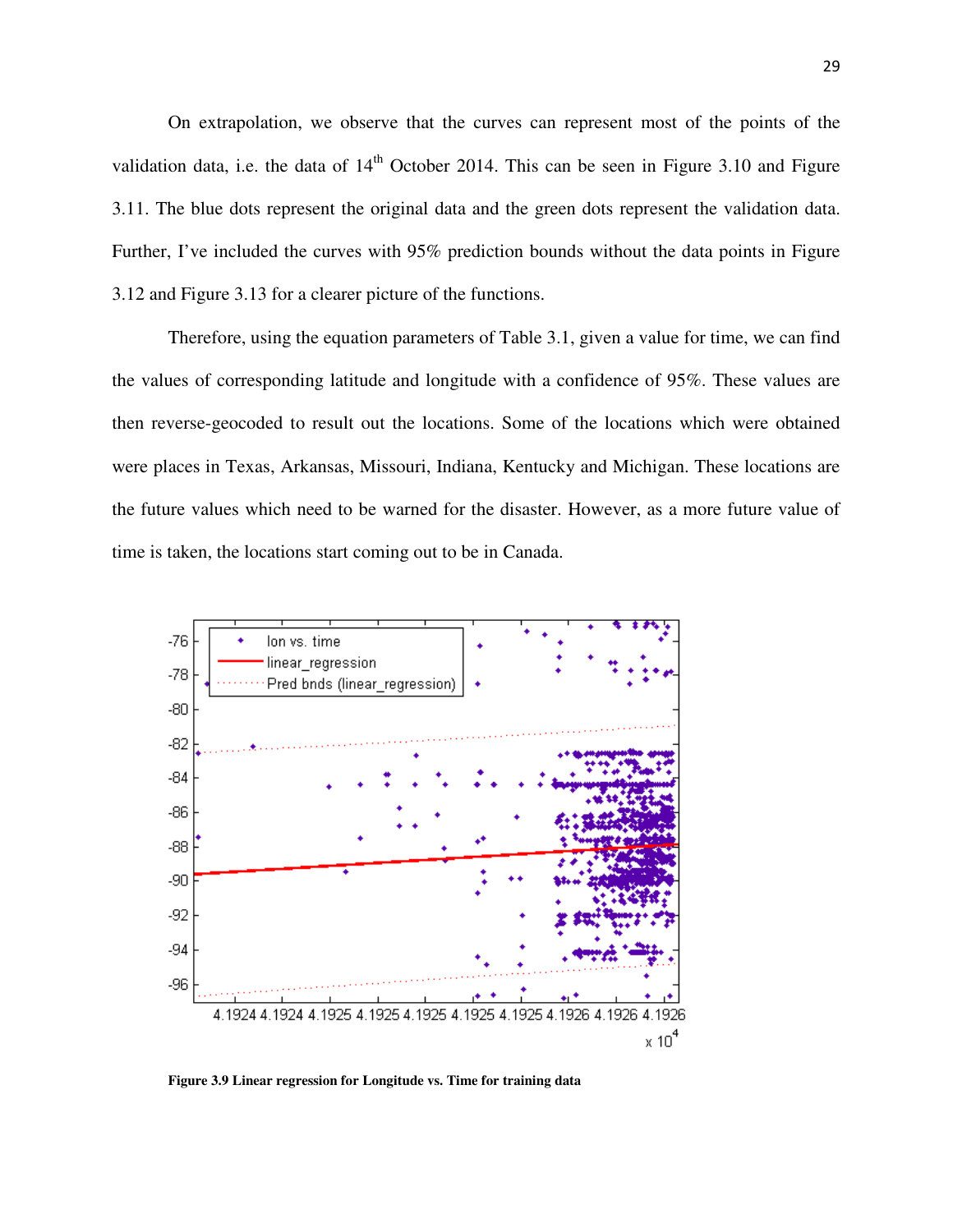

**Figure 3.10 Linear curve for training data extrapolated for Latitude vs. Time** 



**Figure 3.11 Linear curve for training data extrapolated for Longitude vs. Time**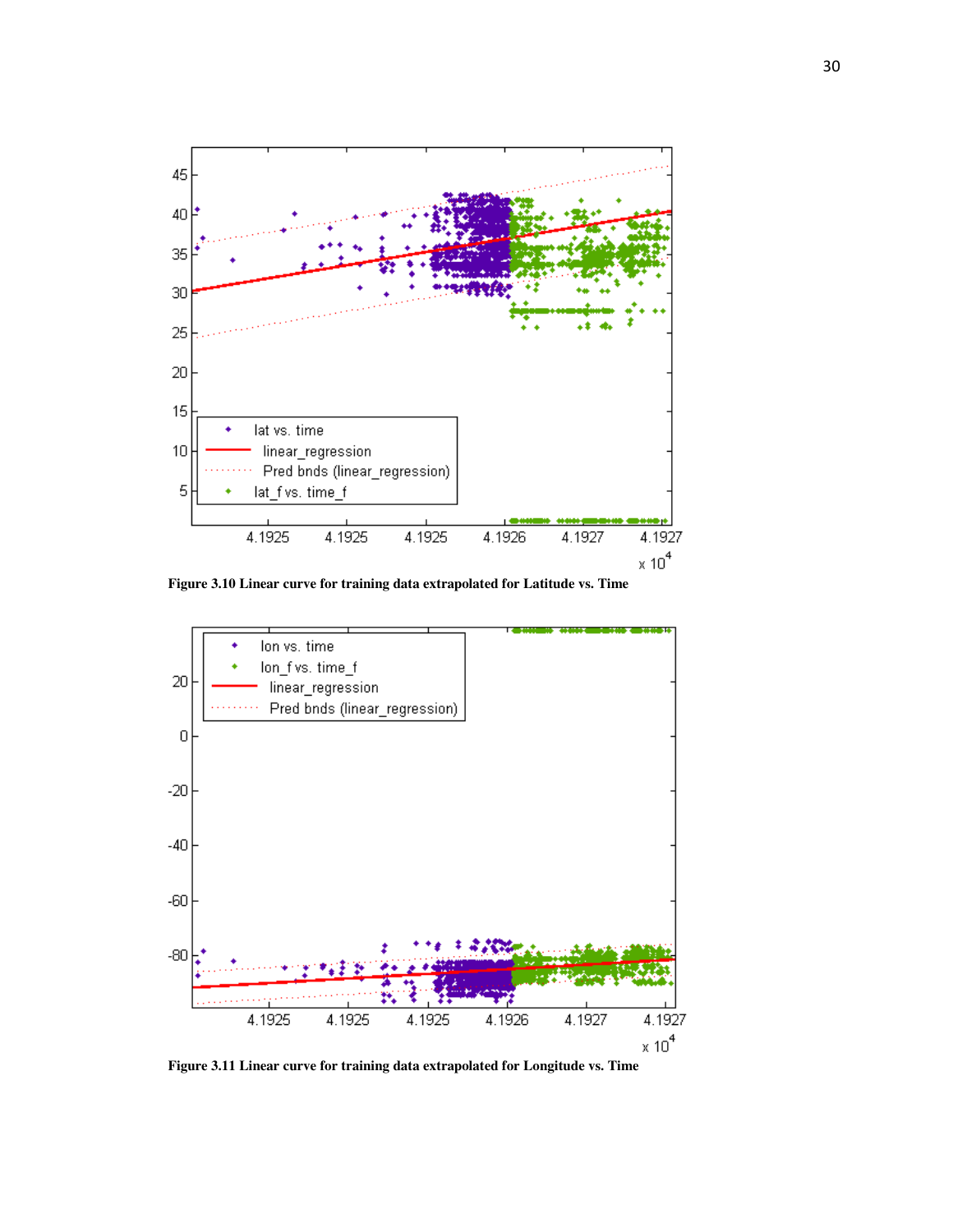

**Figure 3.12 The linear curve with prediction bounds at 95% confidence for latitude vs. time.** 



**Figure 3.13 The linear curve with prediction bounds at 95% confidence for longitude vs. time.**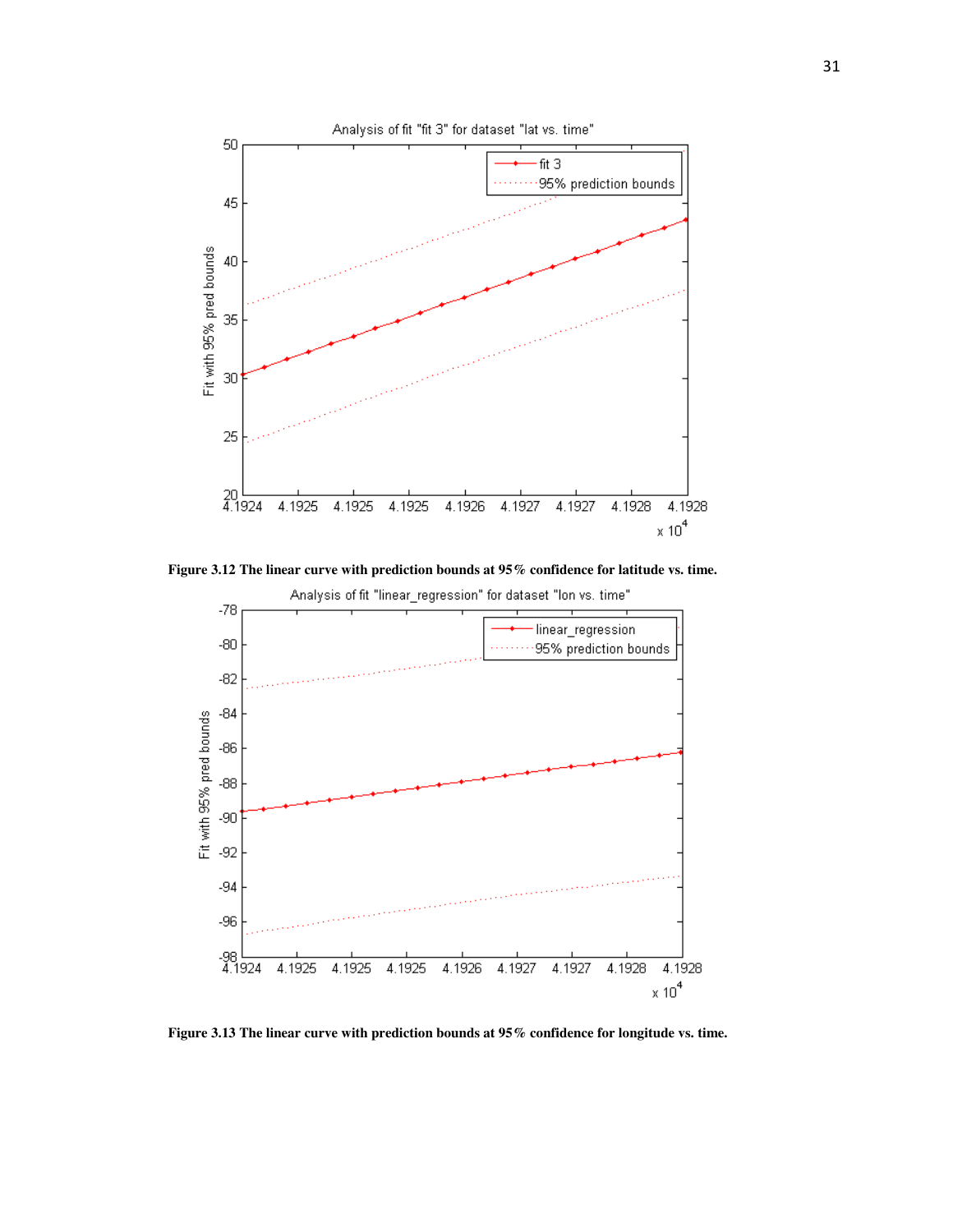#### *3.5.2 Quadratic Regression*

As mentioned in the experiment section, for non-linear regression, I chose to fit a quadratic equation. Figure 3.14 shows the plot for Latitude vs. Time with prediction bounds with 95 % confidence bounds. The quadratic curve for Longitude vs. Time with prediction bounds with 95% confidence bounds is shown in Figure 3.15. The details about the curves is presented in Table 3.2 where p1, p2 and p3 are the coefficients for the quadratic polynomial equation. We can see that the curves are just as good as the linear curves for the training data as they provide a good fit for the given training data. The curves are represented in Figure 3.16 and Figure 3.17. However, we can see on extrapolation and comparing the values with the validation data in Figure 3.18 and Figure 3.19, the values which are obtained by extrapolation of the curve do not coincide much with the actual values.

To validate these curves further, they are used to get latitude and longitude values corresponding to future times. These values are then reverse-geocoded which returned very few addresses in Texas, Arkansas, Missouri, Indiana and Michigan. Most of the values returned Quebec, Canada and it further returned points which lied somewhere in the ocean which is why they were unnamed.

On comparing linear and non-linear (quadratic) regression, we can say that linear gave much more accurate results as they are comparable to the locations marked in Figure 3.2 which reflect official government records. On visualizing the data, we can see that the points are linear in nature and hence it intuitively makes sense that the linear curve is a better fit. Degrees higher than 2, further worsened the fit of the curve and hence were not studied further.

|  | $\cdots$ $\cdots$ |               |        |        |        |                                         |        |               |          |        |                   |         |                                        |       |
|--|-------------------|---------------|--------|--------|--------|-----------------------------------------|--------|---------------|----------|--------|-------------------|---------|----------------------------------------|-------|
|  |                   |               |        |        |        | coefficients with 95% confidence bounds |        |               |          |        |                   |         | <b>Goodness of fit</b>                 |       |
|  |                   |               |        |        |        |                                         |        |               |          |        |                   |         |                                        |       |
|  |                   | <u>llower</u> | lexact | upper  | llower | lexact                                  | lupper | <b>Ilower</b> | exact    | lupper | <b>SSE</b>        |         | <b>R-square Adjusted R-square RMSE</b> |       |
|  | Latitude          | 0.1025        | 0.1389 | 0.1753 | 0.8986 | 1.071                                   | 1.242  | 36.14         | 36.26    |        | 36.39 1.81E+04    | 0.06632 | 0.06544                                | 2.916 |
|  | Longitude         | 0.1283        | 0.1719 | 0.2155 | 0.5157 | 0.7214                                  | 0.9272 | $-88.37$      | $-88.22$ |        | $-88.07$ 2.59E+04 | 0.0293  | 0.02839                                | 3.49  |

**Table 3.2 Quadratic Model for y vs. Time.**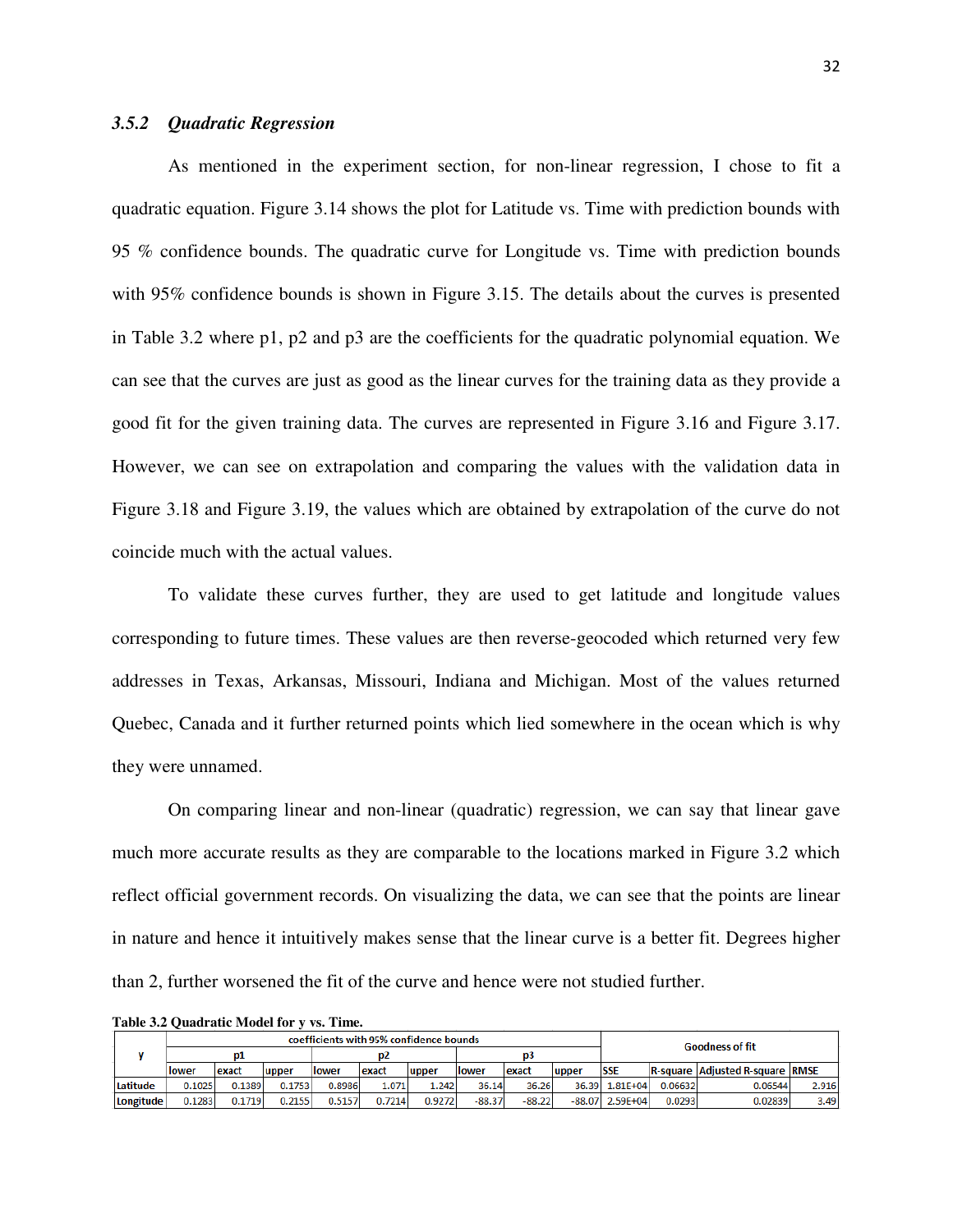

**Figure 3.14 Quadratic regression for Latitude vs. Time for training data** 



**Figure 3.15 Quadratic regression for Latitude vs. Time for training data**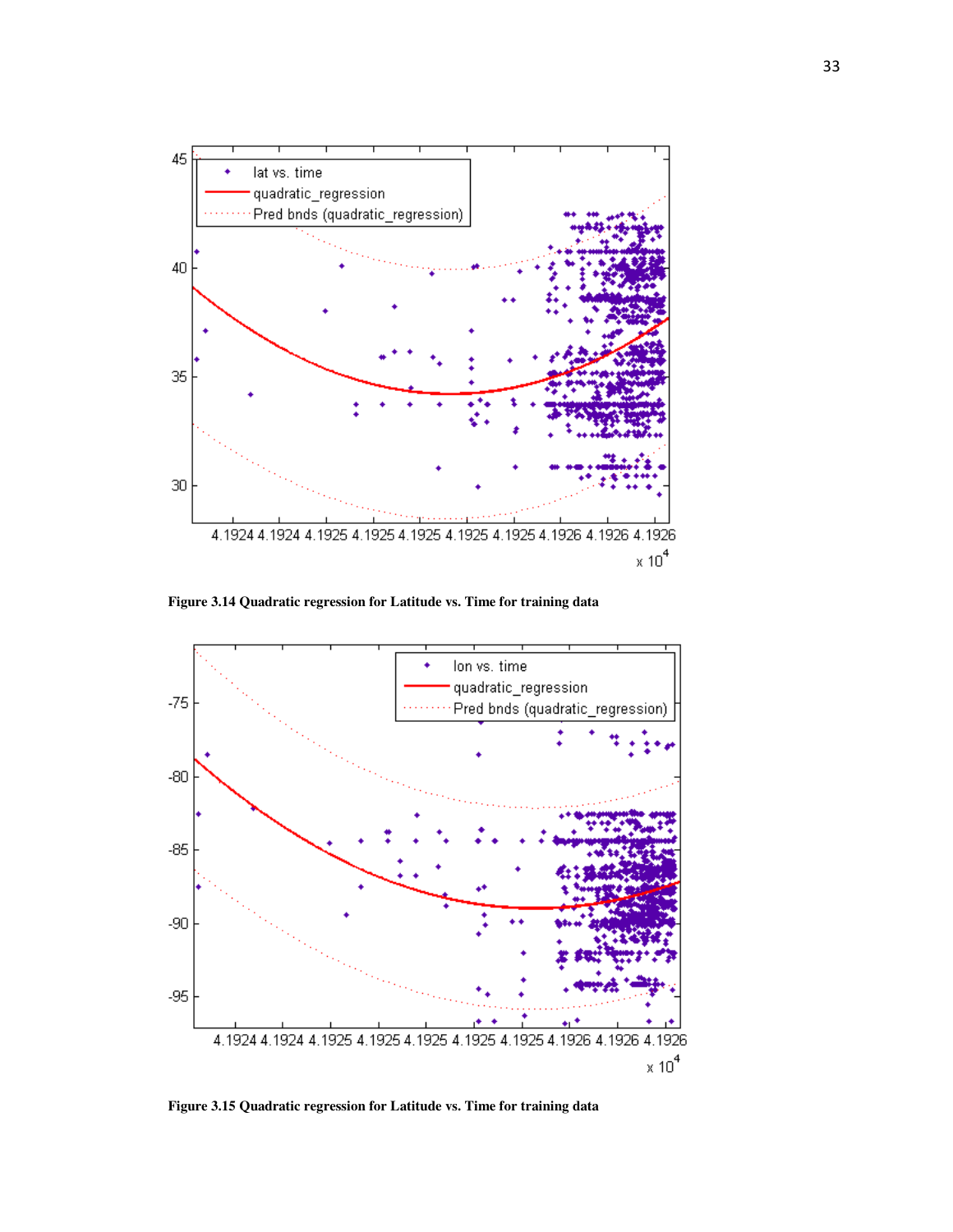

**Figure 3.16 The quadratic curve with prediction bounds at 95% confidence for latitude vs. time** 



**Figure 3.17 The quadratic curve with prediction bounds at 95% confidence for longitude vs. time**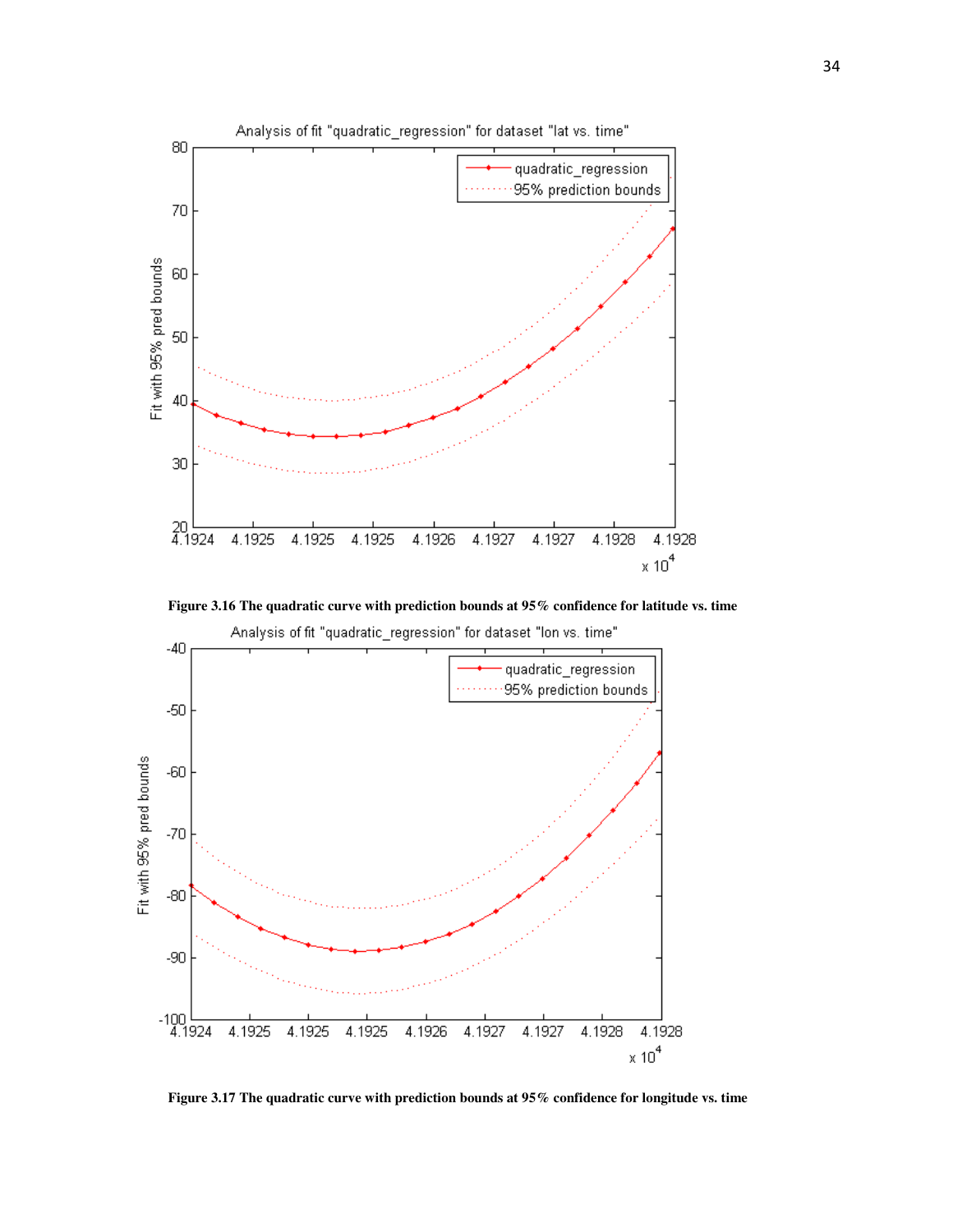



**Figure 3.19 Quadratic curve for training data extrapolated for Longitude vs. Time**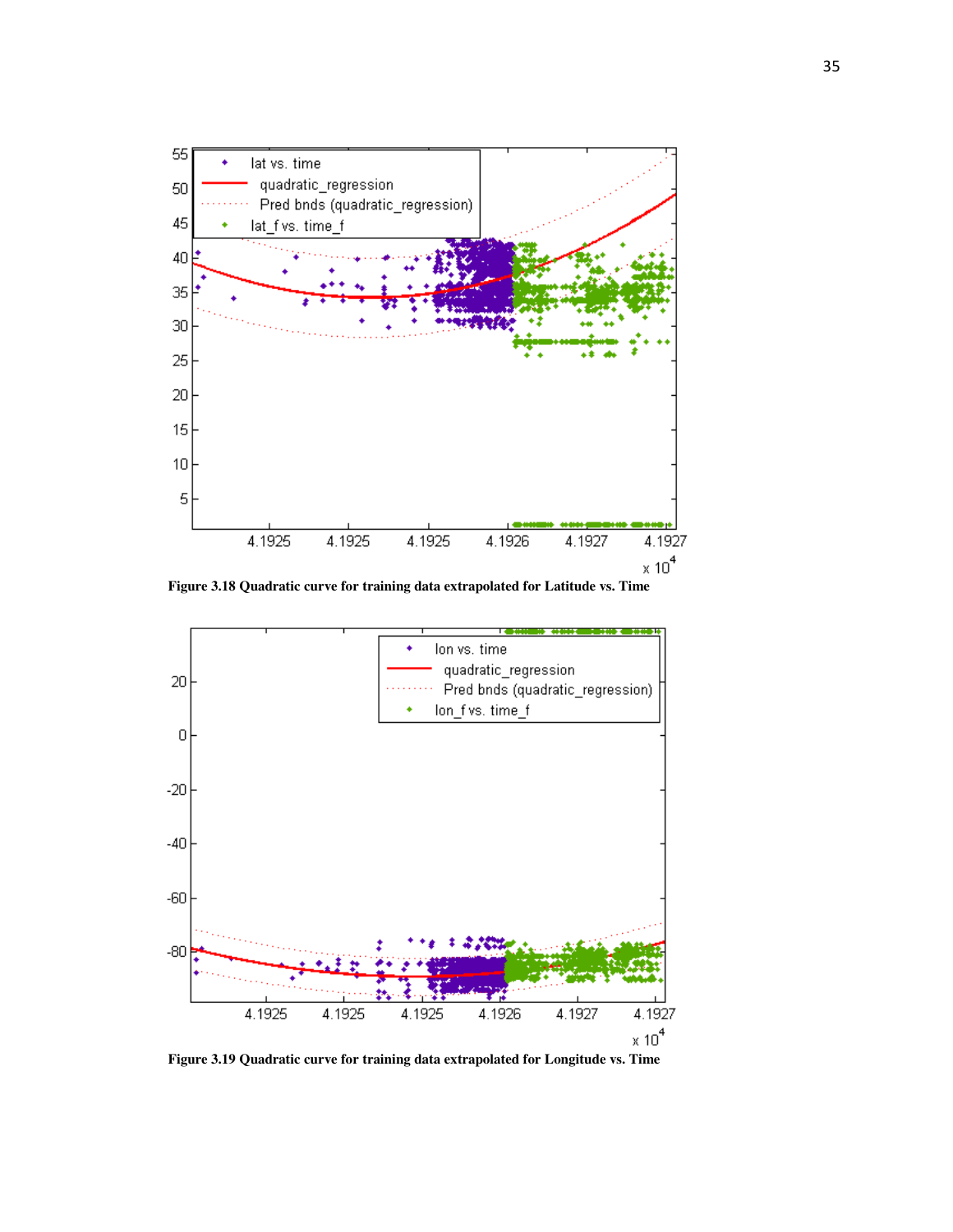## **3.6 Conclusion**

In this chapter, we saw the results that were obtained after each step of the experiment. The last step which was to find a curve, extrapolate it and then validate it against actual data was observed for two different types of curves – linear and quadratic. It was clearly seen that linear curves gave better results and can be accurately used for prediction of the trajectory. In conclusion, the proposed framework was successfully validated for the given dataset for path prediction.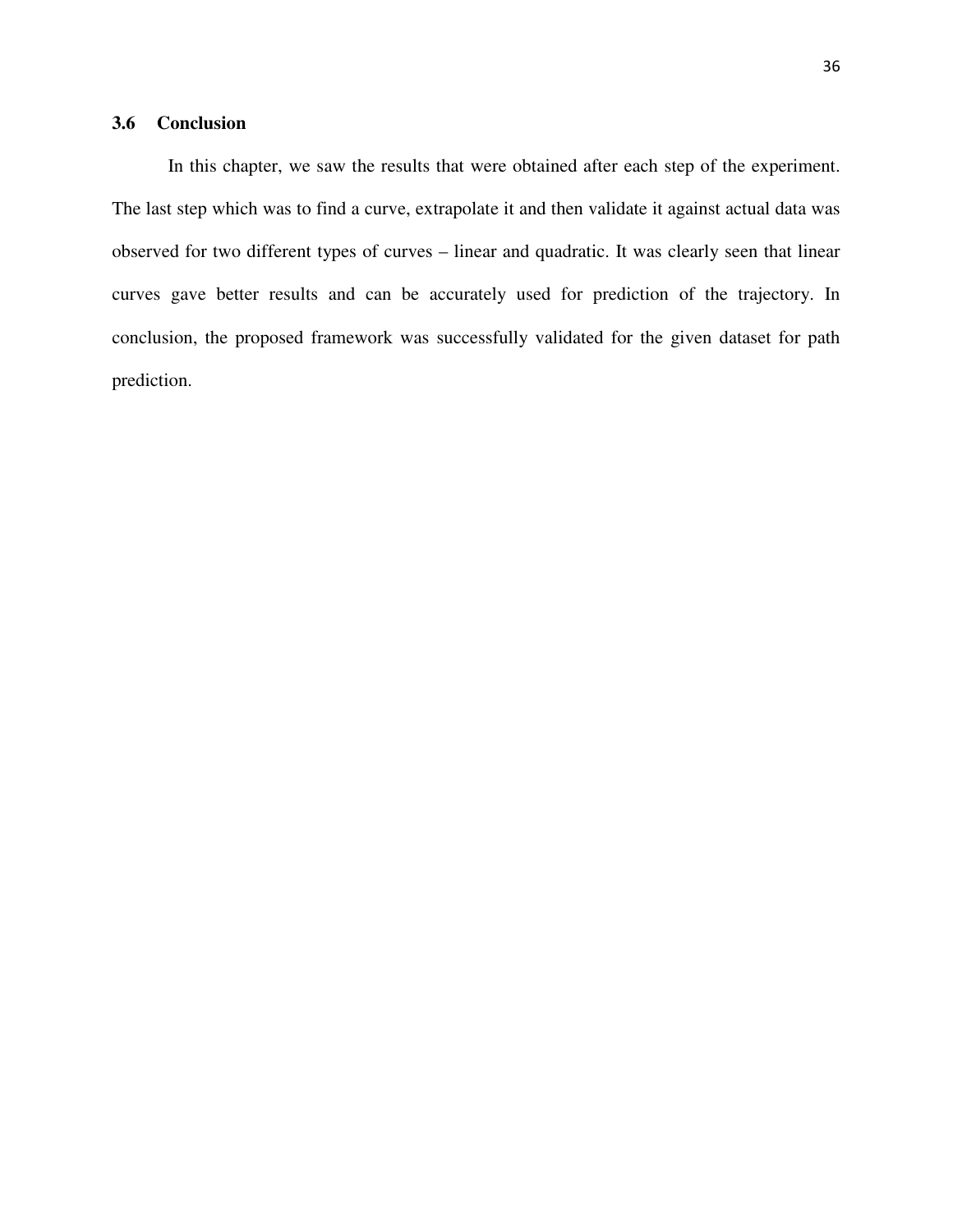#### **4 CONCLUSIONS**

Twitter plays a major role in information dissipation in today's world of information and technology. A large amount of data on Twitter comes through the mobile devices which ensures that the data is recent and geo-coded. This aspect can be exploited in a variety of ways to give out important information from Twitter data. One of the most emerging technologies to do so is through Data Mining. A lot of research work has been done on exploiting social network data for data mining for various applications across a bunch of domains. This research work made use of Twitter data for getting a step closer for disaster management in the digital age. Specifically, the problem was to validate the proposed framework for finding the trajectory of a disaster for realtime data.

#### **4.1 Summary**

Earlier works in disaster management on Twitter dealt with disaster detection, early warning prediction system, dealing with aftermath of a disaster, etcetera. However, the problem of finding the trajectory has not been looked into much by the research community. This research work proposes a framework for finding out the trajectory of a disaster for real-time data extracted from Twitter. The steps that were involved are – 1) Data Acquisition, 2) Data Preprocessing, 3) Time and Location Extraction, 4) Filtering of Data using Clustering, 5) Curve Fitting and Extrapolation for finding the trajectory of the disaster. Finally, the framework was validated by looking at the validation data and comparing the locations obtained by the extrapolation of the curves.

The keywords for data collection were chosen which could completely capture the informative points. I chose to work with the Twitter Search API which had some limitations but it worked well for my experiment since the disaster had already occurred. The Streaming API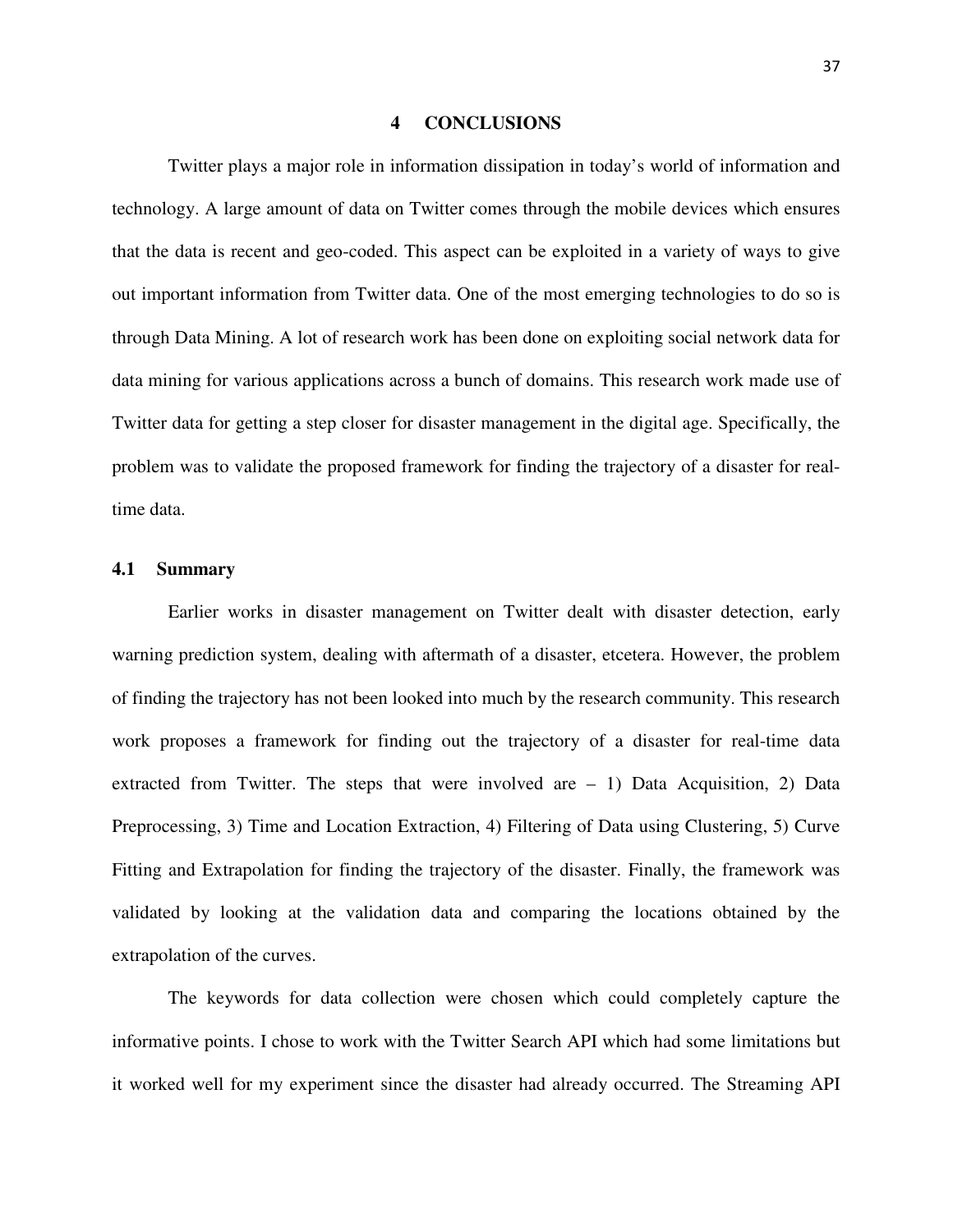would've worked for capturing the tweets as they are posted. Data acquisition provided me with a training set which was used after the operations for getting the time functions for latitude and longitude. There was also a validation data set which was obtained for verifying the results obtained.

Data preprocessing was an important step to get rid of unwanted tweets which can show up later as noise. Only English tweets were considered and tweets containing spam words were eliminated. This cleaned up the two datasets. This framework can be extended to include multiple languages using multilingual data mining. A more sophisticated approach for spam detection can be used for a real-time system.

One of the most important aspects of this experiment is the time and location extraction from the tweets obtained in the data collection stage. My research implemented a fresh approach of getting the location in three ways  $-1$ ) The place where the tweet was posted from, 2) the content of the tweet and 3) the location of the Twitter account. I considered all available locations for a tweet. Time and location tuples were sent for filtering in the next step.

. Some of the literature works have also made use of classification techniques for filtering. In my research, I have made use of data clustering for filtering the data. Namely, DBSCAN clustering gave good results as I was able to utilize its concept of core and non-core samples for removing the outliers as well as for sampling. However, if computation power is not an issue, non-core samples can be included which can then be examined for finding out the trajectory to see if a more accurate picture can be obtained.

Finally, linear regression gave good functions of time for latitude and longitude. They were extrapolated for getting the future values of latitude and longitude. These values were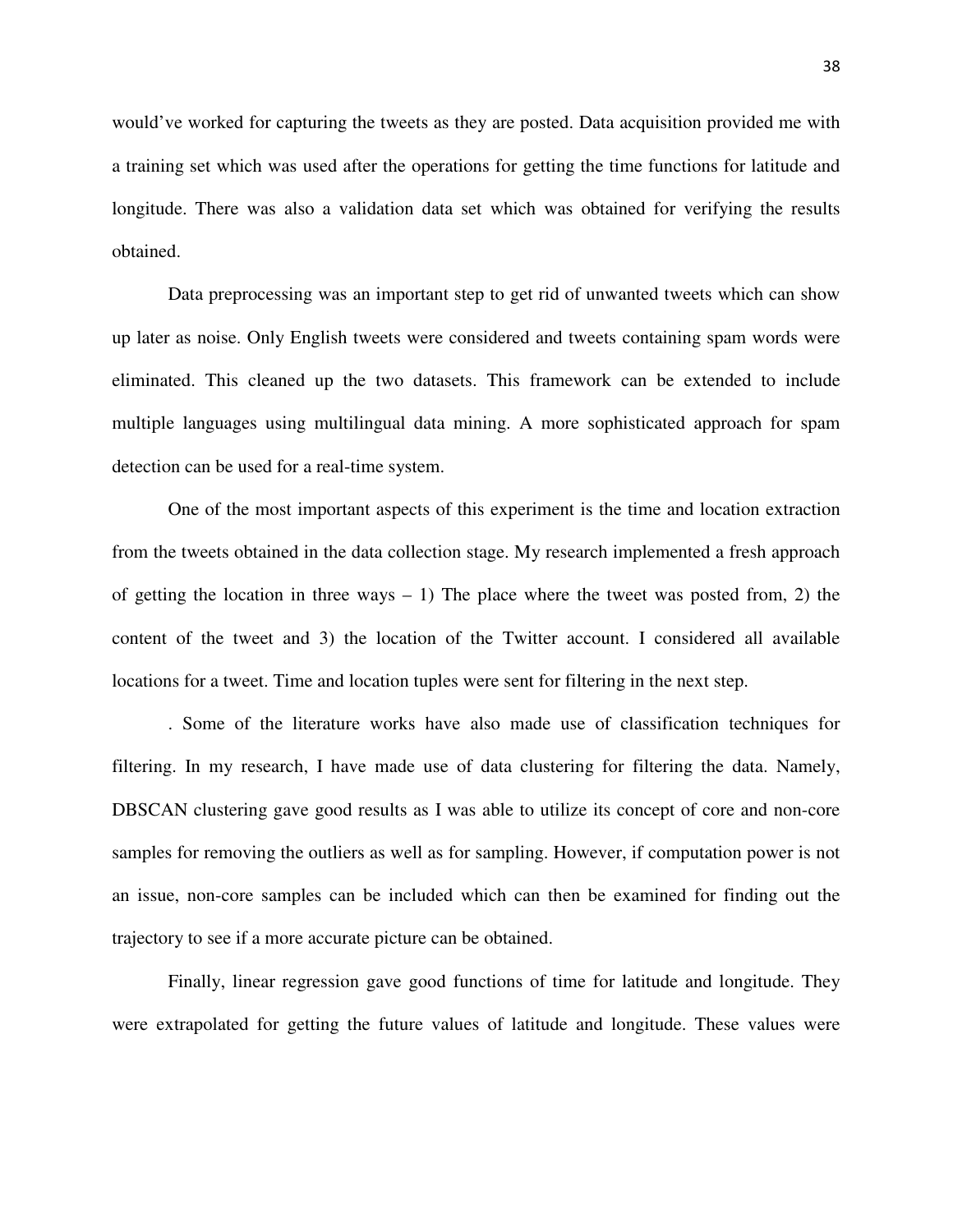reverse geo-coded to get the location addresses. These were further verified with official government data and the validation dataset for the final validation step.

In conclusion, this research work was able to prove the validity of the proposed framework. It can be tried with a disaster of higher impact to test its validity for higher impact disasters. It can also be used on its own or in a full-fledged disaster management system to benefit mankind. Some of the ways it can be extended and implemented are given in the next subsection.

#### **4.2 Future Work**

This framework can be implemented in disaster management systems by refining some of the techniques discussed in the paper. A complete independent system can be implemented which will take care of detecting an event, predicting the location and then providing relief for the disaster struck areas. If a disaster has struck, messages can be broadcasted to use a particular *hashtag*, for examples, in case of a hurricane, officials can ask the people to post tweets using *#HurricaneSandy*. This will help the system to obtain data easily. But spammers might misuse this hashtag for spamming which is why sophisticated spam detection systems should also be put in place. The data will be captured efficiently and completely by making use of Twitter Streaming API in case of a real-world application.

Another way to make the architecture more global is to include multilingual support. This would enable the system to mine tweets which are in languages other than English. This will be able to capture global events as well. Twitter features like retweets, URLs, images, videos, etcetera can also be analyzed to form features which can give weights to the locations extracted from those tweets. The locations can also be assigned weights based on how accurate they can be, i.e., locations which are obtained from geo-tagged tweets are given the most weight.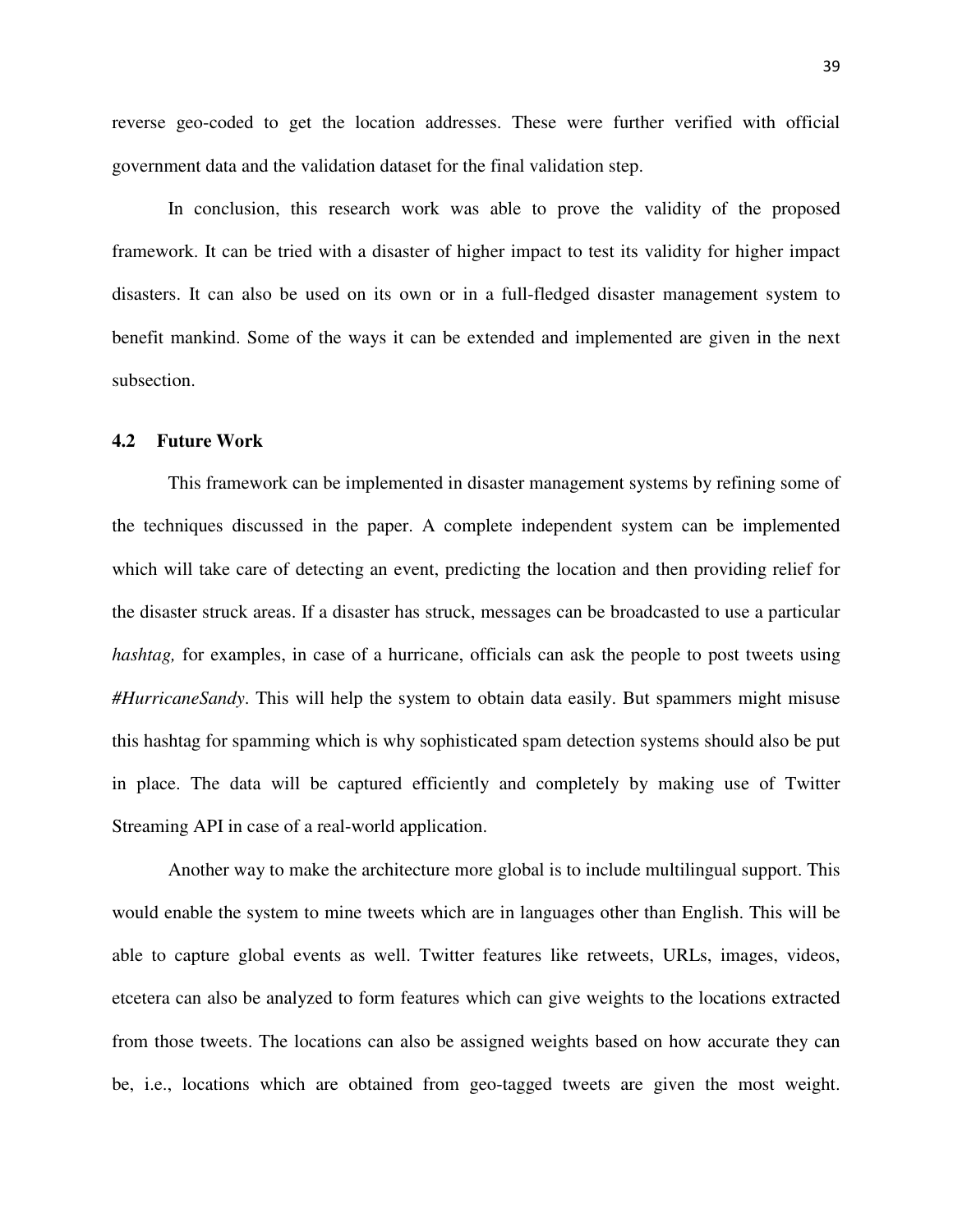Locations which are obtained from the content are ranked next followed by the location of the Twitter account. These weights can be used in regression to give a better fitting and accurately predicting function.

In this research, clustering is only used for filtering out the data for removing noise and further for sampling. However, it can also be used for figuring out areas which are in need of help, be it in the form of shelter, food, water or medicines. Areas which have similar properties in terms of the damage done will require similar sort of assistance forming them into one cluster. Government agencies can send help according to the needs of the areas which can ultimately lead to saving human lives. Another way that the government can be more prepared is if they know the speed with which a disaster can approach. This is one more aspect that can be looked at in the future. Clearly, the domain of disaster management on Twitter has a wide scope for research which will, in the end, benefit all mankind.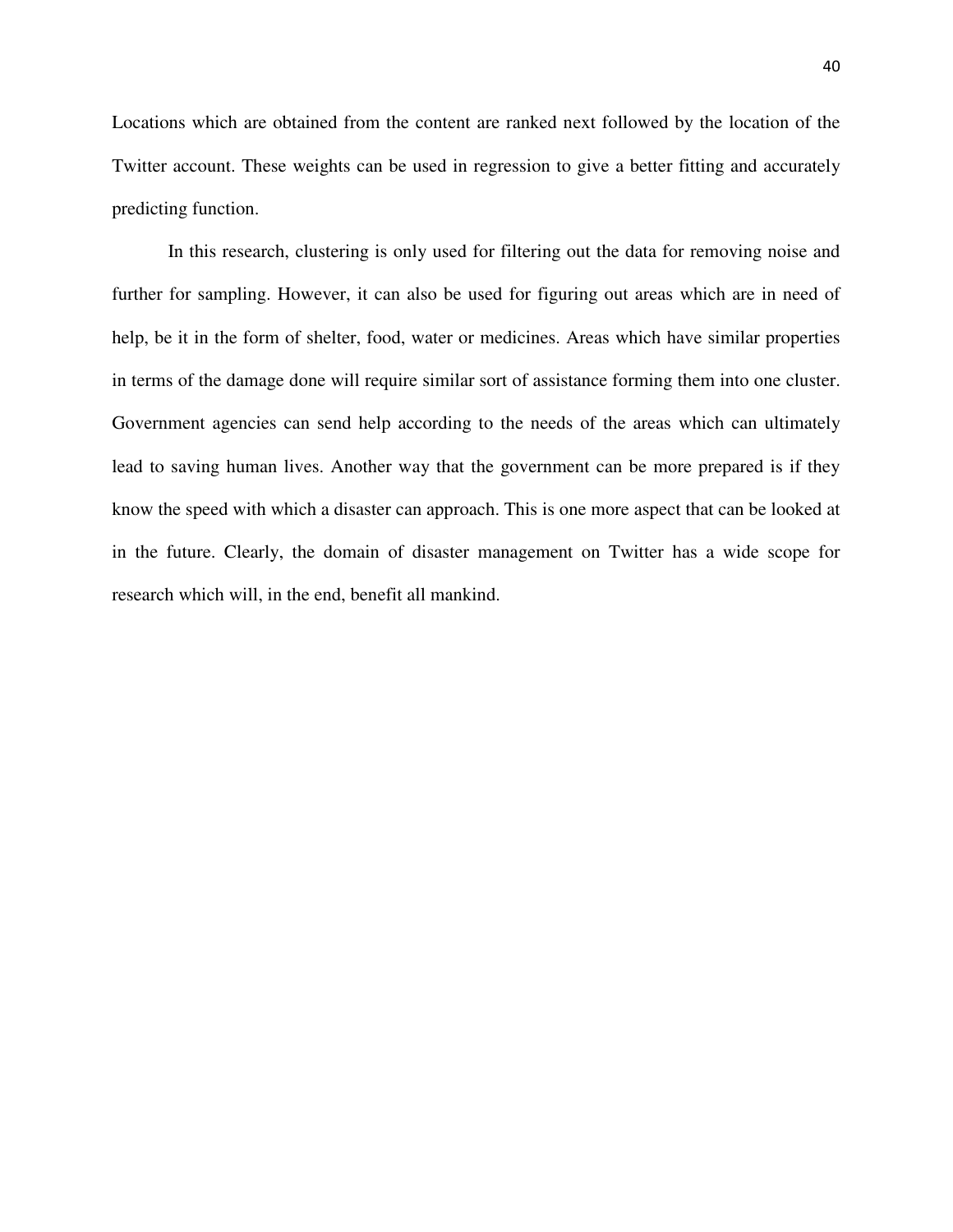#### **REFERENCES**

| $[1]$ |  | "About," 18 January 2015. [Online]. Available: https://about.twitter.com/company. |  |
|-------|--|-----------------------------------------------------------------------------------|--|
|       |  |                                                                                   |  |

- [2] C. Taylor, "Twitter Users React To Massive Quake, Tsunami In Japan," 10 March 2011. [Online]. Available: http://mashable.com/2011/03/10/japan-tsunami/. [Accessed 7 January 2015].
- [3] A. Agarwal, B. Xie, I. Vovsha, O. Rambow and R. Passonneau, "Sentiment analysis of Twitter data," in *LSM '11 Proceedings of the Workshop on Languages in Social Media*, 2011.
- [4] E. Kouloumpis, T. Wilson and J. Moore, "Twitter Sentiment Analysis: The Good the Bad and the OMG!," in *Proceedings of the Fifth International Conference on Weblogs and Social Media*, Barcelona, 2011.
- [5] T. Sakaki, M. Okazaki and Y. Matsuo, "Earthquake Shakes Twitter Users: Real-time Event Detection by Social Sensors," in *WWW2010*, Raleigh, 2010.
- [6] H. Achrekar, A. Gandhe, R. Lazarus, S.-H. Yu and B. Liu, "Predicting Flu Trends using Twitter Data," in *The First International Workshop on Cyber-Physical Networking Systems*, 2011.
- [7] M. Avvenuti, S. Cresci, M. N. L. Polla, A. Marchetti and M. Tesconi, "Earthquake Emergency Management by Social Sensing," in *Pervasive Computing and Communications Workshops (PERCOM Workshops)*, Budapest, 2014.
- [8] P. Ferragina and U. Scaiella, "Fast and Accurate Annotation of Short Texts with Wikipedia Pages," *IEEE Software,* vol. 29, pp. 70-75, 2012.
- [9] T.-M. Nguyen, K. Koshikawa, T. Kawamura, Y. Tahara and A. Ohsuga, "Building Earthquake Semantic Network by Mining Human Activity from Twitter," in *IEEE International Conference on Granular Computing*, 2011.
- [10] N. Banerjee, D. Chakraborty, K. Dasgupta, A. Joshi, S. Mittal, S. Nagar, A. Rai and S. Madan, "User Interests in Social Media Sites: An Exploration with Micro-blogs," in *CIKM*, 2009.
- [11] J. Zhu, F. Xiong, D. Piao, Y. Liu and Y. Zhang, "Statistically Modelling the Effectiveness of Disaster Information in Social Media," in *IEEE Global Humanitarian Technology Conference*, 2011.
- [12] A. Kongthon, C. Haruechaiyasak, J. Pailai and S. Kongyoung, "The role of Social Media during a natural disaster: A case study of 2011 Thai Flood," in *Proceedings of PICMET '12: Technology Management for Emerging Technologies*, 2012.
- [13] A. Murakami and T. Nasukawa, "Tweeting About the Tsunami? Mining Twitter for Information on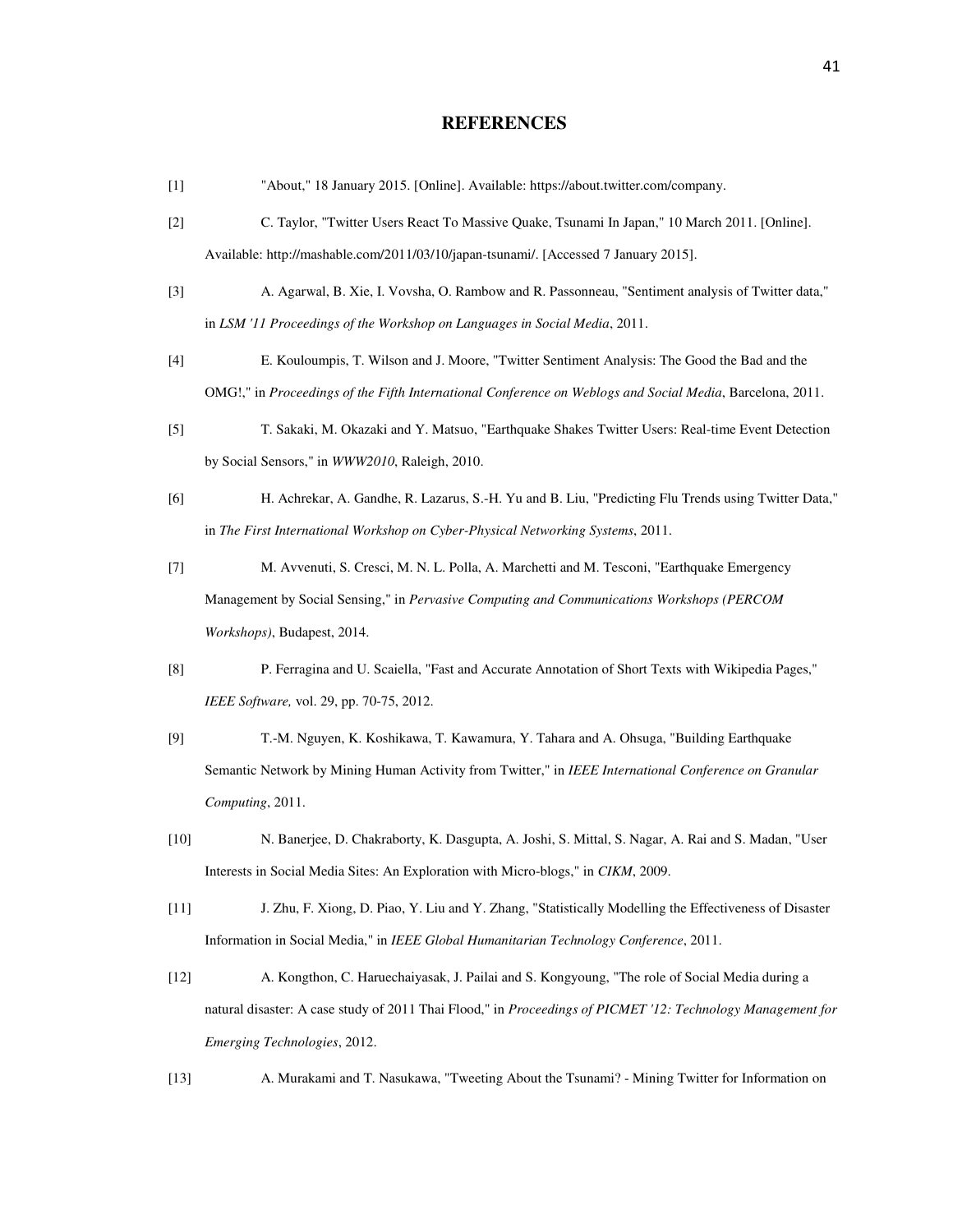the Tohoku Earthquake and Tsunami," in *WWW 2012*, Lyon, France, 2012.

- [14] "Alabama Tornado Database," National Oceanic And Atmospheric Administration (NOAA), [Online]. Available: http://www.srh.noaa.gov/bmx/?n=tornadodb\_2014. [Accessed 28 February 2015].
- [15] "SPC Storm Reports 20141013's Storm Reports (1200 UTC 1159 UTC)," NOAA's National Weather Service, [Online]. Available: http://www.spc.noaa.gov/exper/archive/event.php?date=20141013. [Accessed 3 4 2015].
- [16] "Twitter Usage Statistics," Internet Live Stats, [Online]. Available: http://www.internetlivestats.com/twitter-statistics/. [Accessed 26 February 2015].
- [17] "The Search API," Twitter, [Online]. Available: https://dev.twitter.com/rest/public/search. [Accessed 26 February 2015].
- [18] "The Streaming APIs," Twitter, [Online]. Available: https://dev.twitter.com/streaming/overview. [Accessed 27 February 2015].
- [19] M. Hanksey, "Twitter Archiving Google Spreadsheet TAGS v5," 15 February 2013. [Online]. Available: https://mashe.hawksey.info/2013/02/twitter-archive-tagsv5/. [Accessed 20 October 2014].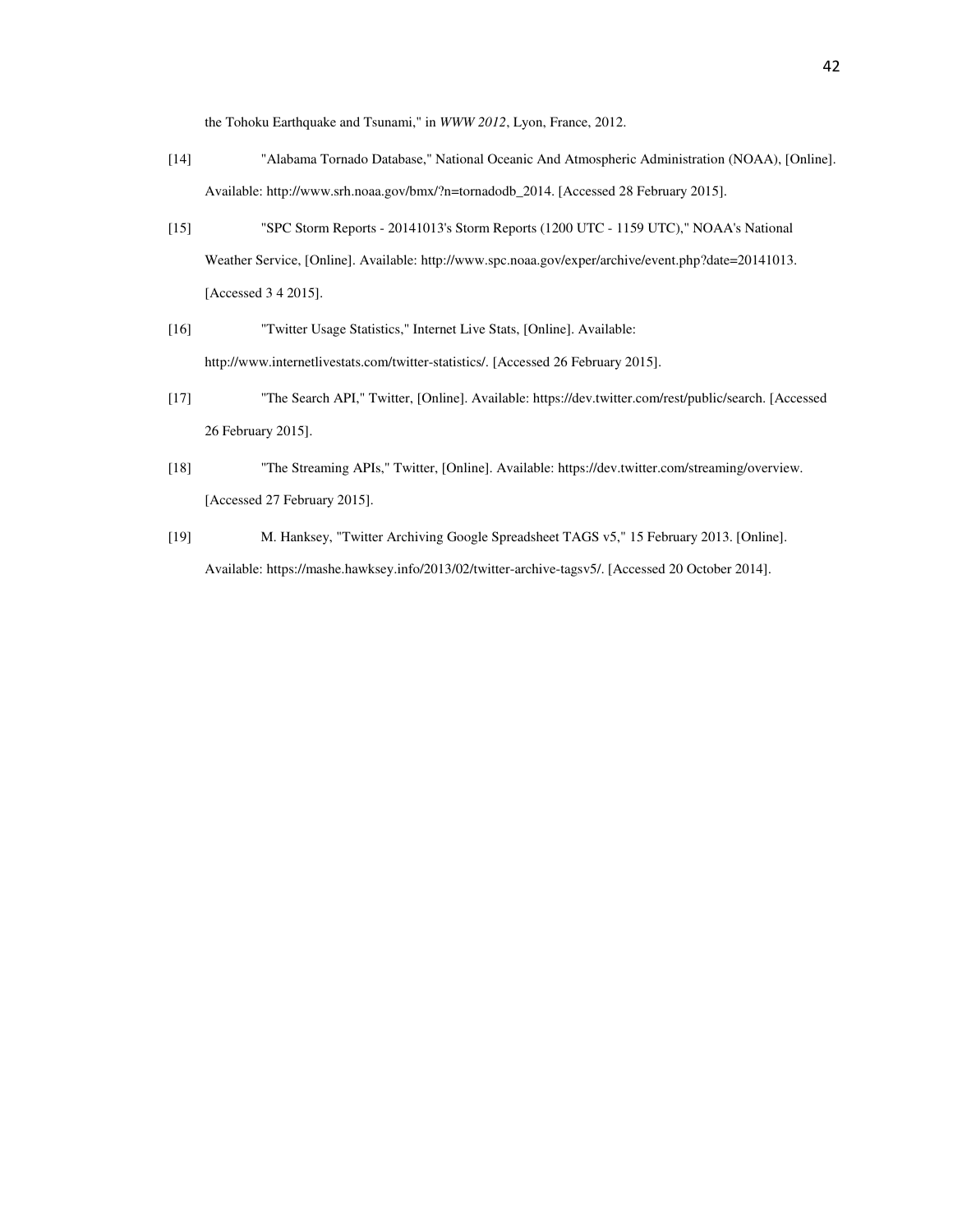#### **APPENDICES**

# **Appendix A**  Alabama Tornados on October  $13<sup>th</sup>$ , 2014. **Tornado 1: EST of the Tornado**: 1929 **County(s) affected**: Colbert **Damage Scale**: F1 **Path length (Miles)**: 3.48 **Max Path Width (Yards)**: 200 **Fatalities**: 0 **Injuries**: 1 **Location**: 0.2 NW Tuscumbia - 1.1 SSW Wilson Dam

A tornado initially touched down in downtown Tuscumbia , near the intersection of 6th Street and Main Street, where two roofs were peeled off nearby businesses. The brick facade of a small retail building was torn off across 5th Street, and its roof was partially torn off and roofing material vaulted into nearby power lines. The path continued northeast to High Street between 3rd and 4th Streets, where a very old pecan tree was uprooted and fell onto an historic home causing injury to the resident. In this residential area, multiple trees were snapped and uprooted or had large limbs broken off. Several power poles were snapped. Many more old trees were snapped an uprooted across the road along Commons Street between Mulberry and Hickory Streets. At this point, the tornado appeared to weaken somewhat as it crossed a large corn field between Commons Street and King Avenue. It snapped branches upon reaching King Avenue and toppled Bradford pear trees on the grounds of Shoals Hospital along Billy Bowling Drive. As the tornado moved across Grand, Pasadena, and Ford Avenues and Ford Street in Muscle Shoals, it did significant damage to multiple trees throughout the neighborhood. Very minor damage was noted to a couple of houses, but nearly all damage was to trees or power poles. The tornado intensified as it crossed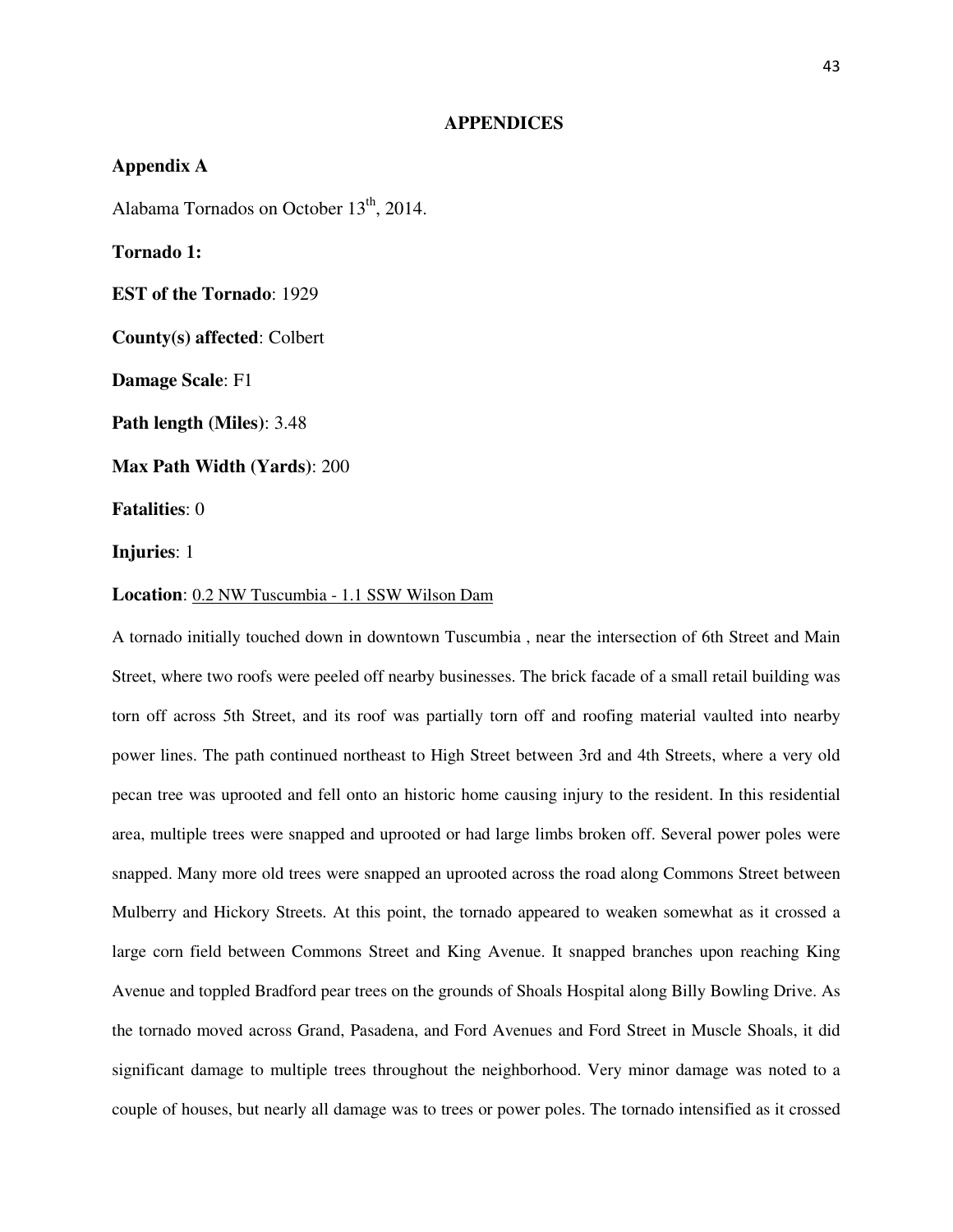Ford Street and moved into a commercial district along Woodward Avenue near 2nd Street. There was widespread structural damage to businesses and a church in this area. Numerous awnings were damaged or destroyed, roofs were partly torn off of strip malls, a few windows were broken, and several large signs along the road were blown down. Roofing was peeled off of a used car dealership and gas station and vaulted across the street into a wooded area and another nearby gas station. Power poles were snapped, and two metal power poles were bent, damaging the traffic lights at the intersection. The tornado continued across 2nd Street onto the Tennessee Valley Authority Reservation, where it snapped multiple trees along Garage Road. The tornado lifted before reaching Reservation Road, and little to no damage was noted thereafter.

Start: 34.7318/-87.7029

End: 34.7661/-87.6580

**Tornado 2:** 

**EST of the Tornado**: 1848 **County(s) affected**: Lamar **Damage Scale**: F0 **Path length (Miles)**: 1.08 **Max Path Width (Yards)**: 150 **Fatalities**: 0 **Injuries**: 0

**Location**: 5.7 NNE Beaverton-6.7 NNE Beaverton

National Weather Service meteorologists surveyed the damage in extreme northeast Lamar County and have determined that the damage was the result of a brief EF-0 tornado. The weak tornado touched down in extreme northeastern Lamar County north of Beaverton. The tornado touched down just to the southwest of Henson Springs Road and continued to the northeast. The only damage observed was along Henson Springs Road where 20-30 trees were either uprooted or snapped. Most of the trees were facing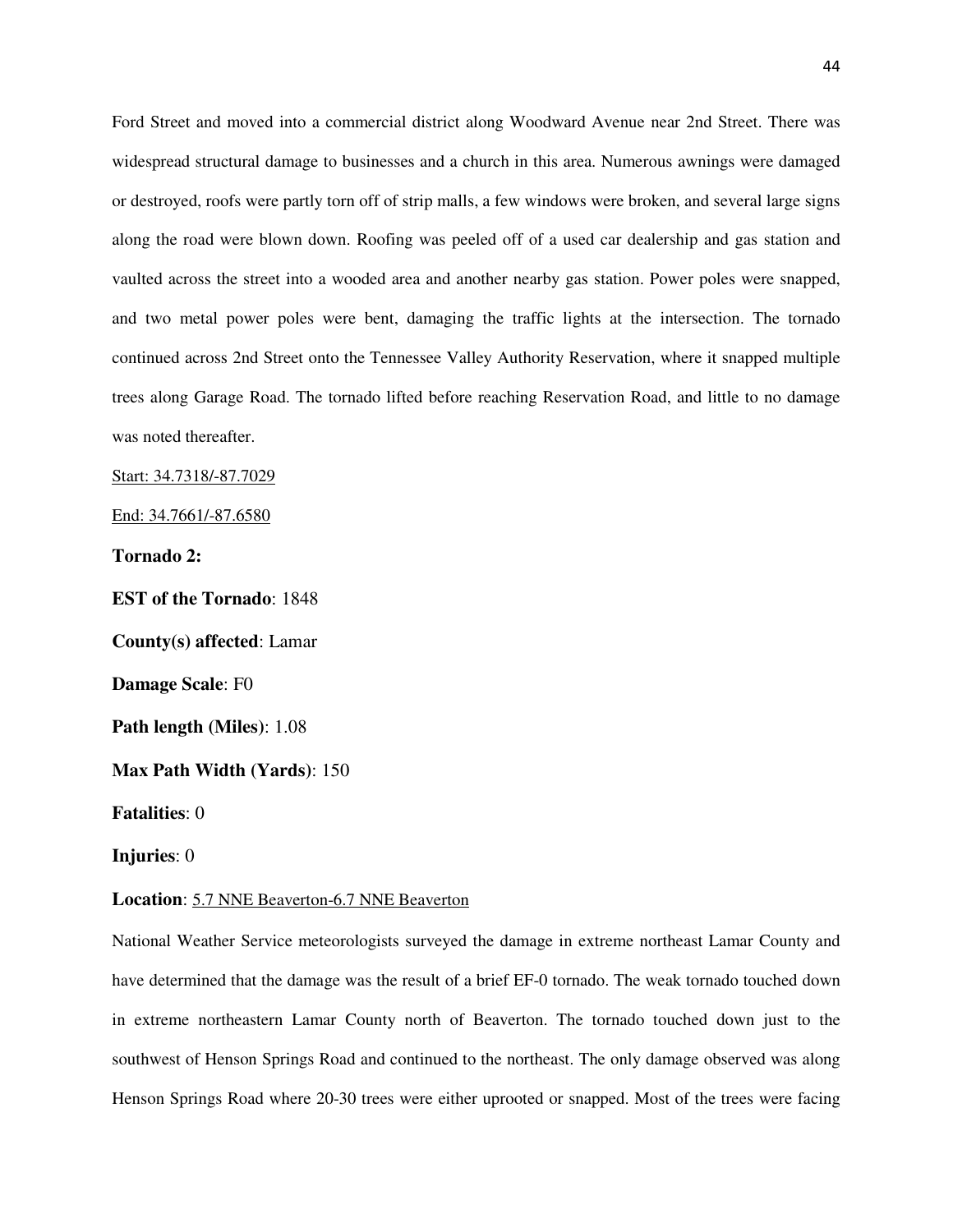northeast but there were indications of convergent damage. No structural damage was observed in the area. The tornado continued to the northeast over mostly forest and open farm land. The tornado lifted just to the southeast of the Pikeville Country Club before entering Marion County. The start and end points are approximate due to limited road access in the area.

Start: 34.0087/-88.0010

End: 34.0209/-87.9893

**Tornado 3:** 

**EST of the Tornado**: 1643 **County(s) affected**: Marion **Damage Scale**: F0 **Path length (Miles)**: 6.01 **Max Path Width (Yards)**: 50 **Fatalities**: 0

**Injuries**: 0

**Location**: 3.1 NE Bexar-3.9 ENE Shottsville

National Weather Service meteorologists surveyed the damage in western Marion County and have determined that the damage was the result of an EF-0 tornado. A weak tornado touched down north of Interstate 22/US Highway 78 northeast of the intersection of Taylor Road and County Road 11. Along County Road 11, ten to twenty pine trees were uprooted in a convergent pattern, with damage caused to a church by falling trees. The tornado paralleled County Road 11 briefly, causing mainly sporadic tree damage, and then continued northeast over open fields and forest. As it crossed County Road 157 north of County Road 56, several trees were uprooted and tin was pealed back on a farm building. It continued northeastward with very minor damage, crossing County Road 309 and Reid Road. The last damage along the path occurred on County Road 13 just west of Alabama Highway 19, where several pine trees were uprooted. The tornado dissipated rapidly beyond this point.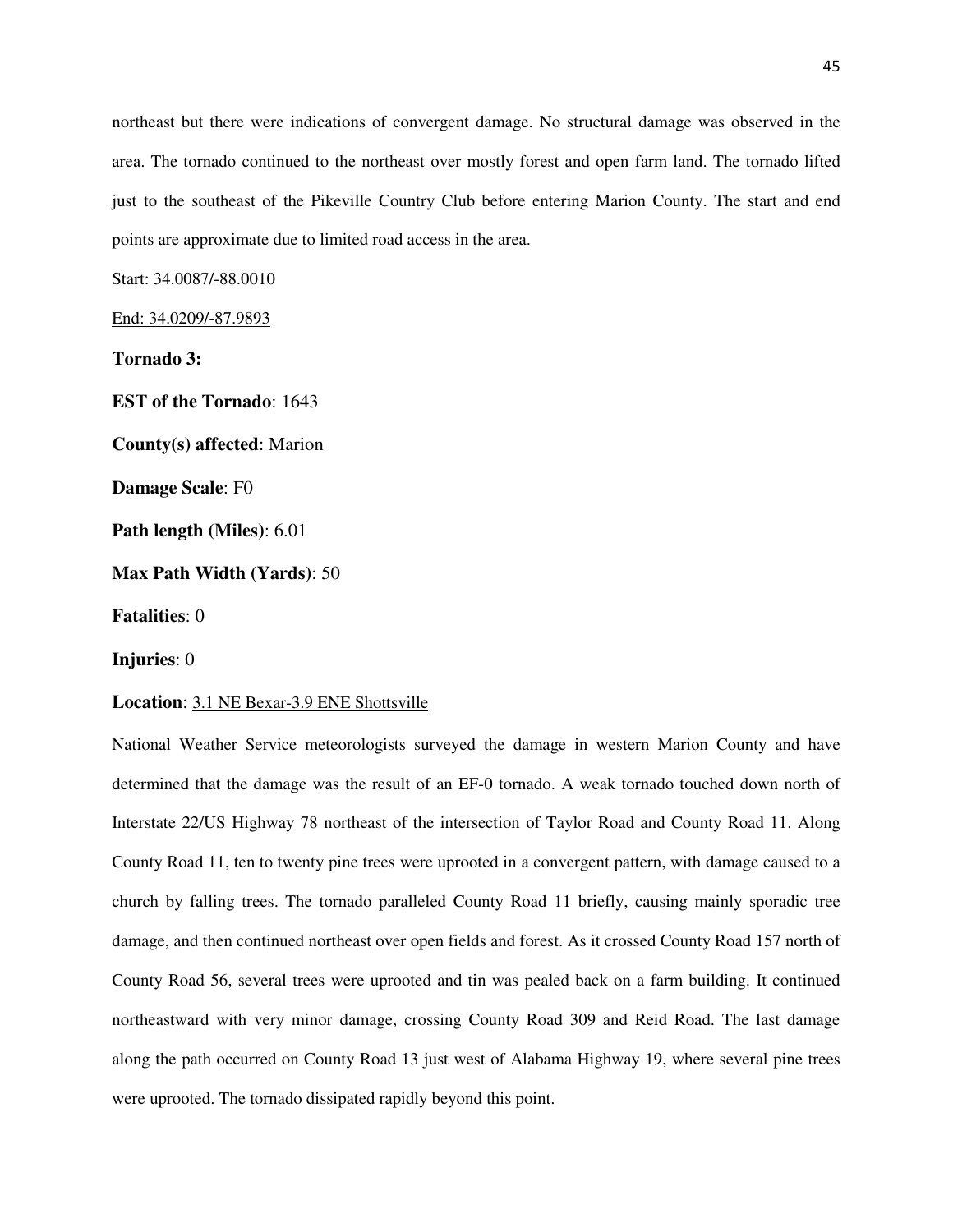## End: 34.2878/-88.0658

# **Appendix B**

List of Spamwords

| $[url=$ | casino      | gambling     |
|---------|-------------|--------------|
| [/url]  | dating      | roulette     |
| thx     | payday      | top-site     |
| sex     | rental      | mortgage     |
| byob    | ambien      | pharmacy     |
| nude    | holdem      | dutyfree     |
| loan    | adipex      | ownsthis     |
| debt    | booker      | duty-free    |
| poze    | youtube     | insurance    |
| bdsm    | myspace     | ringtones    |
| soma    | advicer     | blackjack    |
| visa    | flowers     | hair-loss    |
| hotel   | finance     | bllogspot    |
| paxil   | freenet     | baccarrat    |
| anime   | $=$ -online | thorcarlson  |
| naked   | shemale     | jrcreations  |
| poker   | meridia     | credit card  |
| coolhu  | cumshot     | macinstruct  |
| cialis  | trading     | hydrocodone  |
| incest  | adderall    | leading-site |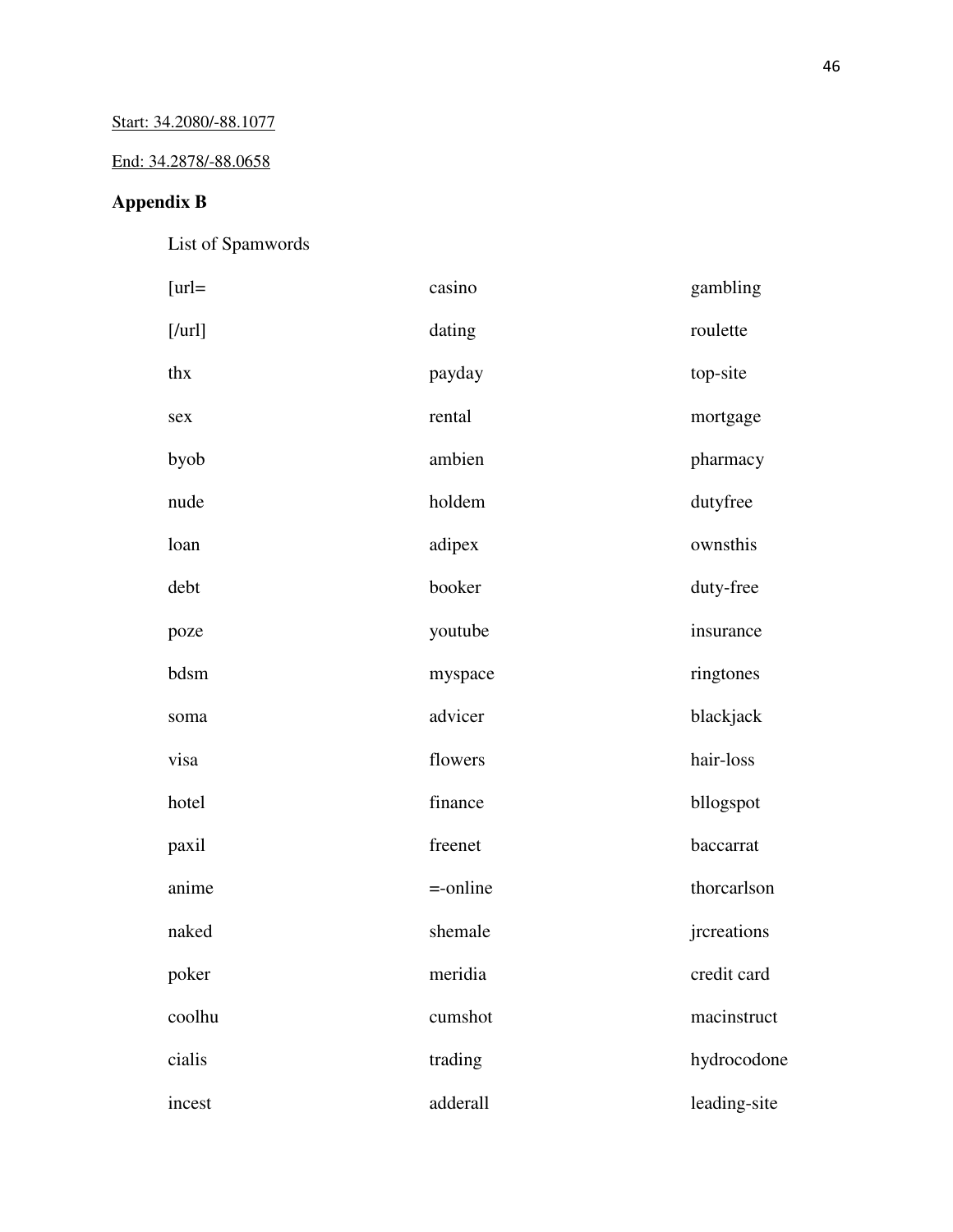| slot-machine     | lexapro | male               |
|------------------|---------|--------------------|
| carisoprodol     | valtrex | porn               |
| ottawavalleyag   | titties | dick               |
| cyclobenzaprine  | xenical | cock               |
| discreetordering | levitra | tits               |
| aceteminophen    | vicodin | fuck               |
| augmentation     | ephedra | shit               |
| enhancement      | lipitor | gay                |
| phentermine      | breast  | ass                |
| doxycycline      | cyclen  | gdf                |
| citalopram       | viagra  | gds                |
| cephalaxin       | valium  | 4u                 |
| vicoprofen       | hqtube  | baccarat           |
| lorazepam        | ultram  | car-rental-e-site  |
| oxycontin        | clomid  | car-rentals-e-site |
| oxycodone        | vioxx   | casinos            |
| percocet         | zolus   | chatroom           |
| propecia         | pussy   | coolcoolhu         |
| tramadol         | porno   | credit-card-debt   |
| cymbalta         | xanax   | credit-report-4u   |
| lunestra         | bitch   | cwas               |
| fioricet         | penis   | dating-e-site      |
| lesbian          | pills   | day-trading        |